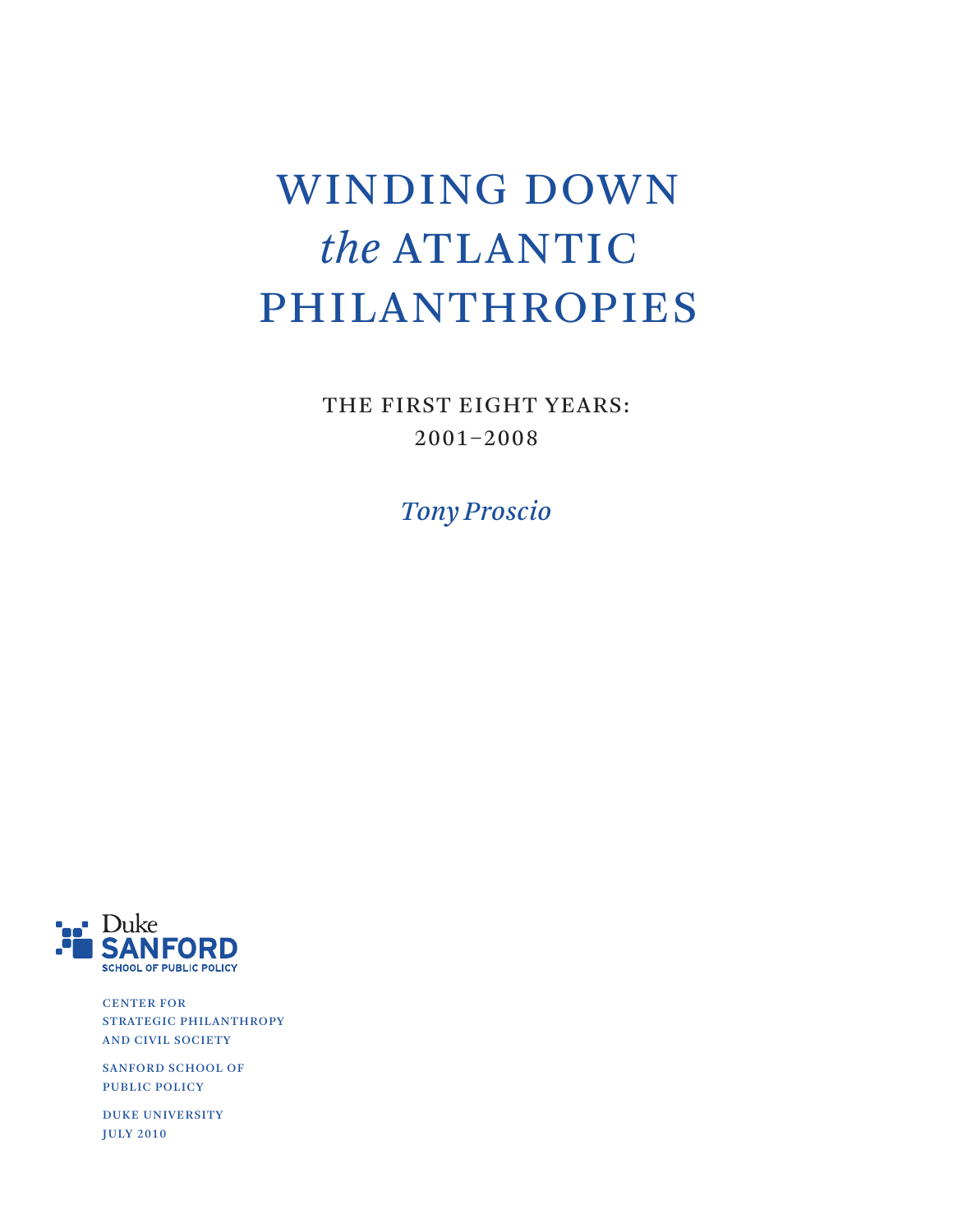### ACKNOWLEDGMENTS

The author wishes to thank all the many individuals at the Atlantic Philanthropies and elsewhere who contributed to this report by helping him retrieve documents, locate sources of data, and arrange interviews with staff and grantees. He is especially grateful to the more than three dozen interviewees for their time, patience, and openness. Particular thanks are owed to Atlantic President and CEO Gara LaMarche; Senior Vice Presidents Marcia Smith and Colin McCrea; the director of strategic learning, John A. Healy; and the entire Strategic Learning staff, including Eyal Yerushalmi and Sinead Doherty, who managed much of the document retrieval, scheduling, and general smooth functioning of the project. Finally, the author is continually indebted, for both guidance and inspiration, to Joel L. Fleishman, Director of the Samuel and Ronnie Heyman Center on Ethics, Public Policy and the Professions at the Sanford School of Public Policy, Duke University.

Winding Down the Atlantic Philanthropies The First Eight Years: 2001-2008 Copyright © 2010 by Tony Proscio. All rights reserved.



Center for Strategic Philanthropy and Civil Society Sanford School of Public Policy Duke University 201 Science Drive Durham, NC 27708

Funding for *Winding Down the Atlantic Philanthropies* was provided by the Atlantic Philanthropies under a grant to Duke University.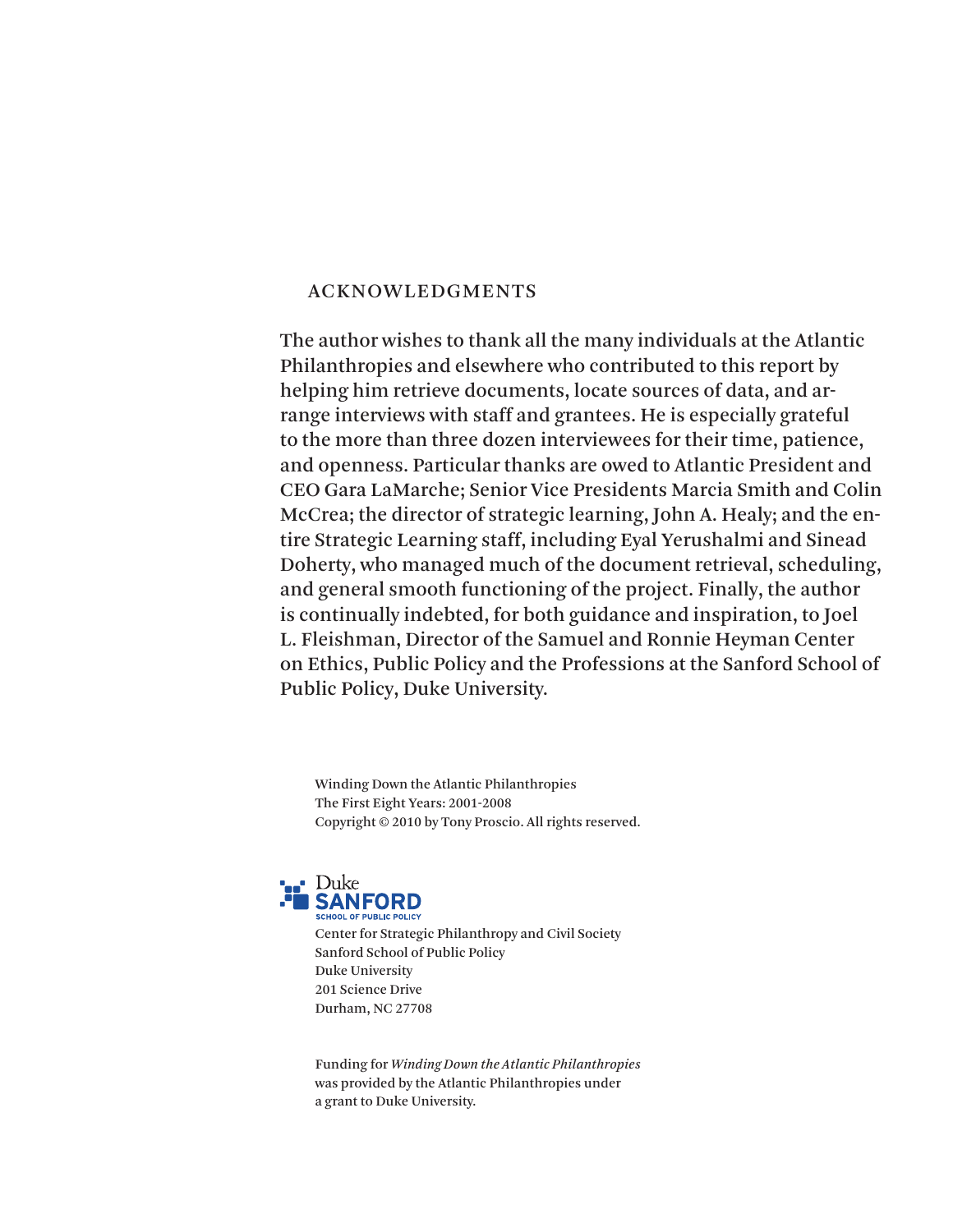## **CONTENTS**

## 1 INTRODUCTION

[The Nature and Purpose of This Report](#page-3-0)

#### 1. PRINCIPLE [The Rationale and Earliest Decisions for Spending Down](#page-6-0) 4

#### 2. PORTFOLIO [Managing Investments and Finances for Limited Life](#page-14-0) 12

#### 3. PROGRAM [Formulating Goals, Envisioning a Legacy](#page-27-0) 25

#### 4. PERSONNEL [Retaining Talent and Preserving Morale](#page-44-0) 42

#### 5. PLANNING [Bringing Portfolio, Programs, and Personnel to a Coordinated End](#page-51-0) 49

#### 6. CONCLUSION [Beginning to Tell "A Story to the World"](#page-60-0) 58

#### [THE ATLANTIC PHILANTHROPIES](#page-68-0)  A Spend-Down Chronology 66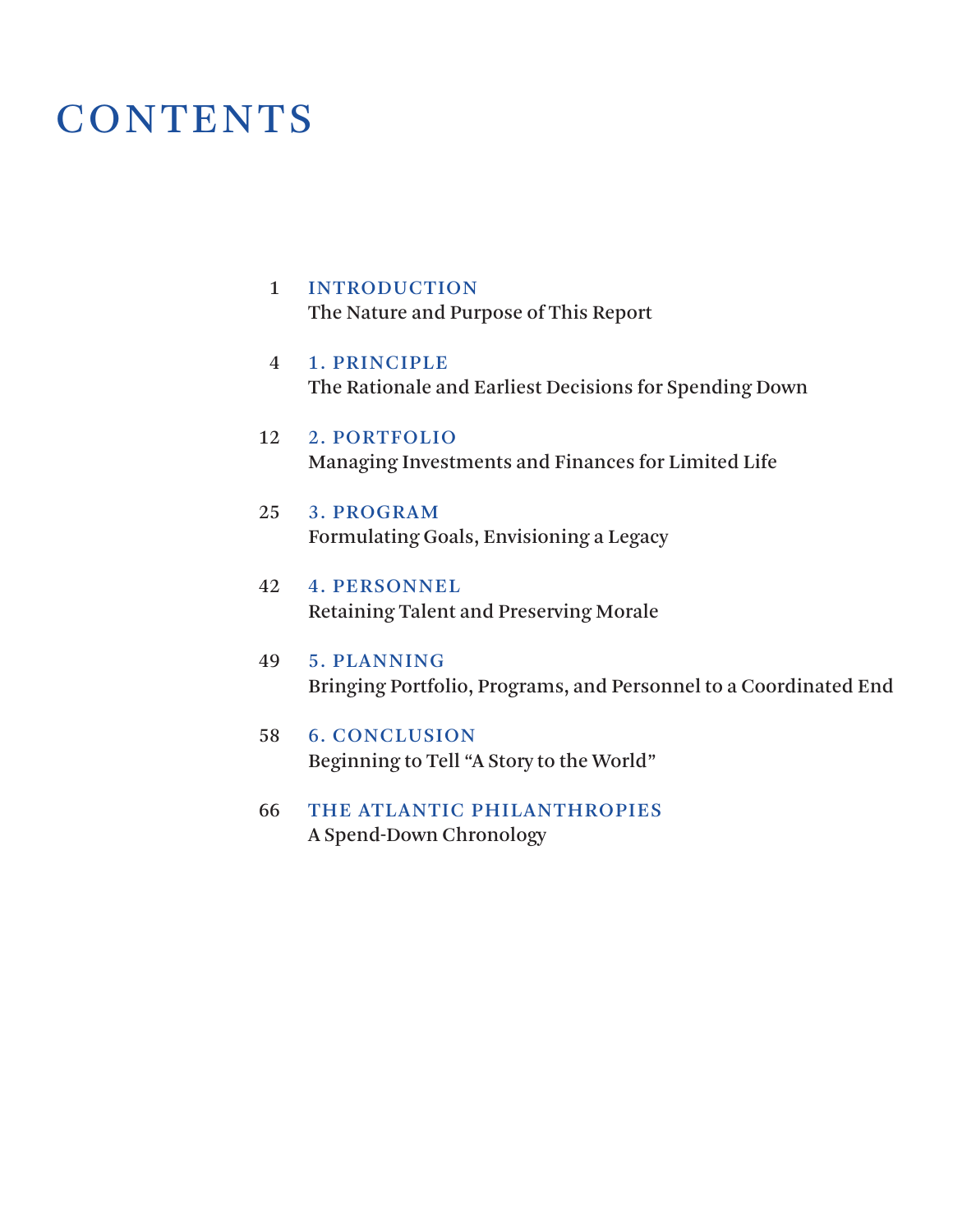## <span id="page-3-0"></span>**INTRODUCTION**

THE NATURE AND PURPOSE OF THIS REPORT

> The Atlantic Philanthropies is by all accounts the largest endowed institution in history deliberately to spend itself out of existence. The decision was taken in large part because of the desire of Atlantic's founder, Charles F. Feeney, to witness the social benefits of his enormous donation—nearly all of his personal fortune—during his lifetime. Because of the scale and personal drama of that story, the idea of "Giving While Living" has become all but identified with Mr. Feeney and the Atlantic Philanthropies, even though a growing number of smaller foundations have also embraced the idea in recent years.

> Yet in an important sense, Mr. Feeney already "gave while living" long ago. He irrevocably donated close to a billion dollars to Atlantic while still in his 50s, creating one of the world's largest and most respected foundations and devoting the major part of his later career to philanthropy. As his model, Andrew Carnegie, pointed out in a 19th century essay that profoundly influenced Mr. Feeney, many wealthy people wait until their death to part with so great a percentage of their assets. "Men who leave vast sums in this way," Carnegie wryly observed, "may fairly be thought men who would not have left it at all, had they been able to take it with them." Instead, Atlantic's fortune was a gift from not only a living donor, but also a relatively young one whose life and wealth were permanently changed by the gift. So by any literal standard, Mr. Feeney's seminal act of "giving" was complete nearly two decades in the past.

> For Chuck Feeney and Atlantic, therefore, the remarkable experiment in charitable liquidation has been not only a case of "giving while living," but something more—something that might (less melodiously) be called "making a major difference while living" or "conducting an all-out offensive on social problems while living." Even more than its donor's near-total generosity, it is the scale and immediacy of Atlantic's grants, the size and brevity of its ambitions, that make its approaching sunset such an unusual and important undertaking.

WINDING DOWN THE ATLANTIC PHILANTHROPIES

THE FIRST EIGHT YEARS: 2001–2008

**INTRODUCTION** 1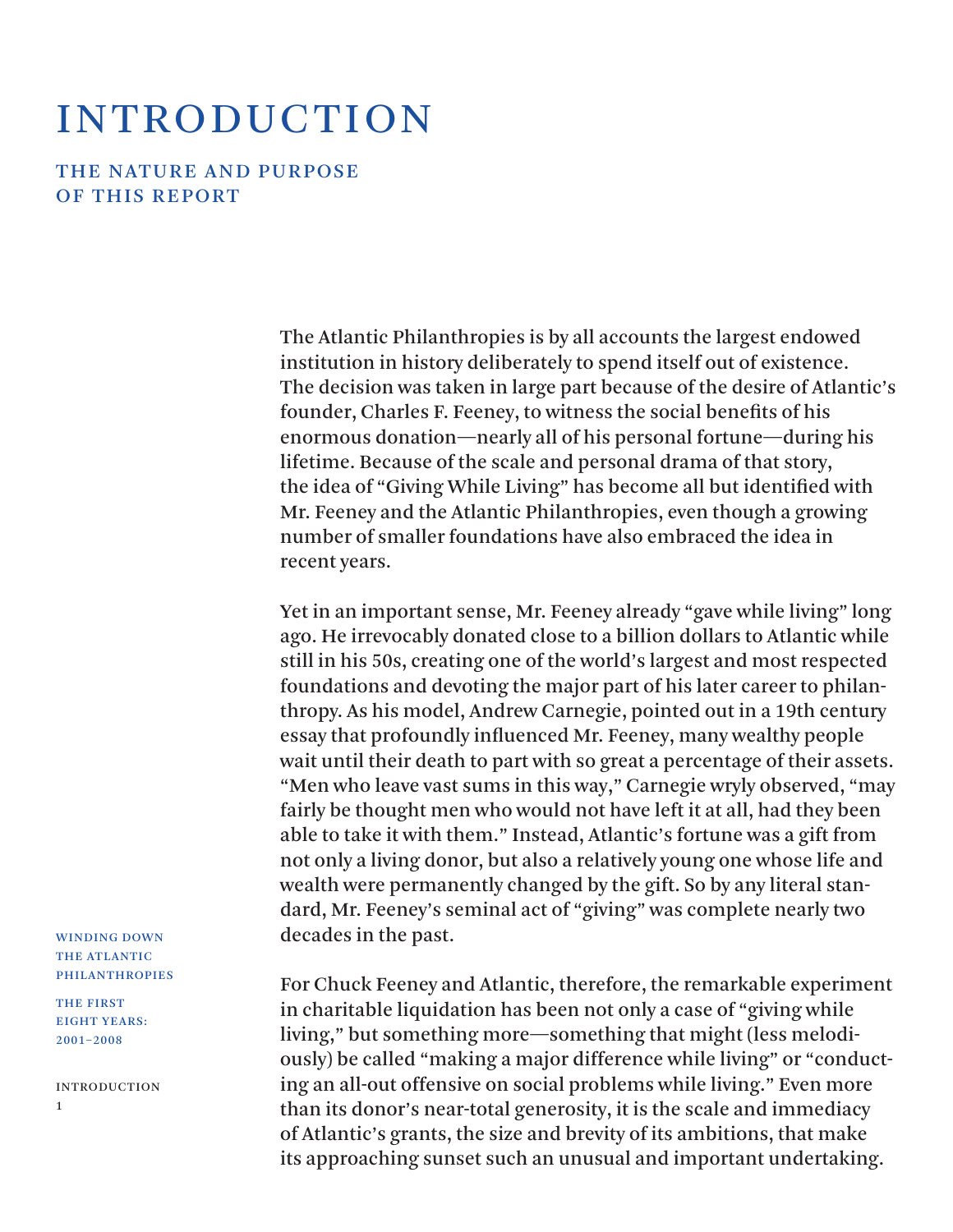Atlantic's story, however it turns out, will inevitably be a closely observed experiment in how philanthropy can be conducted and what a foundation can achieve when it pursues great ends on a brief calendar.

Yet the decision to spend down such a great fortune in such a short time, remarkable as that is, was just the first act in a much longer drama that is only now playing out. All of the questions that followed that seminal decision—spend how? spend on what? organize how? evaluate what?—present new layers of complexity and an assortment of fine-grained operational challenges that are uncommon, or at least take very different forms, in foundations that operate in perpetuity. How Atlantic confronts and resolves those questions is the subject of a series of reports that begins with this submission.

Most of the information presented here is drawn from dozens of interviews with Atlantic Trustees, staff, and grantees, all of which were conducted with a guarantee of anonymity to encourage candor. A considerable archive of minutes, memoranda, policy statements, and strategy papers, as well as a published biography of Mr. Feeney, also provides background and detail for this story. The facts asserted here are therefore taken, as faithfully as possible, from the written record and the firsthand recollections and observations of participants in the story. However, the inferences, judgments, and conclusions that we draw from these facts are solely those of the authors. Except when directly attributed or quoted, opinions expressed in this paper are not necessarily those of anyone at Atlantic or any of its grantees.

In this first report, we chronicle the eight years following Atlantic's decision to give away its whole endowment in two decades or less. Later installments will update the story year-by-year. In truth, this first period was not one in which the institution was much preoccupied with the idea of spending down and ending its work. On the contrary, with the end-date still blurry and remote, a decade or more away, most decisions had to do with the fundamental challenge facing any philanthropy, regardless of its lifespan. In this case, of course, the challenge was made all the more urgent by the scale of what Atlantic was trying to do, but it was one that any major foundation has to confront periodically: to design large, strategically smart programs that would be likely to achieve, in the words of one early statement, "a legacy. . .worthy of the generosity which brought us into existence."

Still, managing a foundation that will not exist when the next decade is finished—husbanding its financial resources to suit the winddown, operating grant programs that will end responsibly, keeping

WINDING DOWN THE ATLANTIC PHILANTHROPIES

THE FIRST EIGHT YEARS: 2001–2008

**INTRODUCTION**  $\overline{2}$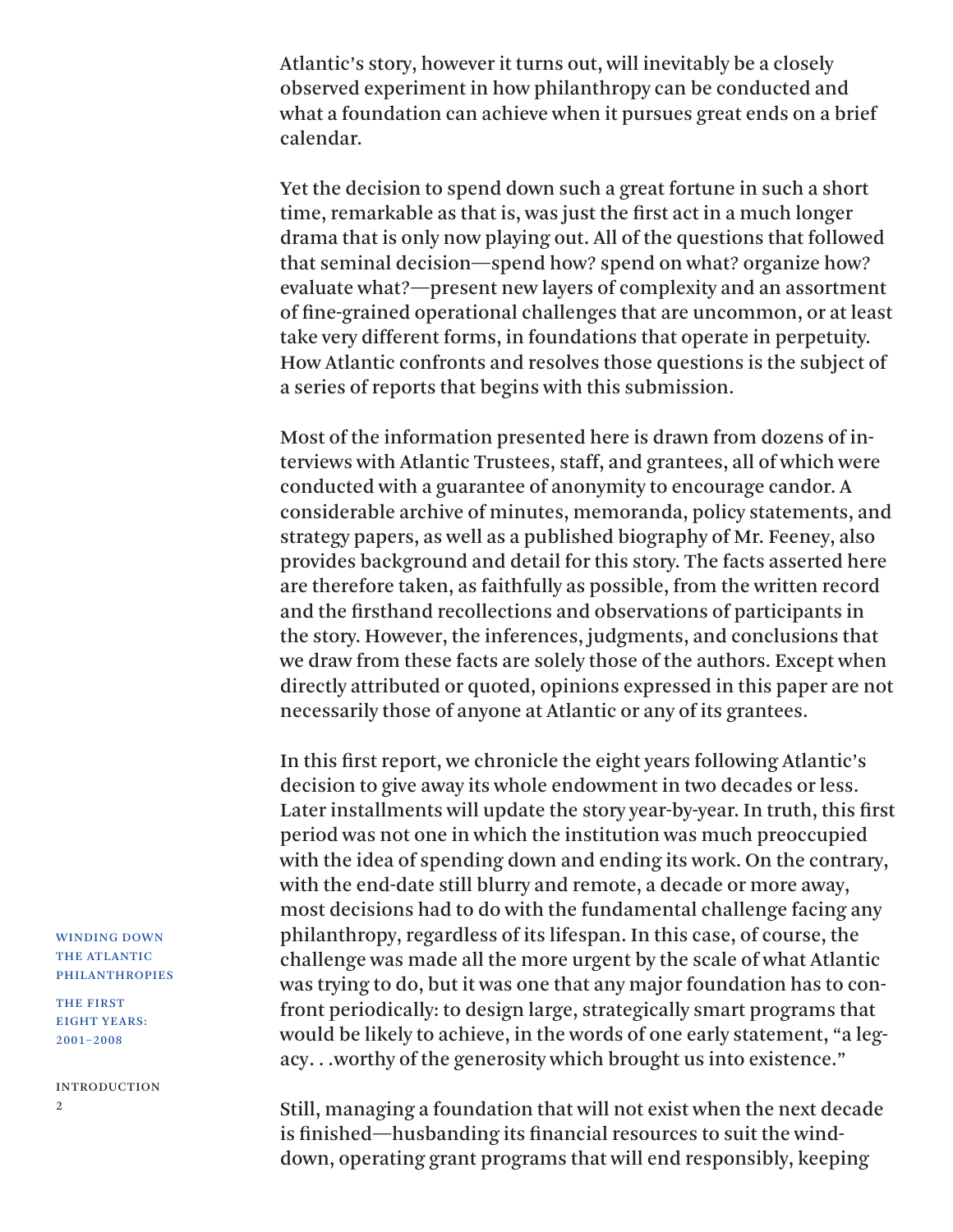and motivating a staff whose jobs aren't indefinite—poses unique challenges and risks, even in these early years. This series of reports will describe how Atlantic's Board and staff deal with those realities, and how they guide their institution to a conclusion that demonstrates the possibilities of "Giving While Living"—not just as a means of distributing great wealth, but as a way of achieving great ends.

WINDING DOWN THE ATLANTIC PHILANTHROPIES

THE FIRST EIGHT YEARS: 2001–2008

**INTRODUCTION** 

3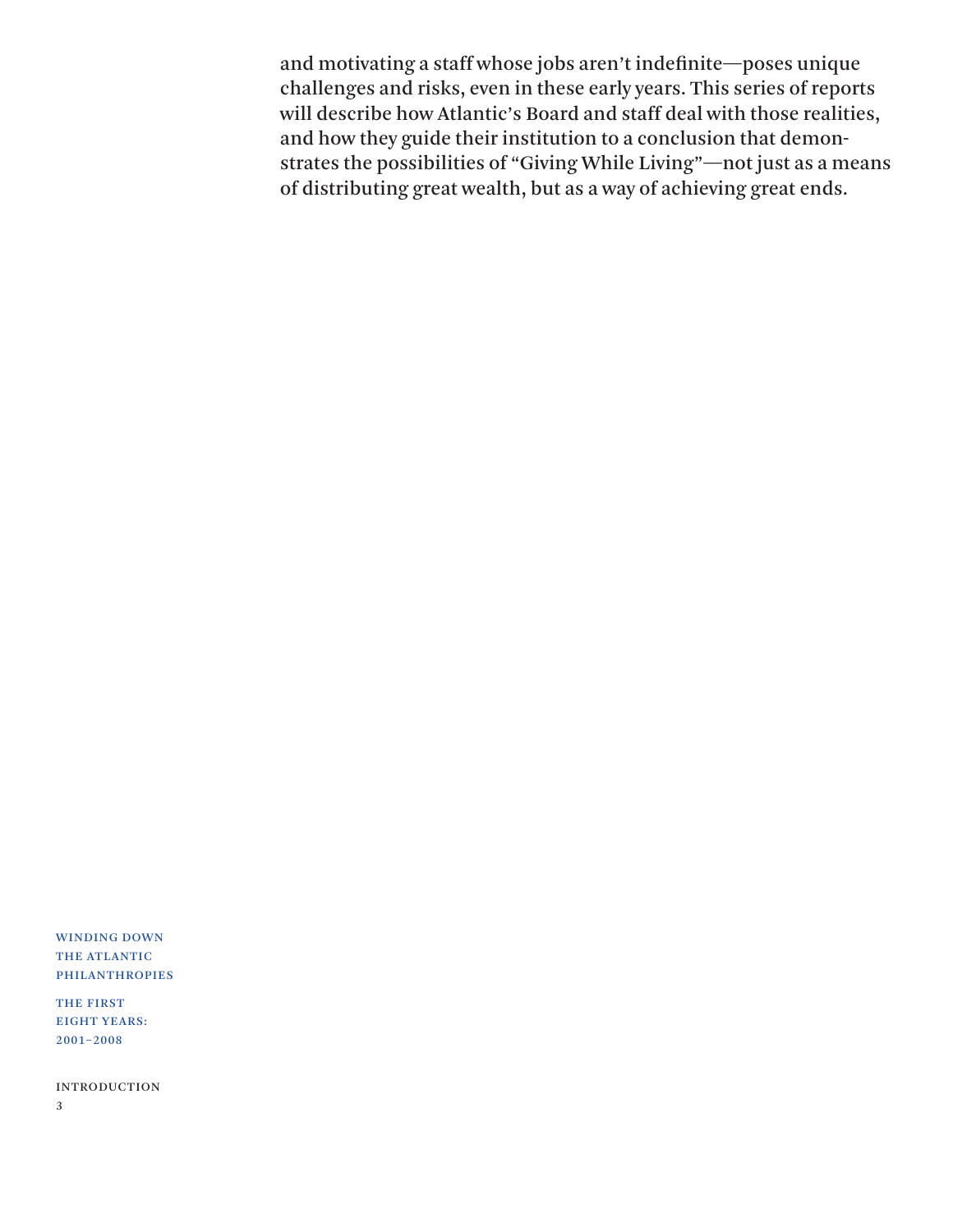# **PRINCIPLE**

<span id="page-6-0"></span>1 .

THE RATIONALE AND EARLIEST DECISIONS FOR **SPENDING DOWN** 

> On March 1, 1982, with an initial gift of \$5 million, Charles F. Feeney created what was then called the Atlantic Foundation. Some two and a half years later, he transferred to the foundation virtually all of his personal fortune, consisting mostly of shares in the international retail enterprise Duty Free Shoppers (DFS), which he had co-founded two decades earlier. Because shares in the company had never been publicly traded, the value of this donation could not be established precisely at the time, but estimates ranged between \$500 million and \$1 billion.<sup>1</sup> When the shares were liquidated roughly a dozen years later, the foundation's endowment, which also included other investments and business ventures, was worth at least \$3.5 billion. Attorney Harvey Dale, who oversaw the various transactions and served as the foundation's first CEO, described Mr. Feeney's massive surrender of personal wealth as "probably unique in the history of the world."

> The donation was inspired, in part, by the writing of an American philanthropic pioneer, Andrew Carnegie. In the 1889 essay, "Wealth," which Mr. Feeney circulated to virtually everyone associated with the creation of the Atlantic Foundation, Carnegie wrote:

[L]eaving wealth at death for public uses. . .is only a means for the disposal of wealth, provided a man is content to wait until he is dead before it becomes of much good in the world. Knowledge of the results of legacies bequeathed is not calculated to inspire the brightest hopes of much posthumous good being accomplished. The cases are not few in which the real object sought by the testator is not attained, nor are they few in which his real wishes are thwarted. In many cases the bequests are so used as to become only monuments of his folly.

1. This and many other assertions about the early years of Mr. Feeney's and Atlantic's philanthropy are drawn from Conor O'Clery, *The Billionaire Who Wasn't: How Chuck Feeney Made and Gave Away a Fortune Without Anyone Knowing,* New York: Public Affairs, 2007.

WINDING DOWN THE ATLANTIC PHILANTHROPIES

THE FIRST EIGHT YEARS: 2001–2008

PRINCIPLE 4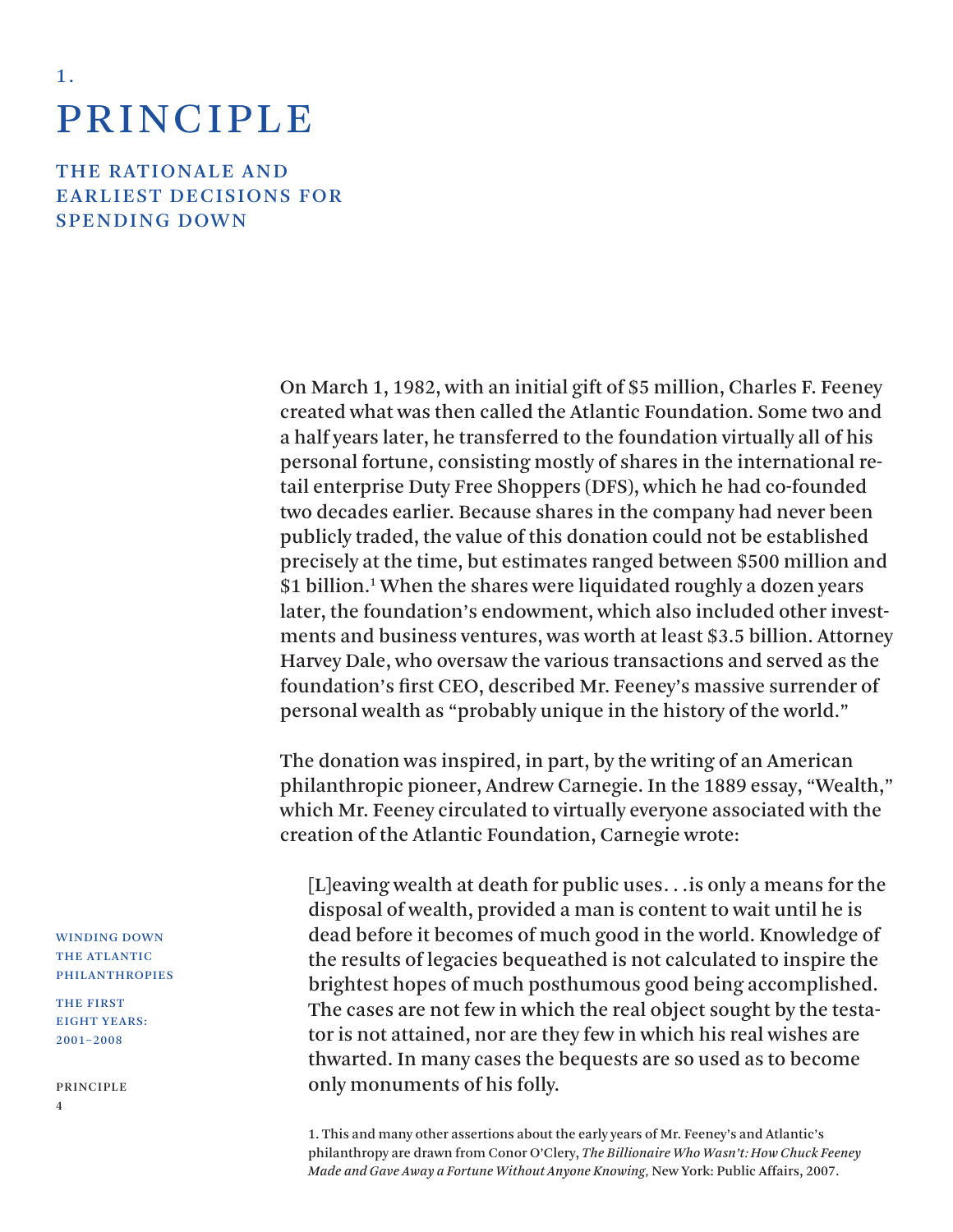Carnegie's essay and other influences seem to have suggested to Mr. Feeney, from the very beginning of his philanthropic career, that the best use of the charitable fortune he had created would be to distribute the money during his life. Although he did not say so explicitly for many years, at least one longtime friend and foundation Trustee<sup>2</sup> feels no doubt that "Chuck Feeney always intended to give all the money away in his lifetime. That was perfectly obvious to me from the beginning. Even if he hadn't figured out quite what that would mean, at first, there was clearly no way the foundation was going to go on forever."

Even so, Mr. Feeney's early intentions about whether the foundation should have a limited life or survive in perpetuity were, like many of his views and beliefs, left largely unstated. Author Conor O'Clery, in his 2006 biography, The Billionaire Who Wasn't, noted a lifelong reticence in Mr. Feeney's personality, describing it this way: "Although brilliant when talking about business, Feeney was never good at articulating his philosophy of life.. . .Instead of explaining what was going on in his mind, he would give friends and family members articles or cuttings from magazines or newspapers. They had to infer the message." The Carnegie essay, Mr. O'Clery surmises, was just such an article, intended to reveal to foundation Trustees an otherwise unspoken philosophy that came to be known as Giving While Living.

In private conversation with friends and advisers, the subject of limited-term philanthropy came up often, but Mr. Feeney seemed in no hurry to set it in stone. Fifteen years after the foundation was created, when the Board began distributing the enormous proceeds of the DFS sale, there were still no rules on how much should be given away each year or for how long. Harvey Dale reminded the members in a confidential 1997 memo that the grants need not be limited to amounts that would keep the endowment intact. "We are not confined by any requirement," he wrote, that the foundation last forever. He added, to no one's apparent surprise, that the total annual grants he and Mr. Feeney recommended to the Board would sometimes exceed the level at which the foundation could be self-perpetuating.

Nonetheless, the first official statement that this was actually Mr. Feeney's preference did not come for another two years after that memo. In 1999, at a Board meeting at the Cornell Club in New York, Mr. Feeney read a short, prepared statement noting that the foundation's total donations would be close to \$400 million that year, a

2. To encourage candor, interviews for this report were conducted anonymously. On rare occasion, with a source's consent, a quote may be attributed to someone by name, but only when the identity of the speaker is essential to the significance of the quote.

WINDING DOWN THE ATLANTIC PHILANTHROPIES

THE FIRST EIGHT YEARS: 2001–2008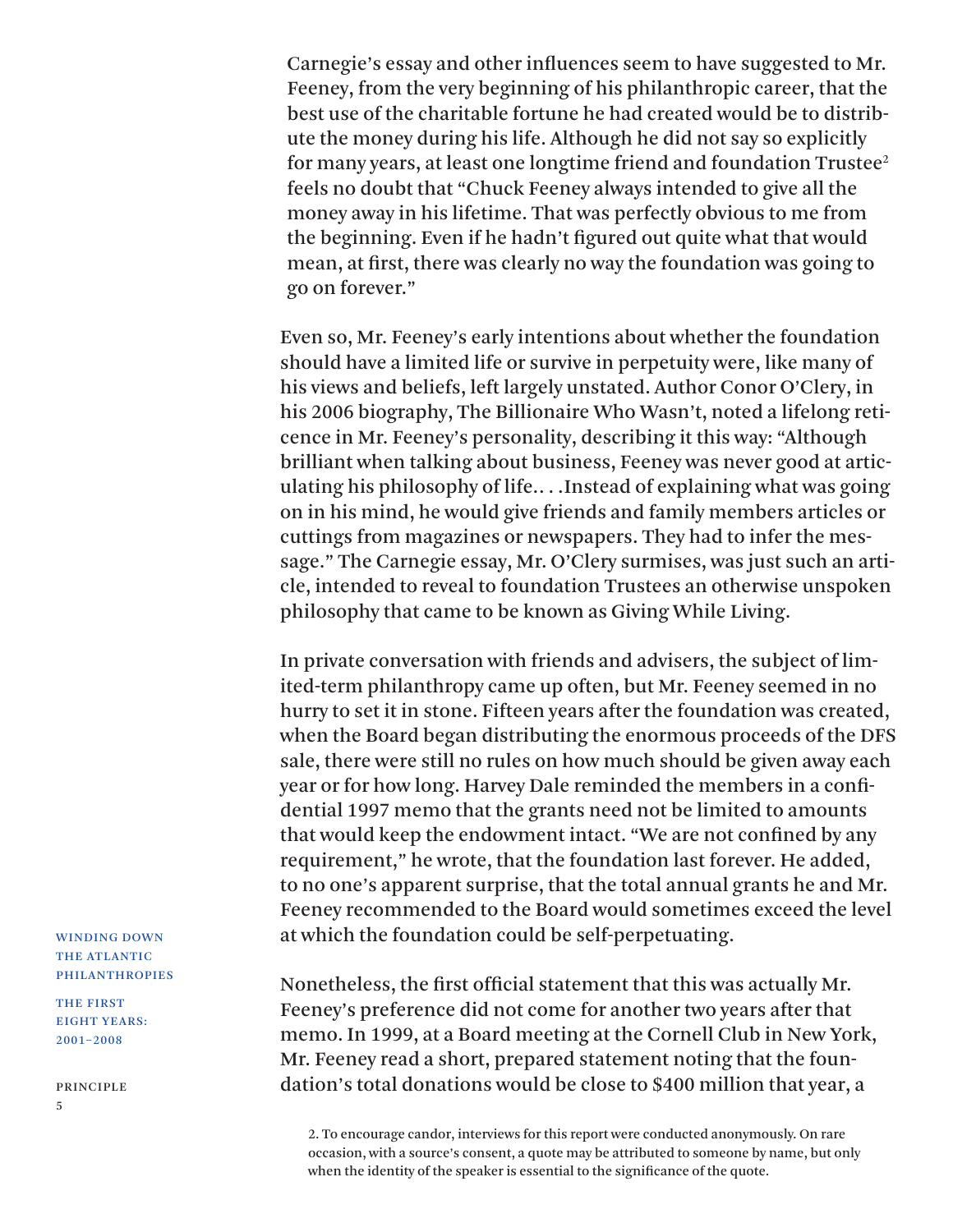level that, if sustained, would use up the endowment and all earnings within two or three decades. He then proposed that annual outlays be increased to \$450 million and that the Board consider setting the foundation's life expectancy at 20 to 30 years.

Seeing no need to foreclose its options at that point, the Board reacted favorably to Mr. Feeney's statement but took no formal action, nor did the founder ask for one. As at least one Trustee remembers it, "We really didn't see any need for a formal decision. We knew what Chuck wanted to do, and there was such reverence for him around that table that there was no way anyone was going to oppose it. On the contrary, there were a number of us on the Board who had concerns about the idea of foundations [operating] in perpetuity. But to some extent, the question was academic. If we kept on making grants at the rate we were making them, the spend-down was going to happen anyway. As a financial matter, a formal resolution was almost beside the point."

#### WHY SPEND DOWN?

The Trustees' "concerns about the idea of perpetuity" fell into roughly four categories, depending on the particular member and the issue under discussion at any given time. First was the risk, discussed at length in Andrew Carnegie's essay, that future leaders would eventually dilute or distort the institution's founding mission. This may have been an even greater concern for those closest to Mr. Feeney, given that he had not been inclined toward precise articulations of purpose and principle. In organizing the original Board and staff, and in later expansions of both, Mr. Feeney and Mr. Dale tended to select people who not only brought deep expertise in philanthropy and concern for the public interest but were also close to Mr. Feeney in worldview and temperament (though not necessarily personal friends). As he did in business, Atlantic's founder has preferred to pick people he trusts to run his philanthropy, and then leave them broad latitude for decision-making. But with the passing of time, there would be no reason to believe that future Boards would be similarly constituted, or that their choices and predilections would be compatible with those of the founder and the original Trustees.

A second belief about perpetual foundations, widely held at Atlantic, is that they can become, to use Harvey Dale's term, "sclerotic"3 —

3. David Bank, "Some Foundations are Electing to Spend It All Now, Close Shop," *The Wall Street Journal*, Sept. 10, 2002, p. 1-C.

WINDING DOWN THE ATLANTIC PHILANTHROPIES

THE FIRST EIGHT YEARS: 2001–2008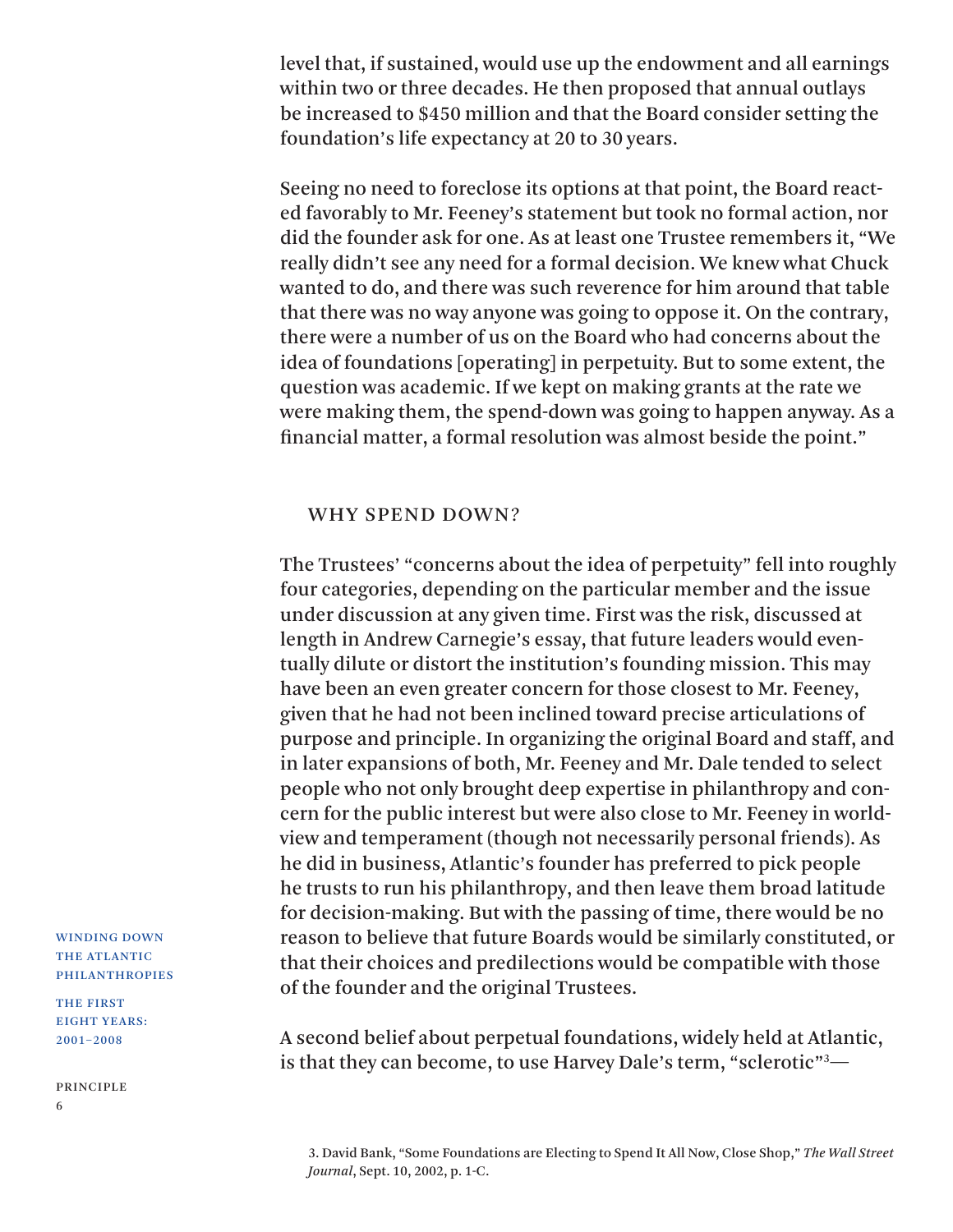strategically hidebound, slow to change, and overly preoccupied with their traditions, image, and stature. Without the discipline of having to raise money or account to any authority, and without the prodding of a living donor, it would not be hard for a perpetual foundation to settle into lethargy or mediocrity—a point also raised by Carnegie. While it is not hard to name longstanding foundations of which none of these things is true<sup>4</sup>, several Trustees readily cited institutions that they considered prime examples of their worst fears. And they were determined that Atlantic would not go down that path.

A third concern about perpetuity was largely personal, both to the founder and to some of the original staff and Trustees. As several early participants pointed out, donating money and accomplishing good work is invigorating and fulfilling in a way that establishing a perpetual endowment is not. For an entrepreneur like Mr. Feeney, a key satisfaction of making any investment had always been the pleasure of seeing what it accomplishes. The point of his massive donation was partly to experience the joy of giving, not just its solemn obligations. "If you want to give it away," he said to Conor O'Clery many years later, "think about giving it away while you are alive, because you'll get a lot more satisfaction than if you wait until you're dead. Besides, it's a lot more fun."

### 'DOING SOMETHING BIG, RIGHT NOW'

Finally, and most strategically, keeping a foundation alive in perpetuity requires holding grants to a much lower annual sum, in most years, than is possible if the endowment is allowed to decline to zero. Most perpetual foundations target their annual expenditures at the legal minimum, around 5 percent of their endowment's value, averaged over the previous three years. Though Atlantic's total giving fluctuated widely throughout its first 15 years, tracking similar fluctuations in its resources, by the end of the 1990s outlays were hitting 10 percent of the endowment and sometimes went higher. The reason was that Mr. Feeney, Mr. Dale, the staff, and Trustees saw large, dramatic philanthropic opportunities and opted to seize them, without much concern about whether the annual totals would lead to perpetuity or not. Commitments to expanding research institutions in Ireland, building health centers in Vietnam, strengthening civil society and human rights organizations in the United States (to name a few big-ticket endeavors) all placed outsize claims on the portfolio in

4. Including, arguably, Carnegie's own charities, which operate (ironically, some might say) as perpetual institutions.

WINDING DOWN THE ATLANTIC PHILANTHROPIES

THE FIRST EIGHT YEARS: 2001–2008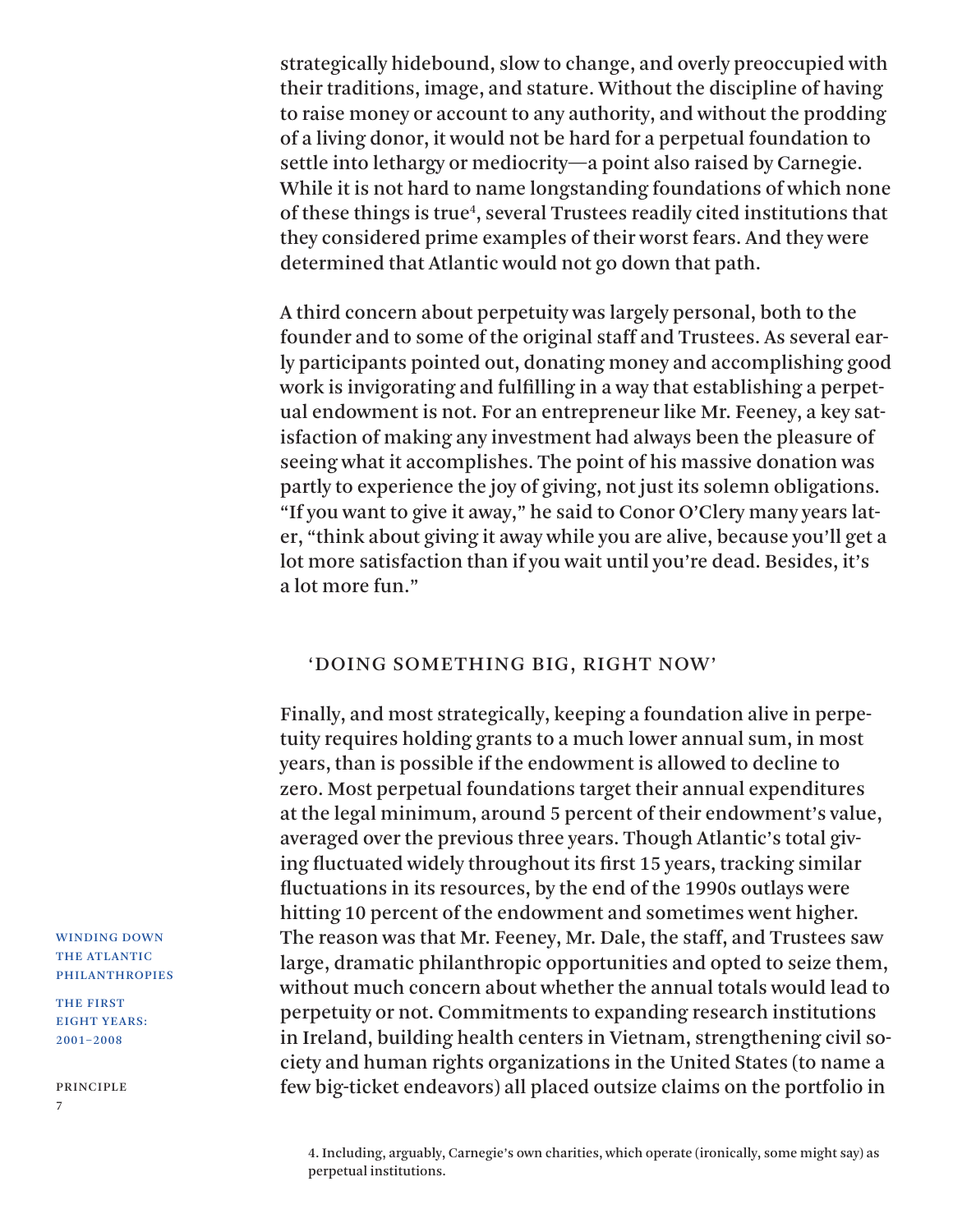the early years. But all of them, in different ways, represented historic opportunities to make a significant, lasting change in the way some aspect of human well-being was pursued and sustained. In short, a culture of "big bets" has prevailed at the foundation from its earliest years, largely as an outgrowth of Mr. Feeney's expansive philanthropic ambition and his history as a builder of huge new enterprises.

Yet although the language of "big bets" has gained considerable currency in and around the institution—the phrase is widely used by staff, Trustees, and some grantees—the decision to spend down was based not solely on the ability to make large grants. It had even more to do with the ability to make a critical difference *now*, creating social forces whose benefit to humankind, over time, would exceed even the best financial return on an endowment left perpetually in the hands of investment managers.

As one staff member put it, "If you're able to put money into the ground on projects that generate a social return, and that compounds at a higher rate than your financial assets would—in theory, that's the argument for spend-down. In theory, if you give all your assets now to a project that is going to create amazing social returns that will then compound rapidly, you're going to do more good than if you just took your assets, held them for 100 years, generated a massive financial return, and then gave them away at the end."

A Trustee put the thought more succinctly: "You're much more likely to make a difference by doing something big right now than by dribbling the money out to the end of time."

Though deeply held throughout the foundation, this principle is as much a matter of aspiration as of demonstrable fact. There is no guarantee, of course, that the foundation's philanthropic "bets" will necessarily result in more social value than could have been achieved over longer periods. As another Trustee acknowledged, "No one has ever been able to show, with evidence, that a big grant today is worth more than five smaller grants in the future. Obviously, it all depends on what the grant is for, what difference it makes now, and what changes it leads to later. There's no magic about spending down that assures you a better result than you could get otherwise. But spending down, at the scale and pace that we're doing it, on the issues we're focusing on, gives us an *opportunity* to do greater things than could be done in dribs and drabs over an indefinite future. It gives us something to strive for that would have been largely foreclosed if we were going to operate in perpetuity. Whatever you may think of perpetuity, it doesn't give you the *option* of putting a huge percentage of your

WINDING DOWN THE ATLANTIC PHILANTHROPIES

THE FIRST EIGHT YEARS: 2001–2008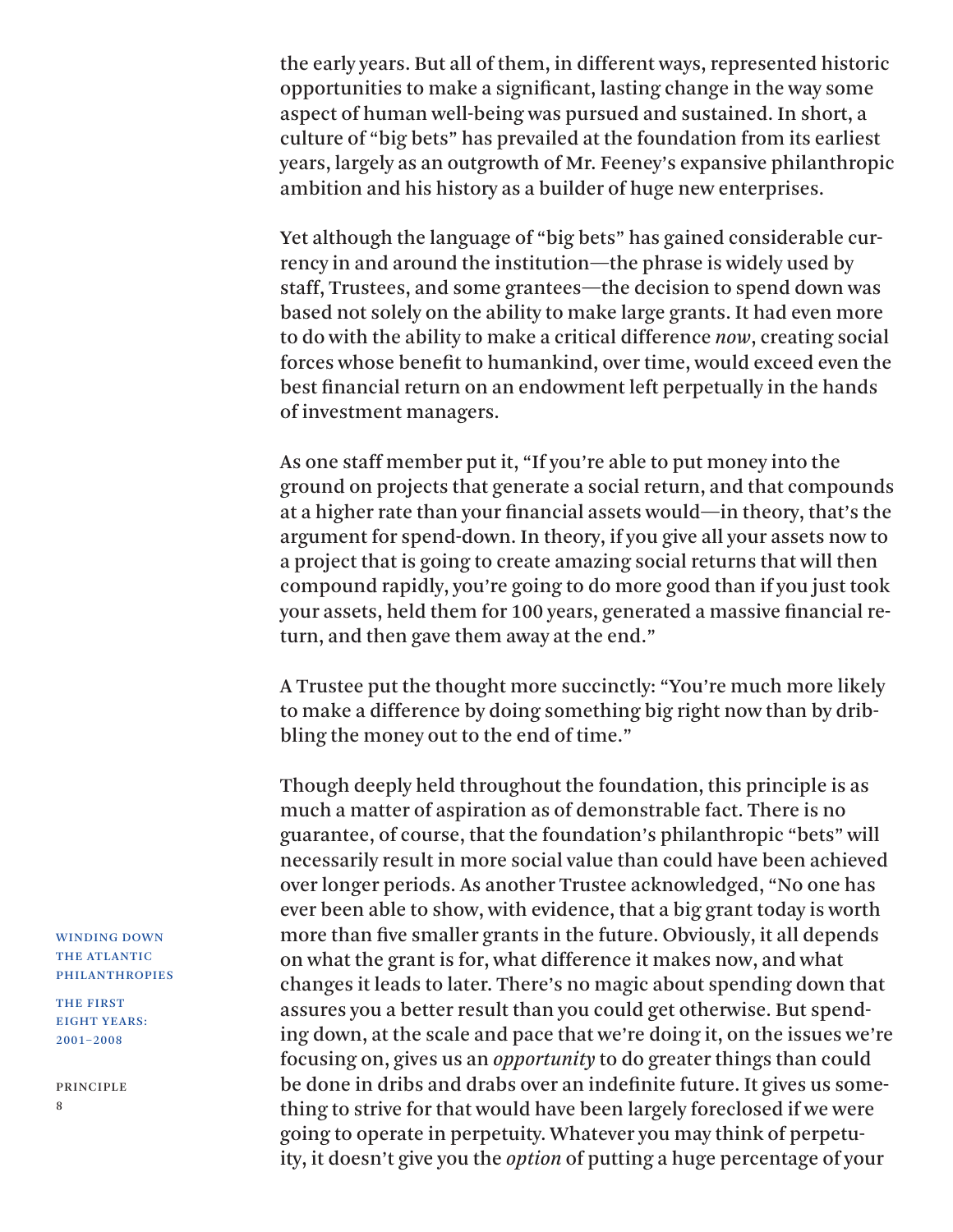chips on something you think is ripe right now. At Atlantic, we can do that. Whether we do it wisely or not—well, that's a separate question."

## THINKING ABOUT THE CONSEQUENCES OF SPEND-DOWN

The decision to limit the foundation's life triggered, in turn, many other decisions over the next eight years that will be the subject of the rest of this report. The first and most obvious was "how long a life?" a question that would depend in large part on how much the Trustees chose to spend each year and how long the endowment could support that level of spending. Mr. Feeney's 1999 prediction that the endowment could survive 20 to 30 years with outlays of \$450 million a year proved to be optimistic, especially given the harsh effects on the portfolio of the recession that hit a year later. So how long should the foundation survive, and at what level of annual donations?

Answering those questions called for detailed analysis and frank discussion, neither of which had yet taken place in 1999. Meanwhile, the high level of annual grant commitments continued, and in fact was rising. In late 2001, when John R. Healy succeeded Harvey Dale as the foundation's CEO, he quickly saw that the quiet, often unspoken understandings that had long characterized the foundation's governance—including the never-formalized decision to spend down were going to have a profound effect on his budget and management of the organization. But he wasn't sure exactly what that effect was supposed to be.

Although he had served for years as senior vice-president, overseeing Atlantic's activity outside the United States, the new CEO had not been intimately involved, as Mr. Dale had, in the financial management of the organization. It was only when he stepped into the top job that he began to reckon fully with the effect that the enormous annual outlays would eventually have on Atlantic's finances, program, and personnel. It was time, he felt, to raise these questions explicitly and begin making longer-term plans to answer them.

"I went to the Board and said, 'Look, it seems to me as if we are spending this foundation down," Mr. Healy recalls. "That's what the figures tell me. But we've never taken a decision to spend it down. I think we should address this issue and decide: are we here for the long term, or are we not?' " The need for a decision was more than a formality, he explained. "If you are pursuing a policy of committing your resources which will have the inevitable end effect of running down the

WINDING DOWN THE ATLANTIC PHILANTHROPIES

THE FIRST EIGHT YEARS: 2001–2008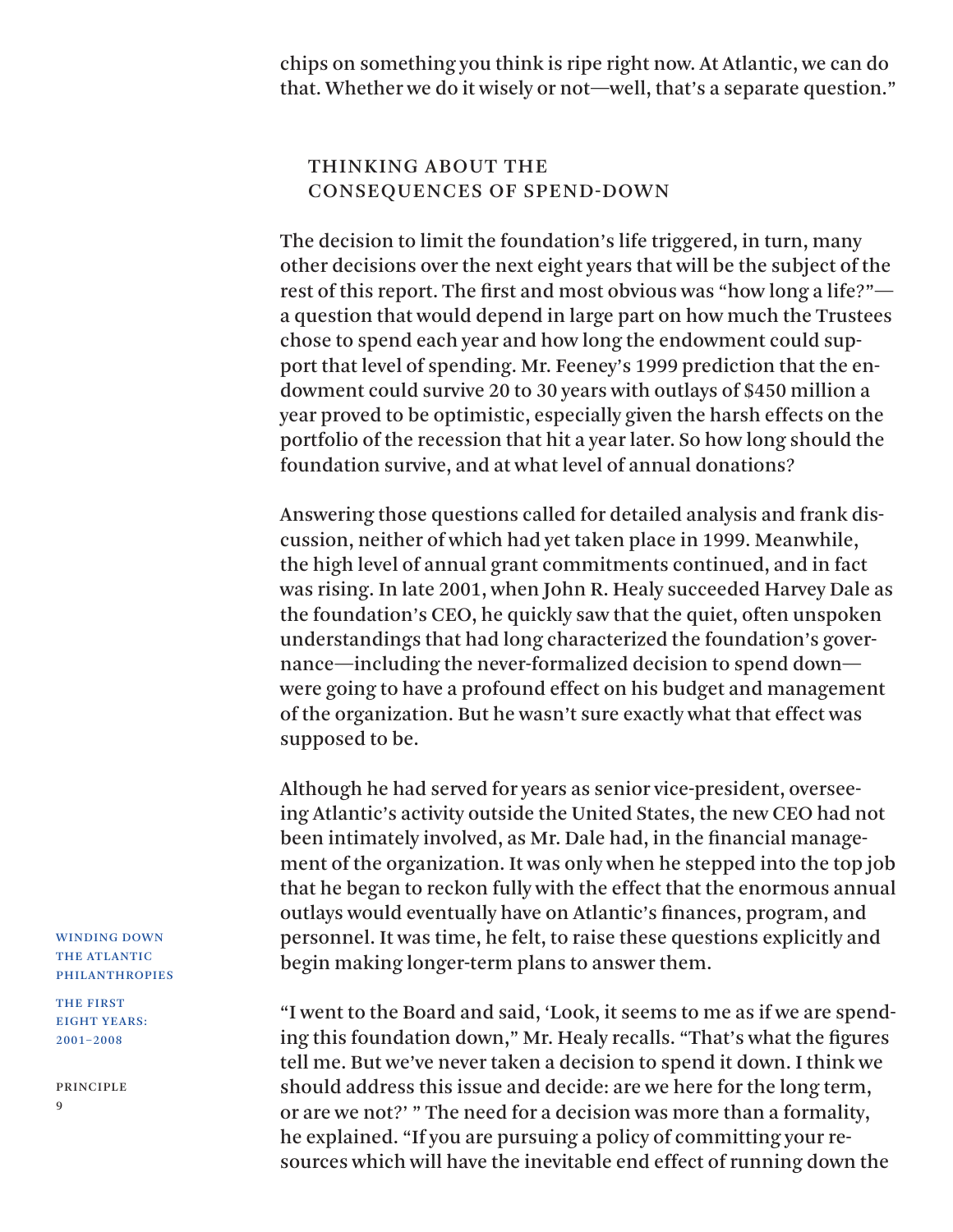foundation, but you don't make an explicit *decision* to run down the foundation, you are storing up a whole heap of trouble for yourself—trouble in terms of the staff, who are not stupid and can do the maths and will be able to see they won't have jobs—and trouble in terms of your grantees, to whom you always owe honesty and clarity. I just felt that this was a big gray area."

In Mr. Healy's view, the prospect of a limited life not only meant that staff would have to make future career plans, and grantees would have to prepare for the end of Atlantic support, but that grantmaking would need to become more focused, with a clearer sense of what the institution wanted to accomplish by the time it shut its doors. He felt that the program would need to concentrate in fewer areas of activity, in which it could plan for significant achievements in a set number of years.

The methodical quality of this approach was a marked departure from the more enterprising style of Mr. Dale and Mr. Feeney, who both preferred to keep options open and not set predetermined limits on their activity. (Once asked about his approach to planning, Mr. Feeney is said to have answered, "In my experience, one good opportunity leads to another." His philanthropy had largely followed that maxim for close to 20 years, and in many respects it still does.) Nor did all Trustees at the time share Mr. Healy's belief that narrowing the foundation's program interests was a necessary aspect of spending down wisely. "The evidence we can look at," one Trustee said, "would persuade me that at least sometimes you have tremendous impact with relatively small amounts given in a lucky or judicious manner in areas where you hadn't originally planned to invest. It can't be proved that by focusing on a small number of things you get more impact than with a more open-ended program." All the same, the Board was persuaded by the end of 2001 that the time had come for more explicit planning and decision-making to hone the program and determine the course of the spend-down.

So at the end of January 2002, the Trustees gathered for a strategic planning workshop to determine, among other things, the fields in which the foundation's program would concentrate for the remaining years of its life. They chose six possible fields of activity for exploration and, over the course of the year, eventually winnowed the list to four: Disadvantaged Children and Youth, Aging, Population Health, and Reconciliation and Human Rights. How the work in these four areas would play out over the foundation's remaining years, and how the scope of work could be tailored to suit a limited lifespan, would be decided in a more detailed planning exercise, conducted by staff and consultants, that continued for roughly 18 months more.

#### WINDING DOWN THE ATLANTIC PHILANTHROPIES

THE FIRST EIGHT YEARS: 2001–2008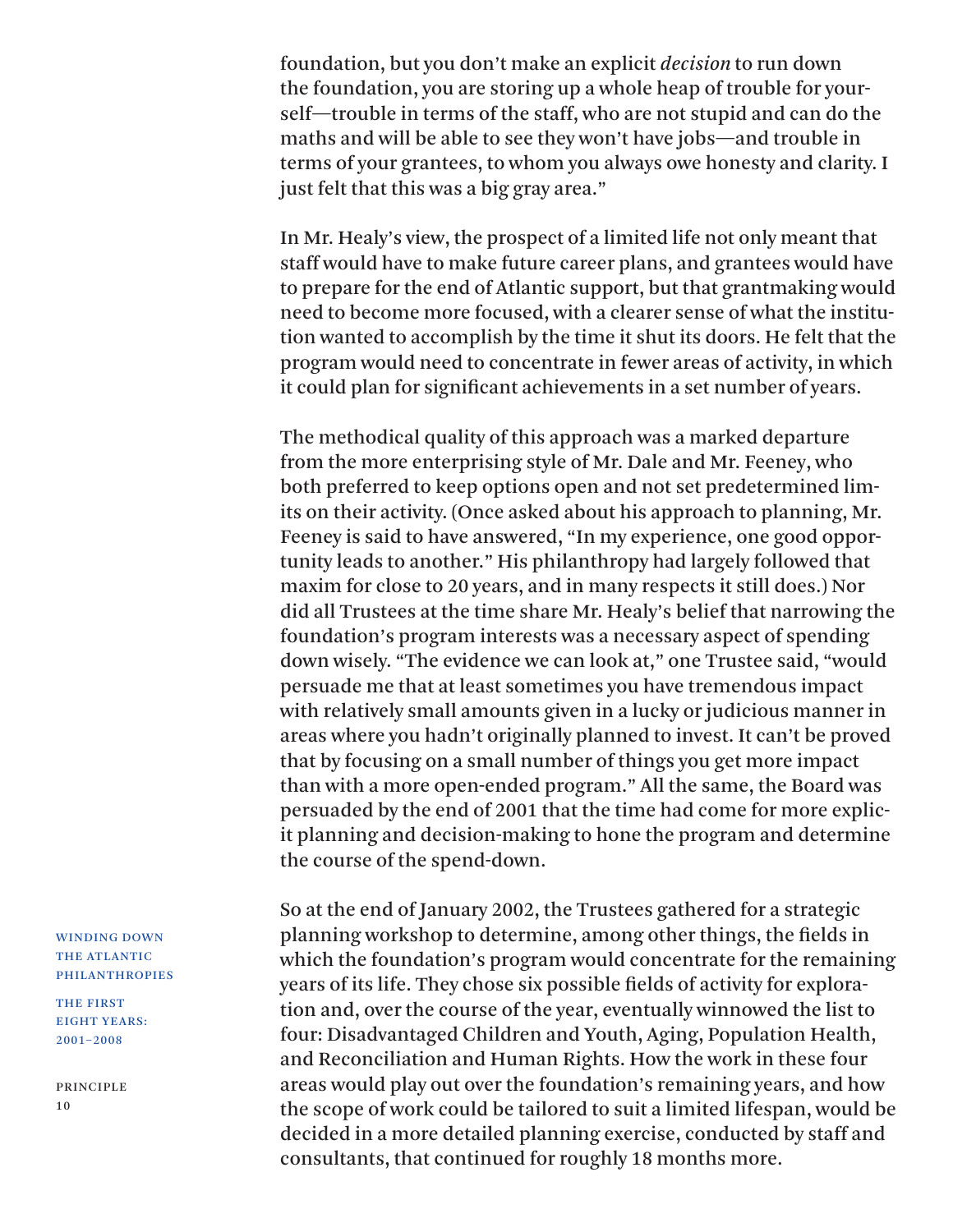## RUNNING THE NUMBERS, SETTING A DATE

The retreat took place in an atmosphere of plenty—the portfolio had grown by close to \$1 billion in just the past two or three years—but that was soon to be altered by the recession of 2000-2003. Yet even before the recession took its toll, Trustees began to see that their hopes for longevity and annual giving would have to be scaled back. Based on projections from David Erskine, the chief investment officer, the Board felt it could set only a 15- to 18-year lifetime for the institution, with total outlays averaging \$400 million a year, running to 2016 or slightly later. That was both a shorter life and a lower yearly payout than Mr. Feeney had hoped for when he outlined the idea a couple of years earlier.

It would not be long before the full effect of the recession would cause Trustees to trim the targeted annual payout even more, at least temporarily, to \$350 million. Still, even if the numbers were more limiting than some had imagined, Board members expressed satisfaction, and in some cases relief, at having at last come to grips with the basic arithmetic of spend-down, setting a tentative timetable, and beginning to envision what the founder's remarkable act of philanthropy would accomplish before it concluded. (And yet, as Mr. Healy was quick to point out, they did all this "with no formal resolution.")

Aggregate spending over Atlantic's remaining years, assuming a modest return of 5.6 percent on the portfolio, was estimated to approach \$7.5 billion.

### PORTFOLIO, PROGRAM, PERSONNEL

With the retreat concluded, a raft of finer-grained questions now awaited analysis and decisions—among them how to manage finances for a 15- to 18-year spend-down, how to prepare grantees for Atlantic's departure, how to ensure lasting effects from the remaining years of philanthropy, and how to retain necessary expertise on staff until the end. The next three sections review these questions and how Atlantic has addressed, and periodically revisited, them over seven years following the 2002 retreat. The structure of these next sections of the report borrows from an observation by Harvey Dale that "AP comprises assets, programs, and people." The next three sections accordingly deal one-by-one with these three primary elements. A fourth section considers how the three component parts interact with one another in planning and managing the overall conclusion of the foundation's work.

WINDING DOWN THE ATLANTIC PHILANTHROPIES

THE FIRST EIGHT YEARS: 2001–2008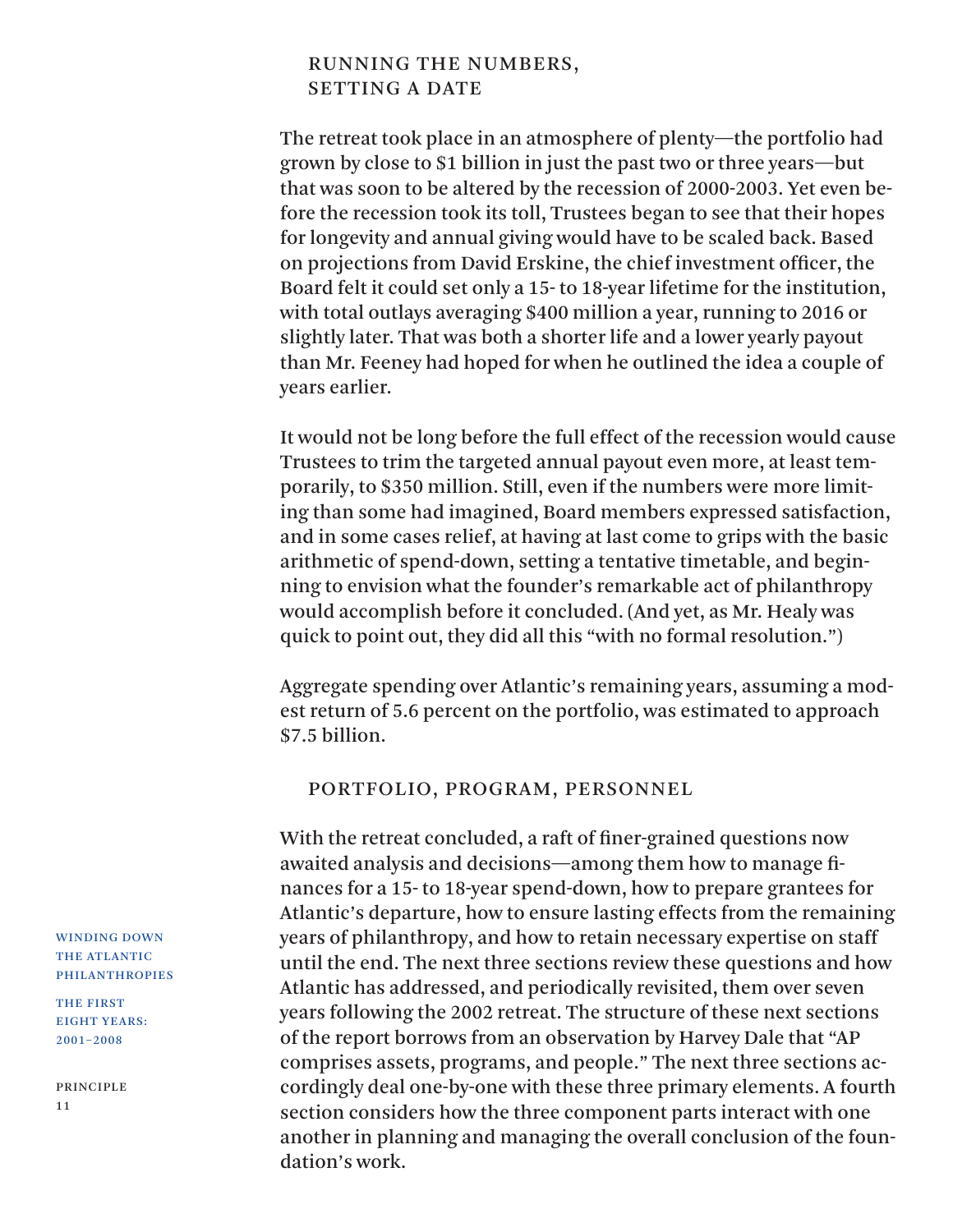# PORTFOLIO

<span id="page-14-0"></span>2 .

MANAGING INVESTMENTS **AND FINANCES FOR** LIMITED LIFE

> Once the Board had finalized the decision to spend down, John R. Healy recalls, "we very quickly realized that we had to do something that nobody had thought of prior to the decision's being made: that is, we had to completely change our investment policy, our asset-allocation policy. Because once we were within a defined, or reasonably clearly defined, timeline, it was much more important for us than it would be for a long-term foundation to be assured of the availability of money. We had to therefore take a certain amount of risk out of the investment portfolio in order to have that assurance of stability."

> In the grantmaking program that Mr. Healy imagined, and the Board generally supported, financial stability was crucial. After an initial period when the new program areas would be planned and launched, the total budget was expected to build, over two or three years, to the target level of \$400 million a year and then to stay reasonably steady for 10 years through the end of 2016. There would then be a few more years to make final payments and wind down. What came to be known as the "steady-state" model was later diagrammed this way:



## *Spend-Down Life Cycle*

WINDING DOWN THE ATLANTIC PHILANTHROPIES

THE FIRST EIGHT YEARS: 2001–2008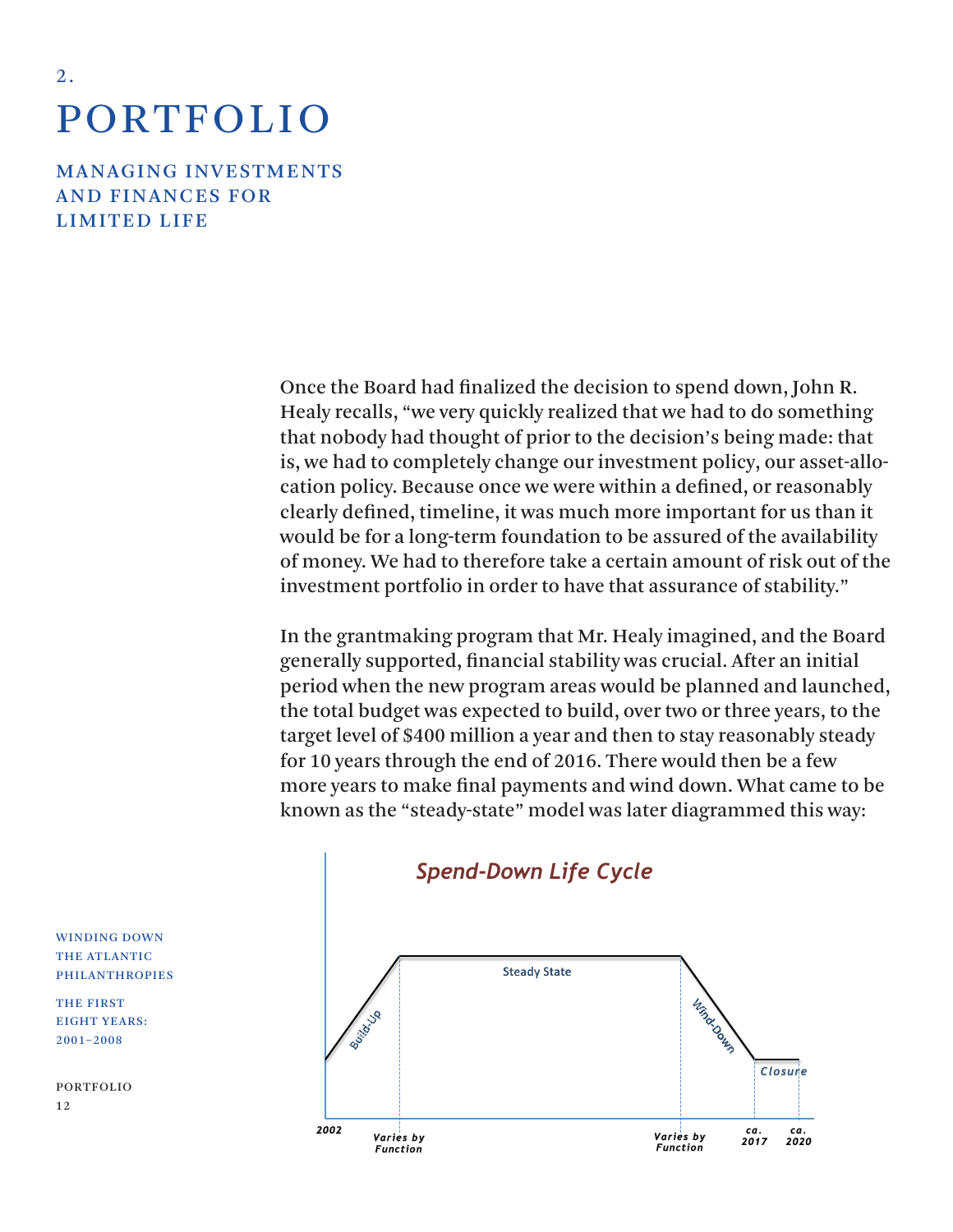To provide for this kind of stability over a limited lifespan, the portfolio could no longer be managed the way it would be at a perpetual institution. With an unlimited time horizon, a perpetual foundation can invest a significant portion of its resources, often 60 percent or more, in longer-term and riskier assets, knowing that, in any given year, it will only need to pay out 5 percent or so of its endowment. In a bad year, when the portfolio suffers market losses, the grants budget might have to be tightened a bit; but any shortfall can be made up with larger grants later. There is always time and opportunity to make back the losses and increase payouts when conditions improve. Eventually, higher risks and limited liquidity usually lead to higher returns, so the perpetual foundation's strategy maximizes value in the long run. But it also severely limits the foundation's ability to come up with exceptionally large amounts of cash in the near term, and can lead to significant shorter-term volatility.

That, in essence, is what Atlantic's investment portfolio looked like in the years leading up to the Board's decision to liquidate the foundation gradually. At that point, the endowment was still heavy with equities—a form of investment that promises healthy returns over many years but can suffer severe short-term losses. The foundation's investments were mostly in the hands of what one observer called "long-term traditional managers," experts who might have performed the same service for any number of other large foundations, as many in fact did. Atlantic's market exposure was therefore high, and as if to demonstrate the risks that such exposure entailed, the bear market of 2000 to 2003 took a severe bite out of the endowment's value just as the Board was deciding on the future of the institution.

In most foundations, losses like those of 2000-2003 would normally have been only a blip, a temporary concern, that would correct itself over the long run. For a spend-down institution, by contrast, there isn't much of a long run to make up for short-term losses. In fact, with the liquidation clock now officially ticking, the "run" stretched out not much farther than 15 years and would become steadily shorter year by year. Each year, a shrinking portfolio would have to provide a large, steady, and reliable amount of cash, with fewer and fewer years in the future when lost value could be recouped. Illiquid investments in Atlantic's portfolio—which even today includes a number of business and real estate holdings—would have to be unwound responsibly, before the value of these assets would be needed in the form of cash to fund grant commitments.

Put simply, Atlantic's investment managers faced two related demands that are far less worrisome to their colleagues at perpetual

WINDING DOWN THE ATLANTIC PHILANTHROPIES

THE FIRST EIGHT YEARS: 2001–2008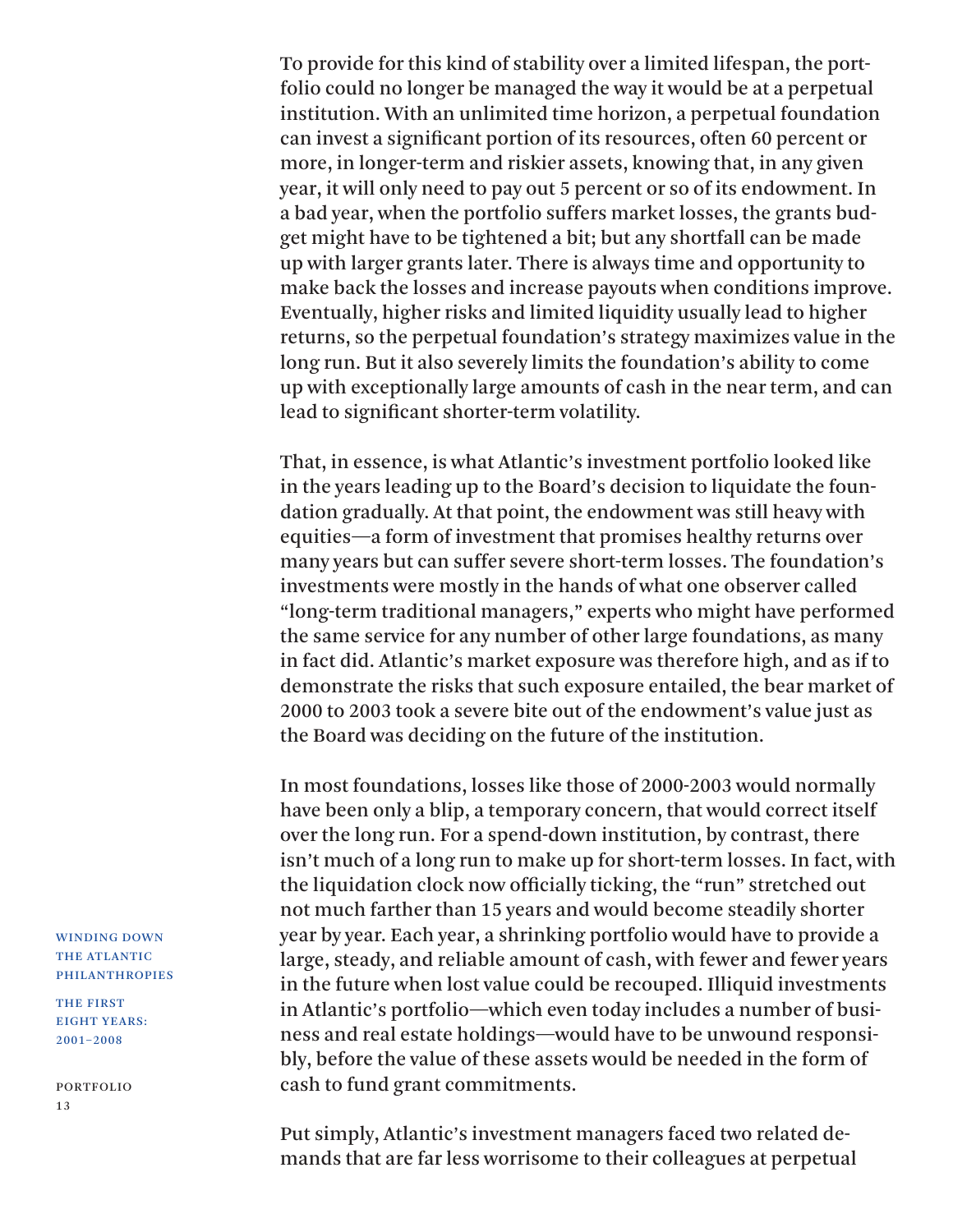foundations: the need to *limit volatility* (i.e., avoid the risk of sudden drops in asset values) and to *ensure liquidity* (remain able to convert assets to cash when needed).

The simplest, surest way to meet both requirements would be to invest like a savvy pensioner: place most or all of the portfolio in indexlinked bonds whose maturities are matched to expected annual payouts. But that would produce considerably less return than any of the budget forecasts had projected. Real yields on 10-year index-linked bonds are around 2 percent, and lower for shorter maturities; the expected real return on the Atlantic portfolio is close to 6 percent. This approach would mean that Atlantic would have to donate less money each year, shut its doors earlier, or perhaps both.

In a 2008 article, Philip Coates, who succeeded David Erskine as the foundation's Chief Investment Officer, explained the solution that he and Mr. Erskine had proposed, and that the management and Board approved in 2003:

Atlantic's approach has. . .been to structure a portfolio which seeks to generate attractive returns over its limited life, but also seeks to protect capital better than a typical long-term institutional portfolio during periods of market stress.. . .Atlantic also seeks to have an asymmetric expected risk/return profile—i.e., for the expected upside volatility to be higher than the expected downside volatility. This is achieved in practice by investing heavily in absolute-return investment managers: both hedge funds and private equity (the latter for only as long as the remaining time frame is long enough to allow full investment and liquidation).<sup>5</sup>

The virtue of this approach, some Trustees and staff members suggest, was demonstrated in the run-up to the recession and financial crisis of 2008. Toward the end of 2006, the Investment Committee approved a recommendation from Mr. Coates to liquidate all the foundation's remaining market-related assets, a mixture of global equities, bonds, and commodities, which were worth close to threequarters of a billion dollars. Combined with the significant cash that the portfolio already contained, the sale made for a far more conservative asset mix than would have been normal at a traditional foundation. Some observers questioned the sale at the time, suggesting that it was too soon to withdraw entirely from a market that was still rising steeply. But just two years later, with the market in free-fall, the decision seemed much more prudent: it resulted in Atlantic's endowment

5. Philip Coates, "Structuring the Investment Portfolio of a Limited Life Foundation," in *Effect,* a magazine published by the European Foundation Center, Winter 2008, p. 29.

WINDING DOWN THE ATLANTIC PHILANTHROPIES

THE FIRST EIGHT YEARS: 2001–2008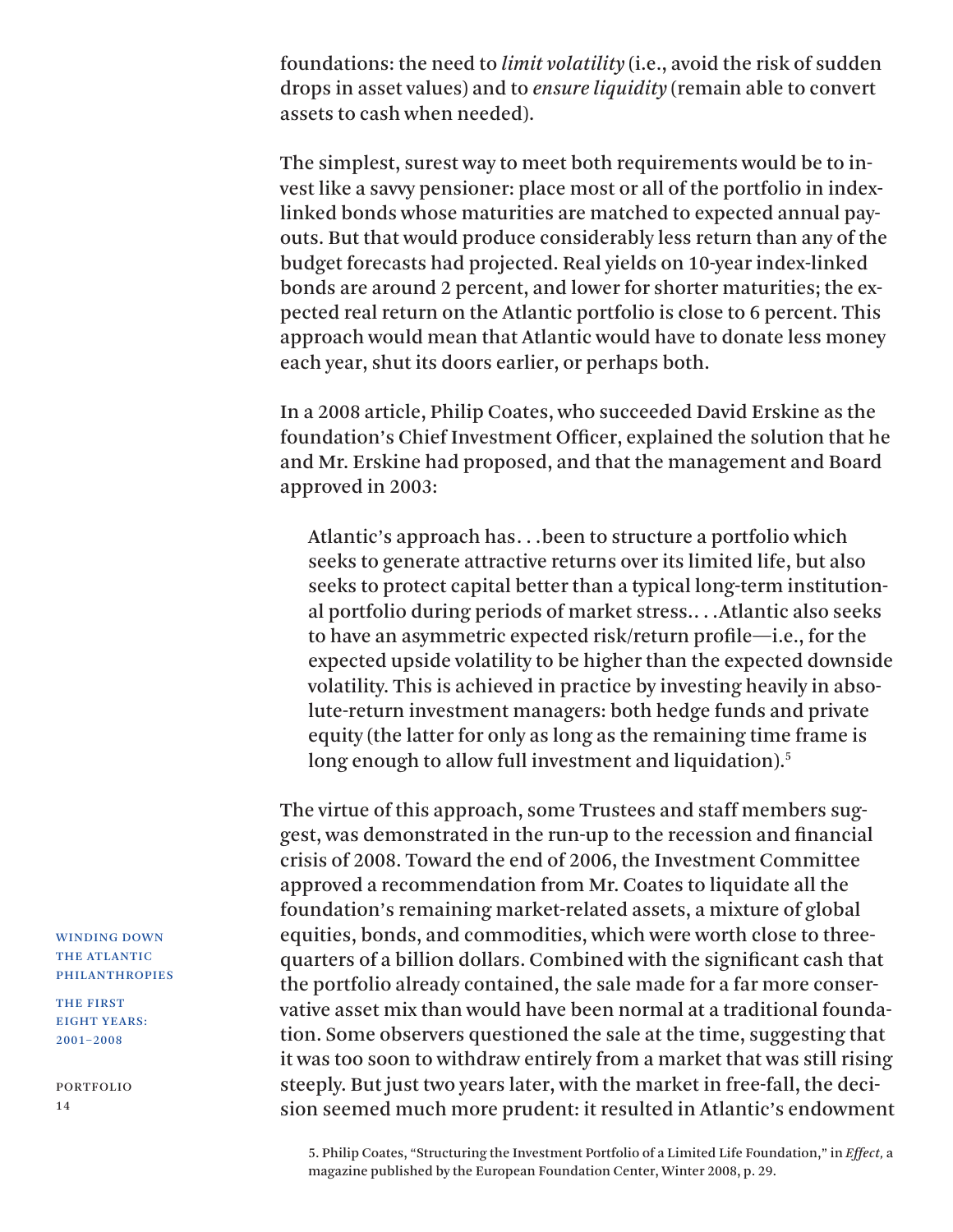suffering much smaller losses than were typical at most other foundations. At Atlantic, the peak-to-trough loss during the 2007-2009 financial crisis was 16 percent; many similar institutions suffered twice that, and some more.

## AN 'EXOGENOUS' ALTERNATIVE

The reliance on hedge funds and other actively managed investments has remained the essence of Atlantic's portfolio management since the Board endorsed it in 2003. It has enjoyed broad support on the Board and its Investment Committee ever since. However, at least one Trustee, Harvey Dale, has questioned the presumption that the entire portfolio needs to be managed for eventual liquidation. Would it not be better, he has asked, to accept less liquidity and greater volatility, in the interest of earning a higher return and amassing greater charitable resources? True, that would mean that some non-cash assets would remain in the portfolio at the end of Atlantic's life, presumably because they were not or could not be sold earlier. But these could then be transferred as charitable resources to some other organization—perhaps a grantee or a public-interest institution willing and able to manage them according to Atlantic's instructions.

In Mr. Dale's view, the foundation would open a world of possibilities if it began to think of itself "exogenously"—that is, as a collection of resources, talents, and ideas that will live on in the world long after Atlantic has closed its doors. The "exogenous" view, he wrote in 2007,

might suggest that the relevant investing horizon is not necessarily ten years [or less], but rather might be longer because of the ability to hand off more volatile, less liquid assets to others.. . .If markets are favorable in the near term, this sort of strategy would provide more assets to spend or disburse for charitable purposes. If markets are unfavorable in the near term, we could plan to hand off (or sell) the more volatile, less liquid portions of our portfolio to other foundations, grantees, or investors who, by holding and managing them over a longer time horizon, would be able to realize the higher total returns that should flow from them.<sup>6</sup>

The exogenous approach would have other consequences, too, touching on program strategy and human resources, which Mr. Dale considers even more significant than the financial implications. Some of

6. Harvey Dale, "Re: Exogenous AP," an undated memorandum to the Atlantic Philanthropies Investment Committee, presented at the meeting on 20 September 2007, p. 1.

WINDING DOWN THE ATLANTIC PHILANTHROPIES

THE FIRST EIGHT YEARS: 2001–2008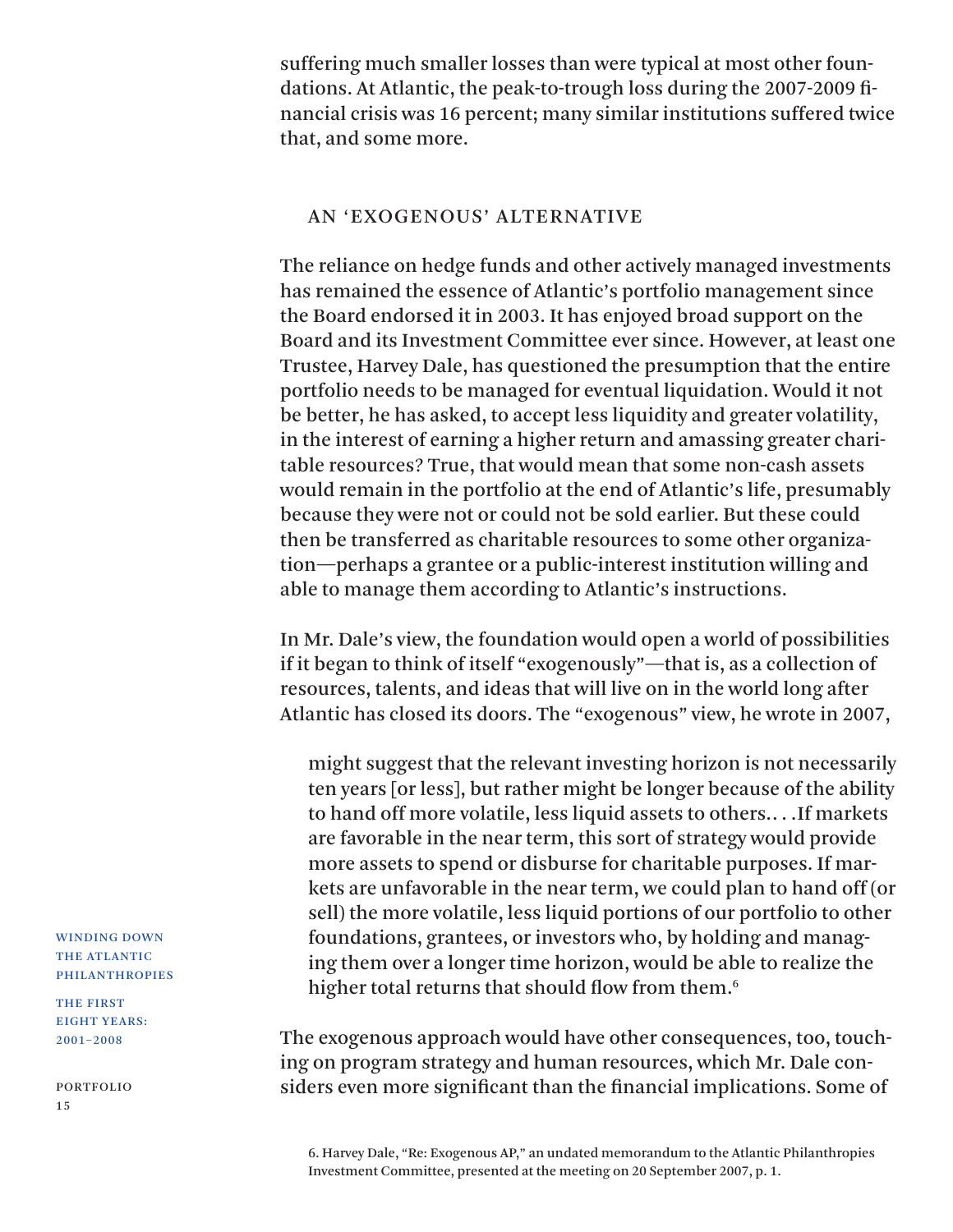these will surface under later headings in this report. But as a matter of investment strategy, his proposal has thus far encountered skepticism among fellow Trustees and Atlantic management. Although no action has been taken on his ideas at the time this is written, some Board members have expressed unease at the prospect of Atlantic assets being preserved intact beyond the end date, an idea one Trustee described as "shadow perpetuity—just extending the life of the funds indefinitely beyond the life of Atlantic."

Several others, both on the Board and on staff, note that a donation of relatively illiquid assets would be feasible only if the recipients are large institutions with sophisticated financial management experienced in handling these kinds of assets. As one person summed it up: "If you hold onto these [illiquid investments], as your remaining timeframe shortens, you might hit a point where you don't have any liquid assets to pay grants. And so then the question becomes, do you give grantees bits of the illiquid assets?. . .If you've got large grantees, like Cornell University, it may well be that they can take these assets. But. . .my guess is the vast majority of our grantees would not be able to handle them."

The idea might pose hidden costs as well, said one Investment Committee member: "For example, what if we were to say to another foundation involved in aging, 'We've got big chunks of private equity assets, and we are prepared to make those over to you. And in return you would in some way underwrite the program areas that Atlantic has committed to, and maybe some of the grants, and maybe absorb some of the staff.' Seems reasonable enough. But it's going to be more complicated than it might appear: Are there going to be legal obligations? What happens if in the last few years the more risky assets decline more than you expected in value? Would another organization be picking up the grantmaking slack? There's a lot of detail in this, and that means a lot of time for a whole range of management, and maybe legal staff. And maybe a lot of cost to resolve it all."

As of the time this is written, the idea has arisen several times at meetings of the Board's Investment Committee, but with no formal resolution. In the meantime, the portfolio has continued to be managed with the expectation of providing liquidity straight through to the end of Atlantic's intended life. In late 2009, the committee also decided that no additional investments would be made in the endowment's most illiquid asset: shares in General Atlantic, a global growth equity firm that was originally created by Mr. Feeney specifically to manage the foundation's capital, but that now provides investment services worldwide. General Atlantic's portfolio is designed to maximize

#### WINDING DOWN THE ATLANTIC PHILANTHROPIES

THE FIRST EIGHT YEARS: 2001–2008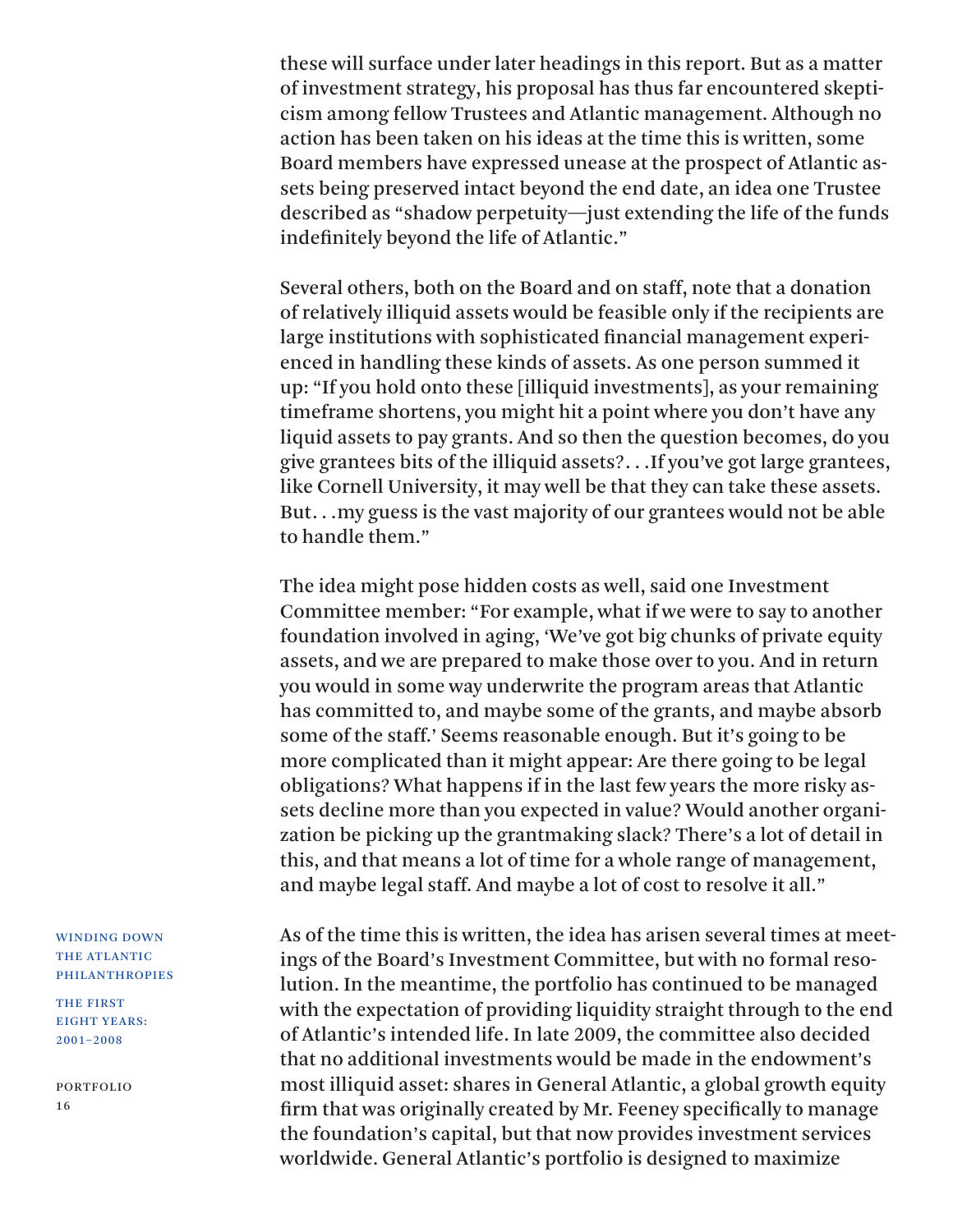long-term return but is not aimed at the kind of shorter-term liquidity that Atlantic's investment plan calls for.

### PLANS VS. REALITY

From the beginning, Mr. Healy and the Board acknowledged that the elegance of the steady-state plan was too tidy to serve as a literal formula for grantmaking. If nothing else, the 2001 recession made it immediately clear that real-world events would sometimes disrupt the smooth simplicity of the model. Even so, they believed that it served as a useful planning tool, as well as a helpful discipline, to keep expenditures on track until the end. Without such discipline, several Trustees said, it would be difficult or impossible to forecast a reliable end date, plan long-term relationships with grantees, and pursue philanthropic objectives that might take several years of steady grantmaking to achieve.

The relative predictability of the steady-state model had advantages for investment management as well, as one member of the Board's Investment Committee explained: "When we were designing the spend-down and the investment strategy, . . . we were always talking about spend-down as plus or minus 50, maybe 100, million dollars a year. You can't manage it with a greater degree of certainty than that, when you're operating at our scale. You may want the flexibility to seize opportunities available to you in grantmaking. But it was felt to be essential to have some view of what the expenditures were going to be year by year, and how you'd meet those with the investment portfolio. It would be much harder to manage the portfolio responsibly if we couldn't rely on a reasonably steady level of payments year-on-year."

But Atlantic had never been the kind of institution that adhered dutifully to plans and disciplines. Mr. Feeney, among others, was predisposed to seize opportunities when they appear—even (or especially) if they are big opportunities that demand large-scale investment in exchange for the promise of dramatic social benefits. Almost as soon as the model and timeline were adopted, annual grant commitments began exceeding the prescribed totals. For a time, as the 2001 recession ended and the portfolio resumed its steady growth, the high level of proposed spending drew some expressions of concern from the Board, but not much alarm.

By 2005, however, alarms were beginning to sound. A number of exceptional grants had driven commitments well above the approved target, and by midyear, senior managers and Trustees were asking the

WINDING DOWN THE ATLANTIC PHILANTHROPIES

THE FIRST EIGHT YEARS: 2001–2008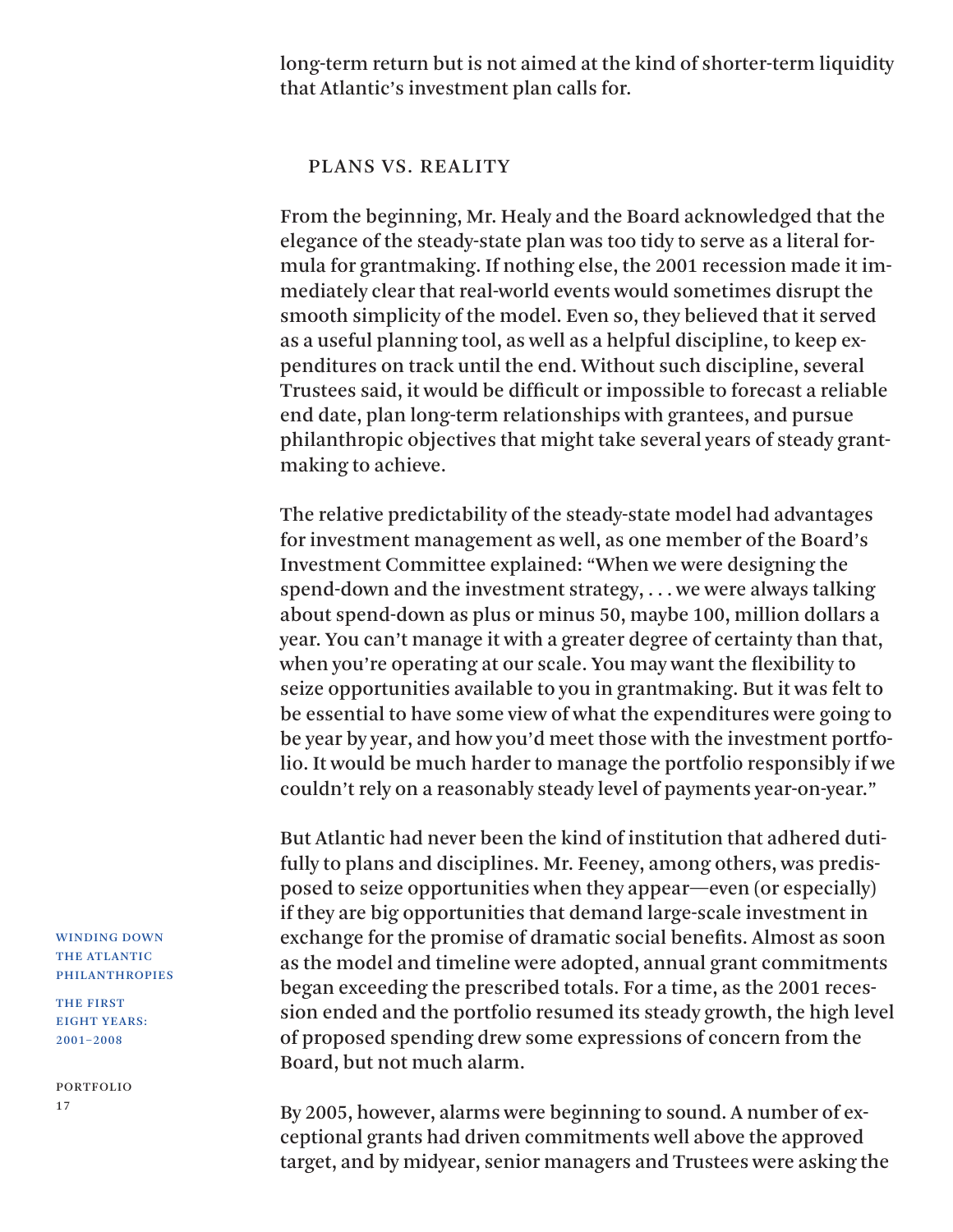foundation's investment staff to assess what effect this level of commitments would have. At the Board meeting in September 2005, Philip Coates and John R. Healy presented an analysis, previously reviewed by the Investment Committee, showing that the current commitments, though unplanned-for, "can be handled without undue risk" because of the strong performance of the endowment portfolio in recent years. However, "further unbudgeted commitments," they reported, "put at risk our ability to achieve the agreed-upon goals in the four programmes, to manage grantee relationships smoothly, [and] to exit responsibly from the programmes." By this time, Mr. Healy and the investment staff were basing their projections on an 11-year horizon, with \$300 million in grant commitments in 2006, and \$350 million a year thereafter, throughout the ten-year "steady state," until 2016. That plan, Mr. Coates and Mr. Healy concluded, would be "consistent with the size of our endowment and our expected investment returns."

But as the presentation continued, Mr. Coates and Mr. Healy then asked: "What room is there for additional unbudgeted grants?" The succinct answer, printed in italicized capital letters on a presentation slide: *"NOT MUCH."*

To demonstrate the point, they presented a scenario analysis showing what would happen if the portfolio were to earn "normal," "lackluster," or "bad" investment returns. "Normal" was defined as 6.5 percent real returns each year, consistent with the endowment's past performance. "Lackluster" was defined as 0 percent earned for the rest of 2005 and for 2006 and then a resumption of normal returns; "bad" was defined as zero earnings the first year and a 10 percent loss in the next, with normal returns resuming after that. Under each of these scenarios, they then presented the effects of either (a) staying within the approved "steady-state" grants budget—with and without the over-budget commitments already made—or (b) continuing to exceed the budget by \$20 million a year for the next four years.

With normal or lackluster returns, the portfolio could support the current budget (even with the recent over-commitments) as planned, all the way to the end of 2016. A bad performance would shorten that plan by a year. If the budget were to be exceeded by \$20 million a year for the next four years, however, only a normal-or-better portfolio performance would keep the steady state going through 2016. A lackluster or bad market would shorten the plan by one or two years, respectively. They emphasized that a dollar lost today, whether from a market downturn or increased spending, does more harm to the plan than a dollar lost four years from now, because that dollar will no longer be earning returns to feed future commitments.

WINDING DOWN THE ATLANTIC PHILANTHROPIES

THE FIRST EIGHT YEARS: 2001–2008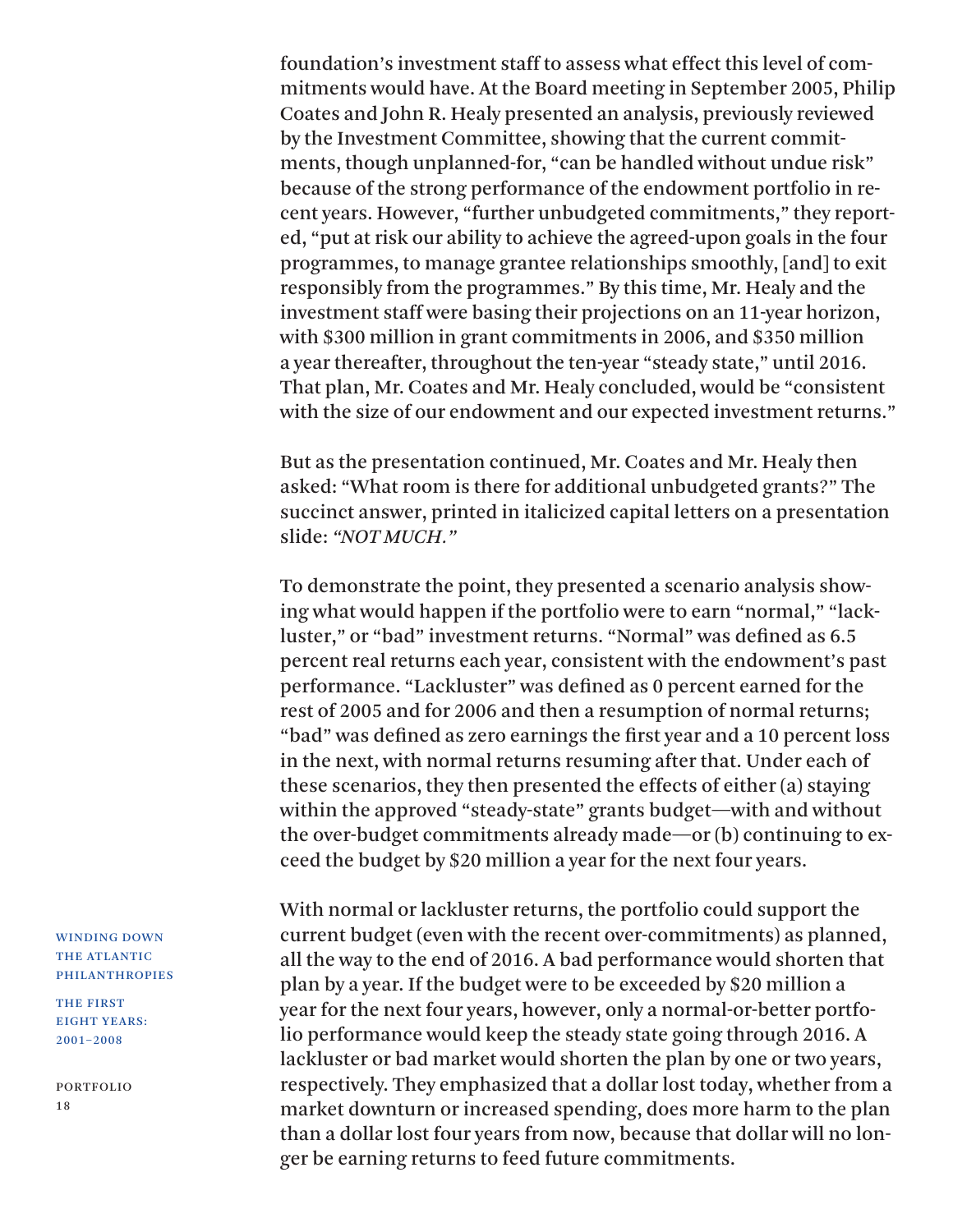In short, if the institution were to proceed on its planned path, annual grant commitments would quickly need to fall within or close to the yearly targets. "Programmes need some certainty about their life and investment levels, if we are to achieve desired impact," Mr. Coates's and Mr. Healy's last presentation slide concluded. "If investment returns decline sharply, all bets are off!"

Several Board members spoke up to endorse the presentation and its recommendations, predicting (in the words of one Trustee) "drastic and unwelcome consequences" if the foundation were to have to reduce its life expectancy or severely curtail its annual donations.

Balancing these considerations, however, was a countervailing concern that the foundation might fail to meet its annual spending targets in future years. As it happens, total grants committed for 2004 were below that year's target of \$200 million, though it turned out to be the last year in which that would be true. At two Board meetings in 2005, Mr. Feeney noted that it would not be easy to distribute \$350 million a year with confidence that the money would achieve a significant effect. Seizing immediate opportunities of great scale, on the other hand, might offer a better chance of achieving great ends, even if doing so would limit or disrupt some longer-term plans. In his view, spending too quickly and boldly would be a lesser evil than spending too slowly or too timidly. Without resolving the issue in any formal way, the Board concluded, after Mr. Coates's and Mr. Healy's presentation, that it would like to remain on what was, by then, a ten- to 11 year steady course, meeting but not exceeding its yearly grantmaking targets. This was effectively the course that Mr. Healy and Mr. Coates had recommended.



#### WINDING DOWN THE ATLANTIC PHILANTHROPIES

THE FIRST EIGHT YEARS: 2001–2008

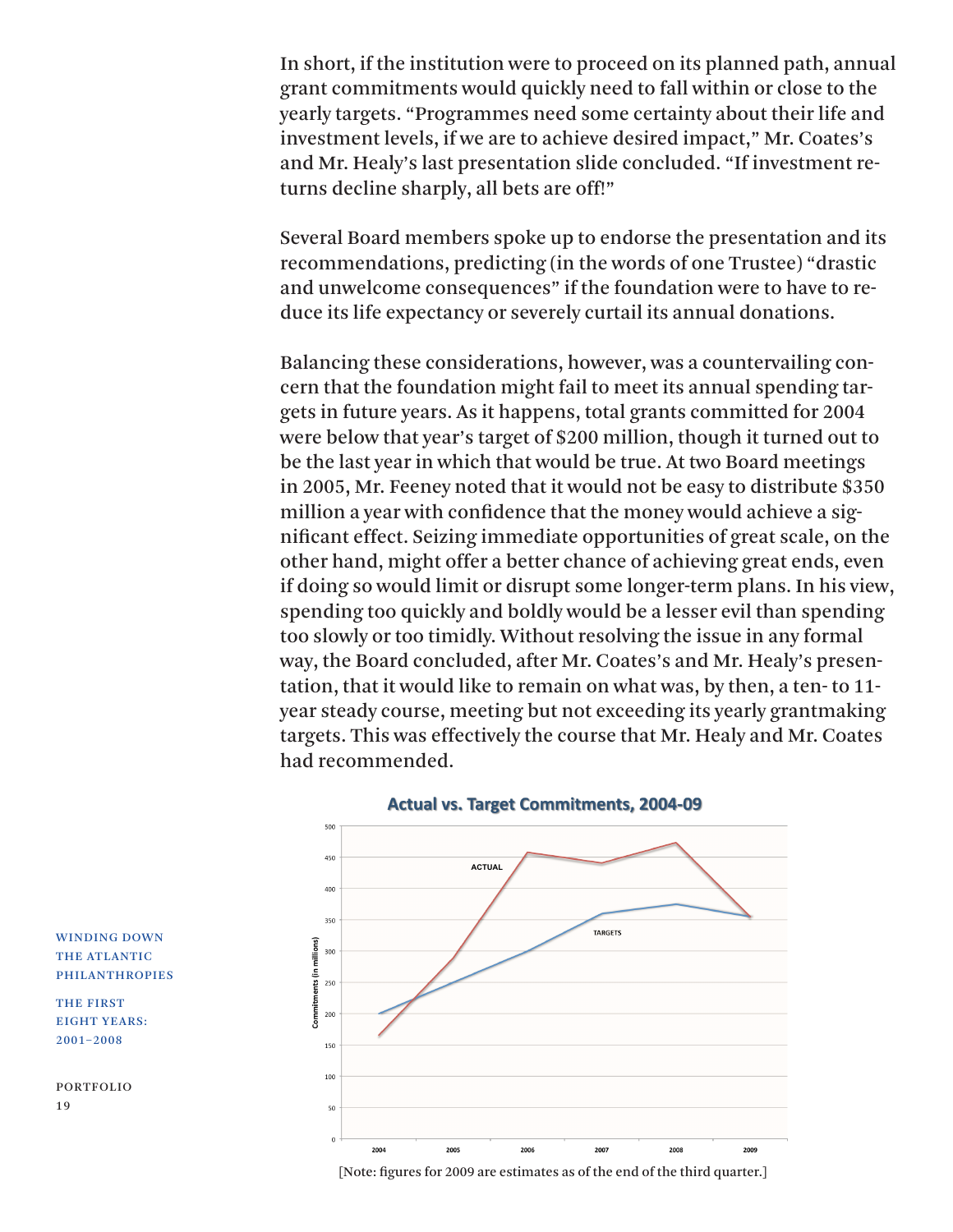Fortunately, the next two years did bring continued market growth, and with it a strong performance by Atlantic's investment portfolio. Mr. Coates's "normal" scenario was actually exceeded in 2006 and 2007 (the Standard and Poor's 500 index clocked a 15.6 percent return in 2006 and 5.5 percent in 2007, while Atlantic's returns were 14.3 percent and 14.8 percent, respectively). So although Atlantic's grant commitments continued to run well above their targets in both years, investment returns were good enough to cover the outlays. But in the much harsher market of 2008, grant commitments were again above the targets, exceeding the budget by more than \$100 million. Most of these grants were in the form of multi-year commitments, so payments would continue over the next two to four years. As several Trustees had pointed out in successive meetings, strong markets do not last forever, and excess earnings would someday be needed to provide for leaner times.

The global financial meltdown of 2008 soon drove this point home. Although Atlantic's portfolio performed significantly better than average through this crisis, its ability to cover even budgeted levels of grantmaking suddenly seemed much more tenuous. Investment staff was asked late in the year to prepare an update on the endowment, and their analysis, delivered at the beginning of 2009, was sobering: Market losses and continued payments on big commitments had pushed the current value below what the original grantmaking plan had contemplated. Further over-commitment could soon "lead to the need to sell attractive assets meant for the longer term at currently unattractive prices." If this continued, the result could be a liquidity crisis in three to four years' time: "Due to current market conditions,



**Payments: Original Forecast vs. Actual/Projected** 

WINDING DOWN THE ATLANTIC PHILANTHROPIES

THE FIRST EIGHT YEARS: 2001–2008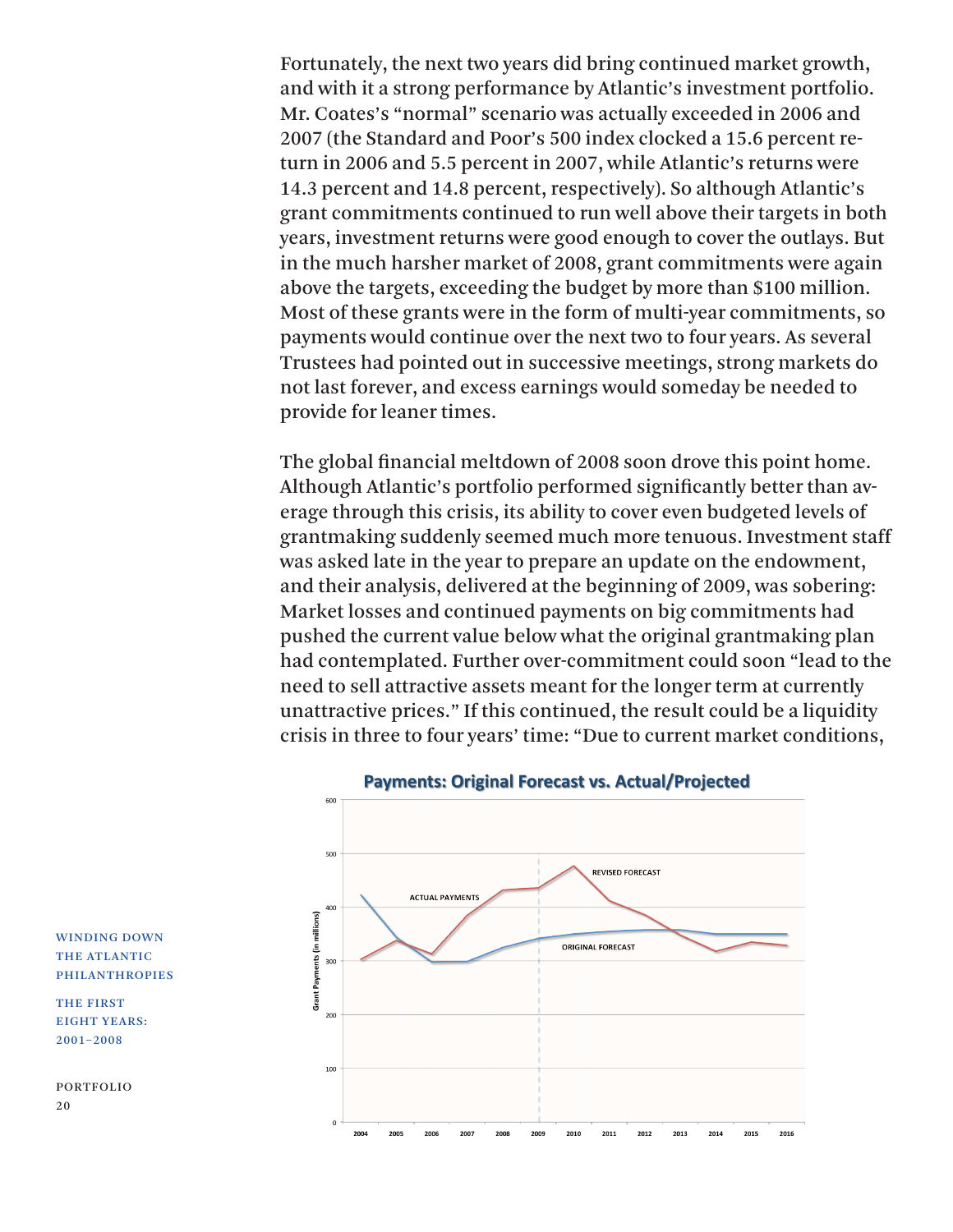we are forced to sell our more liquid assets to cover payments, leading to the portfolio becoming more illiquid, which could become a problem if markets do not recover within a few years." In the worst case, if current market conditions persisted or worsened, the foundation might find itself without enough cash on hand to make even those grant payments that it had already committed, although this would not happen for several years.

Annual grant targets were promptly trimmed. The 2009 budget, which had initially been set at \$375 million (the inflation-adjusted equivalent of the \$350m steady-state target), was summarily cut by \$20 million in mid-year. Program staff scrambled to revise grantmaking plans that had been months, sometimes years, in the making. Still, because earlier budgets had been based solely on commitments, rather than actual payments, there was little the foundation could do to trim the "tail" of already-promised payments that earlier commitments had set in motion. In June 2009, the grant tail consisted of some \$850 million in committed dollars that were yet to be paid—a sum that placed a priority claim on future cash flow for several years. If the foundation was going to manage its annual cash disbursements more carefully from now on, as investment officers were recommending, it would have to begin budgeting cash payments, not just commitments. And it would have to adhere to the budgets it made.

The change may seem obvious, but it was a profound shift to an institution in which commitments, not payments, had long been the sole unit of planning. As Atlantic was learning the hard way, budgets in which grant commitments are held steady do not necessarily lead to a steady outflow of cash. For most of its history, a grant commitment at Atlantic may have extended over as many as five years—or it might have been paid out all at once. Knowing that the institution committed \$350 million in Year X gave no clear indication, by itself, of how much money would actually flow out of the foundation accounts in Year X or Year X+1 or any of the next three or four years after that.

Even so, until recently Atlantic's financial managers had made a dependable science of forecasting how much cash would be needed to fund annual commitments and then ensuring that the portfolio would supply the necessary liquidity. Their models ran into trouble, however, with the confluence of three developments that together upended many of the assumptions on which the forecasts had been based. The first of these developments was the surge in grant commitments above the annual targets, beginning in 2006. Second was the effect that the 2008 market crisis was having on grantees, many of whom were experiencing sudden drops in funding and turning to

WINDING DOWN THE ATLANTIC PHILANTHROPIES

THE FIRST EIGHT YEARS: 2001–2008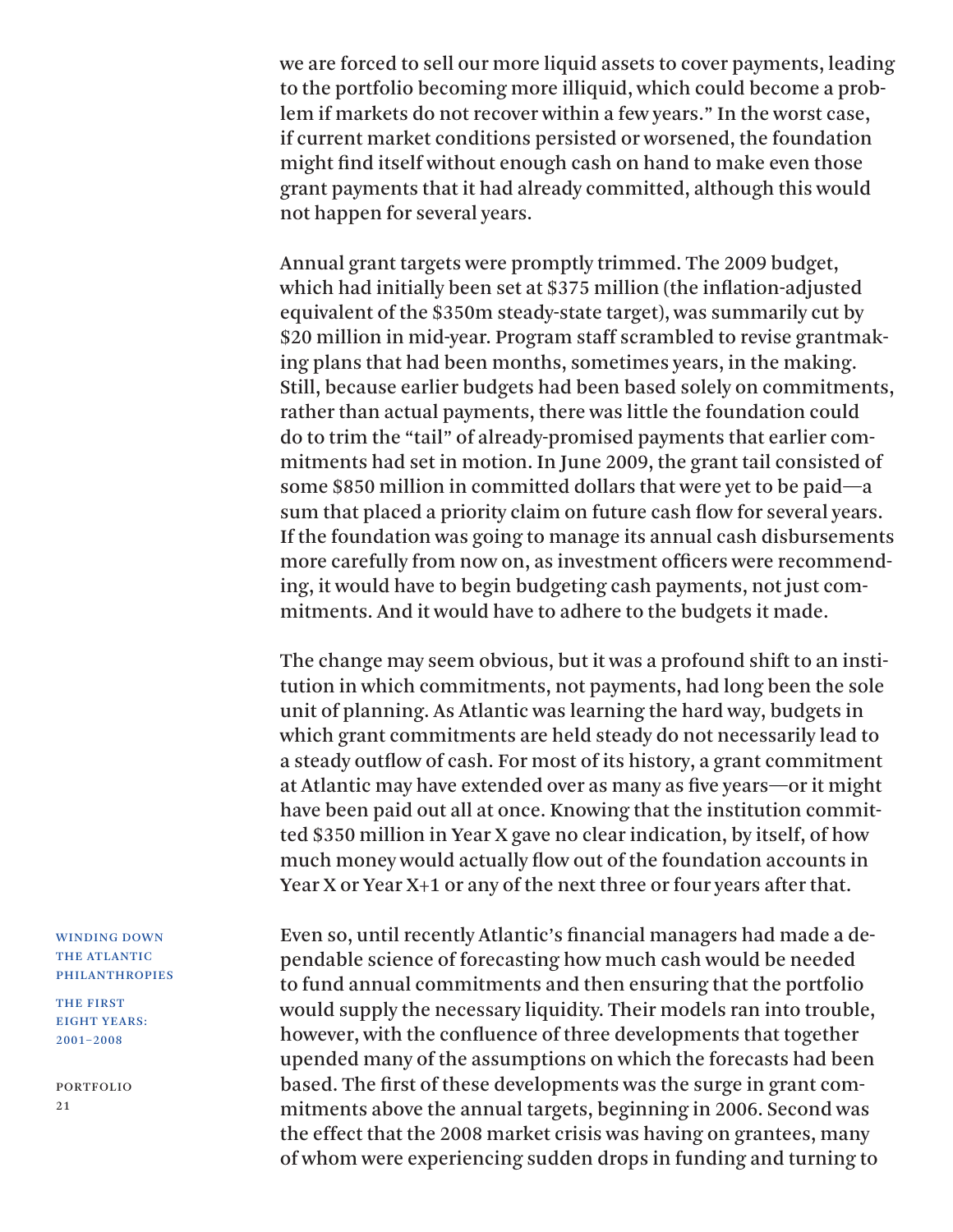Atlantic for emergency aid. (When major human-rights funders like the Jeht and Picower Foundations collapsed in the Bernard Madoff debacle, Atlantic took the lead in forming a foundation consortium to help grantees whose promised support had just evaporated.) The third factor was the U.S. national elections of November 2008, which brought to office a president and Congress more inclined toward some of Atlantic's program initiatives. The resulting opportunity for additional grants on U.S. domestic issues—many of which were quick projects calling for immediate payouts—drove up both the commitments and the cash outflow in 2009 and beyond. All of this was happening at a time when the liquidity of the portfolio itself was worsening because of the financial crisis and the market environment.

These were serious pressures, but they would likely have been more manageable in the foundation's earlier years, when coffers were full and timelines were fluid. Now, though, when the endowment had fewer and fewer years to recoup any lost value, a sudden drop in capital combined with a surge of outlays posed grave problems, both immediate and longer-term.

In 2009, for the first time, program staff began working with annual payment caps, to ensure that money would be available when promised. The new plan called for a gradually declining annual expenditure on grants and operating costs: less than \$550 million in 2009, \$500 million in 2010, \$450 million in 2011, then \$400 million in 2012 and beyond. In effect, these adjustments would gradually bring the foundation back into line with the original steady-state plan that had been drawn up before the mid-decade boom years of big grants and high returns. But although the financial adjustment would be gradual, the change in operating and budgeting practice would be immediate and pronounced. A whole institution trained to think in commitment terms will now be focusing on cash flow as well.

One staff member clarified the change this way: "It's not that we never tracked cash before. Whenever commitments were made, there was always a very good process for tracking the payments; it was all very well controlled. But there have never been limits put on the aggregate amount of cash that goes out in any given year, because it always just kind of worked out okay. Some grants had very long tails; some had shorter tails. But on average, there was never a problem. Now there is, and now we're going to start thinking about payments first, rather than as an afterthought."

WINDING DOWN THE ATLANTIC PHILANTHROPIES

THE FIRST EIGHT YEARS: 2001–2008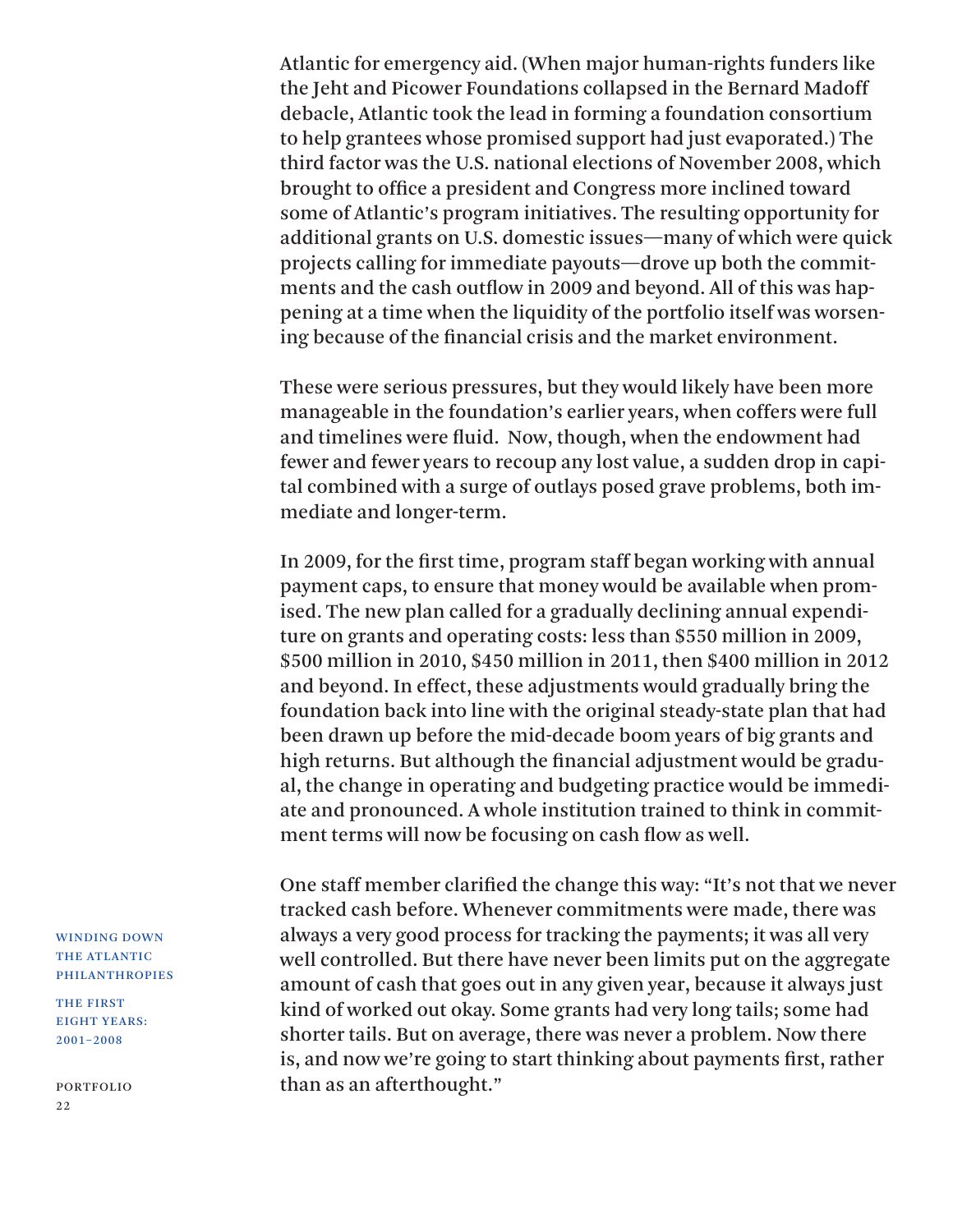### BACK TO A STEADY STATE

Despite the financial vicissitudes of the first eight years, a senior Atlantic official predicted in late 2009 that "we're not going out of business any earlier" than 2017. "We have a plan that requires periodic adjustment. At one point, it looked like we could spend at a steady state of \$350 million in 2007 dollars, and for a time it even looked like we could go up a bit. Now a more conservative estimate would have us spending somewhere upwards of \$300 million, but not as high as \$350. The numbers could go back up, but we're trying to take as conservative an approach as possible. The grantmaking budget came down a bit this year [in 2009] and it will come down a bit in 2010. This will be the first year that we will end right on target with grantmaking.. . .But we don't have a margin for error. So if the annual number has to be adjusted, it will be. But the timeline isn't going to change significantly."

Senior managers have intensified their review of commitments, payments, and returns on the portfolio, conducted frequently throughout the year. Between reviews, an internal management "dashboard" contains the most current figures showing where cash payments and commitments stand relative to forecasts. These reviews and forecasts are not new—they have been part of the foundation's routine financial management since the start of the spend-down. But both staff and Board members say they have become more vigilant in monitoring and adjusting for any major deviation from the long-term plan. One manager who participates in the regular regimen of comparison and adjustments describes the process this way:

"We keep what we call a 'spend-down model,' which is simply an [electronic] spreadsheet which projects out the spend-down path. Inputs into it include the expected portfolio returns, expected liquidity from various segments of the portfolio, the tail of current grants already committed with their expected payouts, and assumptions for future annual commitments for grants and their payouts, as well as expected operating costs. We also track where we are from an asset value perspective versus where we expected to be when we first did the model. We expect variation around the central expected spend-down line, but if the variation gets too big, we can adjust up or down the future grants to enable us to finish at the right time. We actually run two versions of the model: a normal-return and a reduced-return scenario. We can also use the model to run as many different scenarios as we see fit, and have done so at different points in time."

WINDING DOWN THE ATLANTIC PHILANTHROPIES

THE FIRST EIGHT YEARS: 2001–2008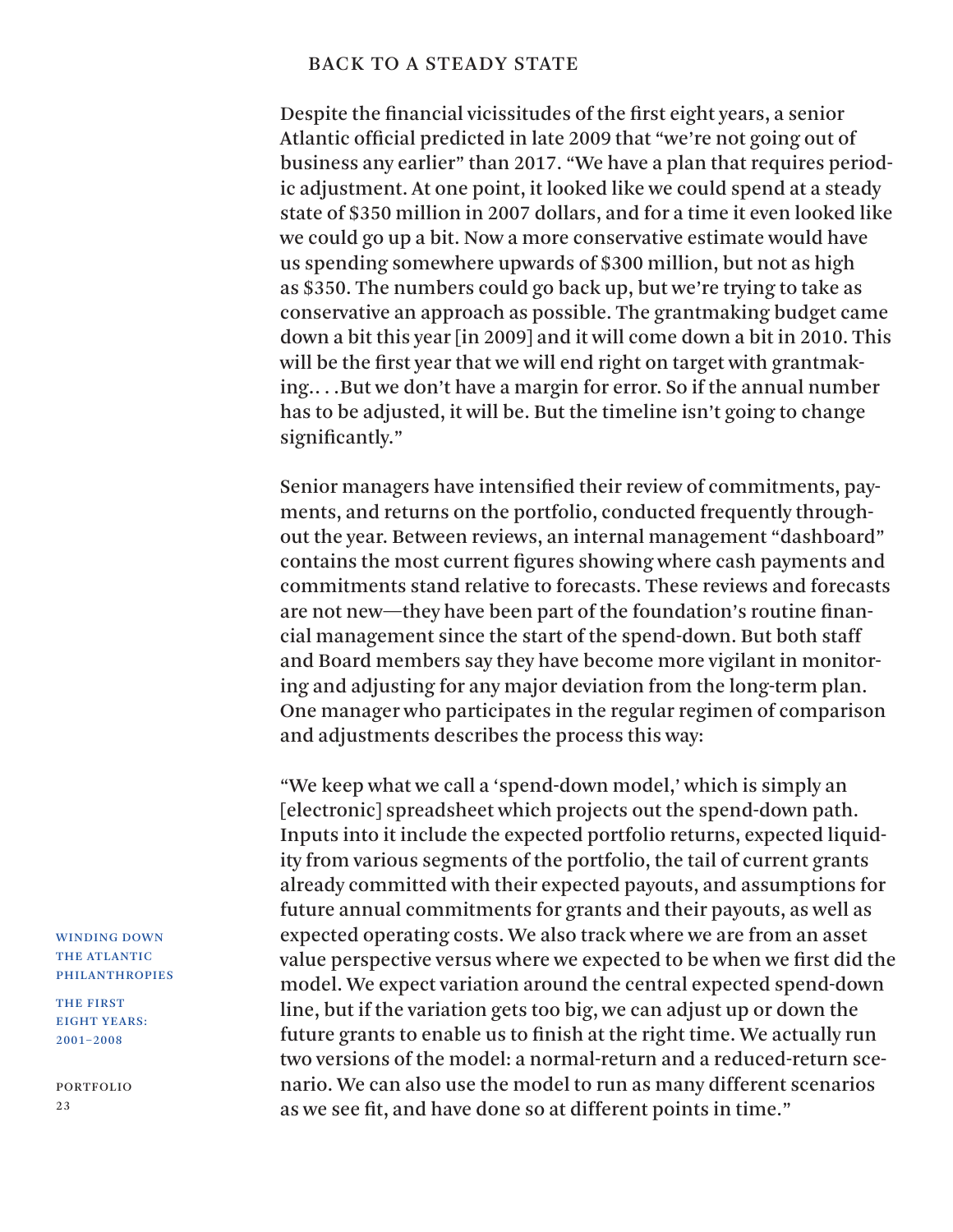Barring a serious market setback, managers believe that the process of review and revision comes in plenty of time to restore the prospect of a steady state of grantmaking through 2016, with a wind-down and conclusion thereafter. The net result of the decade's great fluctuations—the recessions in 2000-03 and 2008-09 and, in between, the bull market of 2005-07—has been to bring the value of the endowment back in line with original forecasts. Though strained somewhat by years of above-target commitments, the original model has been essentially re-established, with slightly reduced activity in the near term. From there on, the discipline of periodic reviews and corrections is designed to keep the model on track, or to revise it in a thoughtful way, before the final years in which there will be no remaining room for adjustment.

WINDING DOWN THE ATLANTIC PHILANTHROPIES

THE FIRST EIGHT YEARS: 2001–2008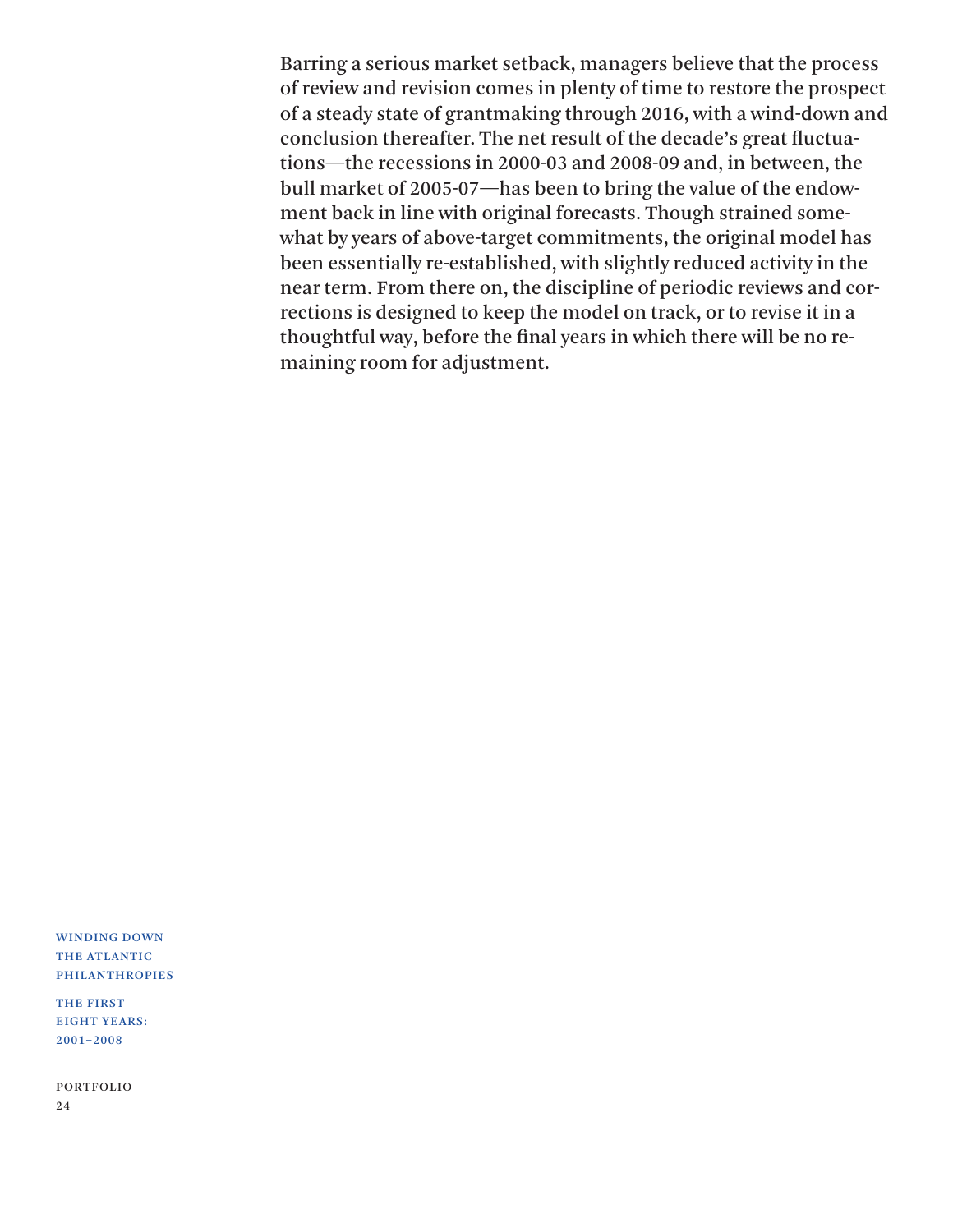## **PROGRAM**

<span id="page-27-0"></span>3 .

FORMULATING GOALS, ENVISIONING A LEGACY

> In June 2008, Gara LaMarche, who had succeeded John R. Healy as Atlantic's third CEO some 18 months earlier, wrote to the foundation's Board that it was "time to start thinking and planning" for the foundation's concluding stages. "We have a plan for assuring the flow of funds to maintain a planned level of grantmaking" between now and the expected end-date, he wrote. "We have a plan for assuring the stability of key staffing. We do not have a plan for leaving the fields and countries in which we work in a manner that protects and sustains the investments we have made. We have some ideas, and it's not a matter to which no thought has been given. But we do not have a plan, institution-wide or within particular programmes or regions."

> "We won't have a meaningful legacy," he continued, "much less the kind we might wish for ourselves, if we don't think about this now—if we don't imagine the end of Atlantic and work back from there."7

> The statement was a blunt but fair summary of where Atlantic stood less than a decade before it was scheduled to end its operation. It was certainly not true that the foundation had done no program planning. But it had done little or no planning that focused specifically on how the programs would *end,* by what time, and with what final results. At the time of Mr. LaMarche's paper, program staff were midway through their second major round of strategic planning, a process that he had set in motion soon after taking over as CEO. The first round, in 2002-2003, had constituted the beginning of the streamlined, four-field program mix that Mr. Healy and the Board had decided on shortly after deciding to spend the foundation out of existence. In that exercise, the goal had not been to "imagine the end of Atlantic," but something like the opposite: to outline the goals of four substantially new programs on children, aging, health, and human

7. Gara LaMarche, "The End of Atlantic as We Know It: Time to Start Thinking and Planning— A Thought Paper for the Atlantic Board," unpublished manuscript, June 23, 2008, p. 1.

WINDING DOWN THE ATLANTIC PHILANTHROPIES

THE FIRST EIGHT YEARS: 2001–2008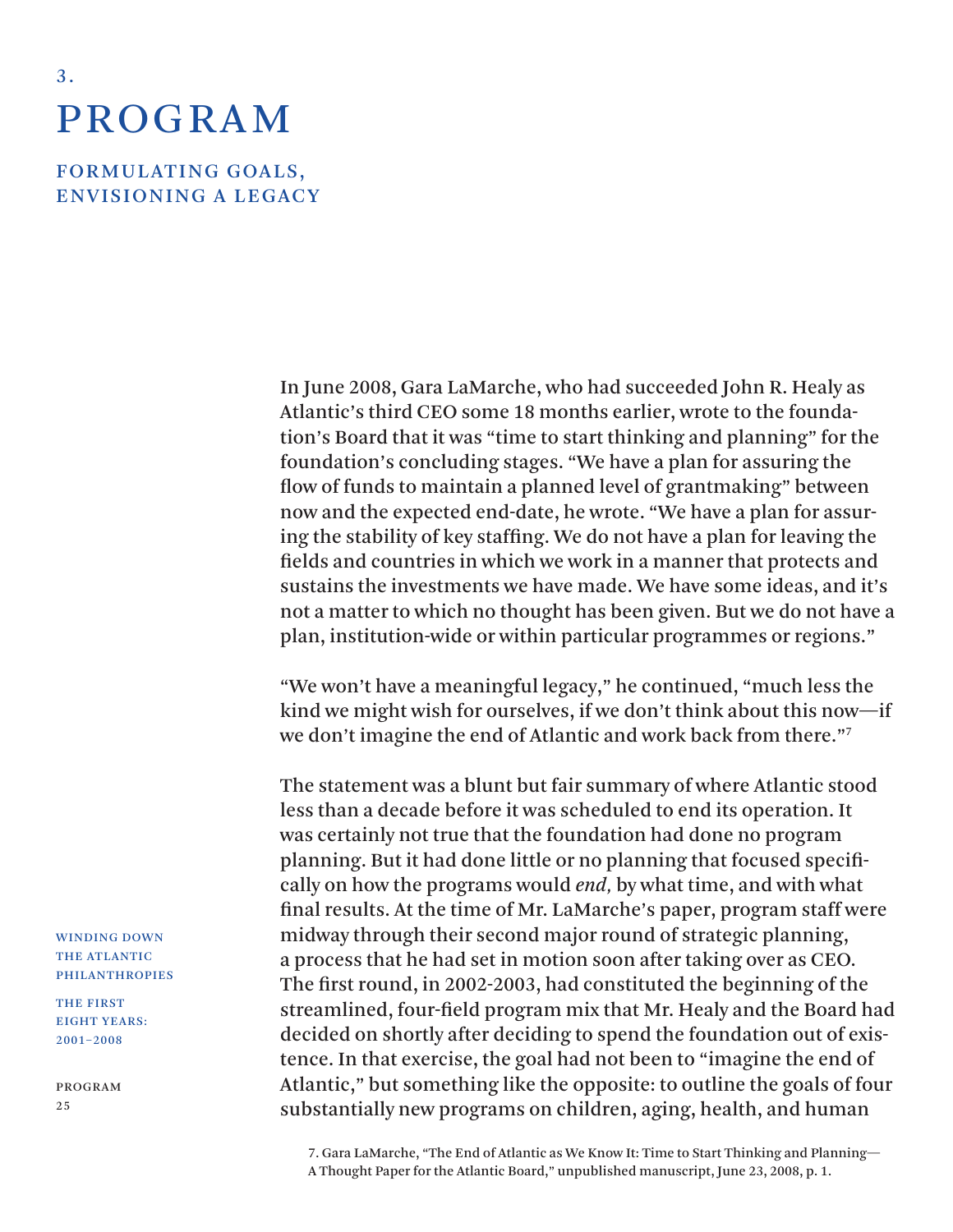rights; to design a strategy for them; and to set them in motion. It was an exercise almost entirely devoted to beginnings, not endings.

"It was too soon," said one senior manager at the time, "to be planning particular accomplishments by particular dates. We were setting strategies up, not winding them down yet. The whole idea of the steady state was that we were going to go into these fields, we were going to have a clear strategy, but we were also going to learn, see what worked, build on the promising bits and shift away from other things. The time would come later, once we had a sense of what was really taking hold, when we could start to say, 'We're going to start winding this down, we're going to redouble our efforts on that, and we're going to end by trying to accomplish these two or three big things by Year X.' "

### A LEGACY OF LASTING CHANGE

In short, the strategic vision that governed Mr. Healy's years was not primarily one of a philanthropy shutting down, but of one building up. Still, that does not mean that the Board and management were not preoccupied with questions of legacy, more than might be typical at other foundations. In fact, arguably the first word the Atlantic Philanthropies published on the subject of its spenddown, at the top of a paper prepared by Mr. Healy in March 2003 and co-signed with Mr. Feeney, was "legacy." Under the general title "Legacy and Purpose," and the opening heading "Legacy," the statement's first sentence read, "Our vision of the future of The Atlantic Philanthropies is to create a legacy, through our work, which is worthy of the generosity which brought us into existence."

The statement announced that the foundation would "spend down our total endowment and expect this to take between 12 and 15 years. When we have spent down and completed our work we would like to be remembered for:

- Our belief in the value and importance of "giving while living"
- Philanthropy of enduring impact, characterized by
	- a tight focus on our programs and geographies
	- a willingness to place big bets and to make long-term investments
	- an accent on solvable problems
	- a readiness to take risks in the fields and geographies we tackle
	- a proactive, pragmatic, and entrepreneurial approach

WINDING DOWN THE ATLANTIC PHILANTHROPIES

THE FIRST EIGHT YEARS: 2001–2008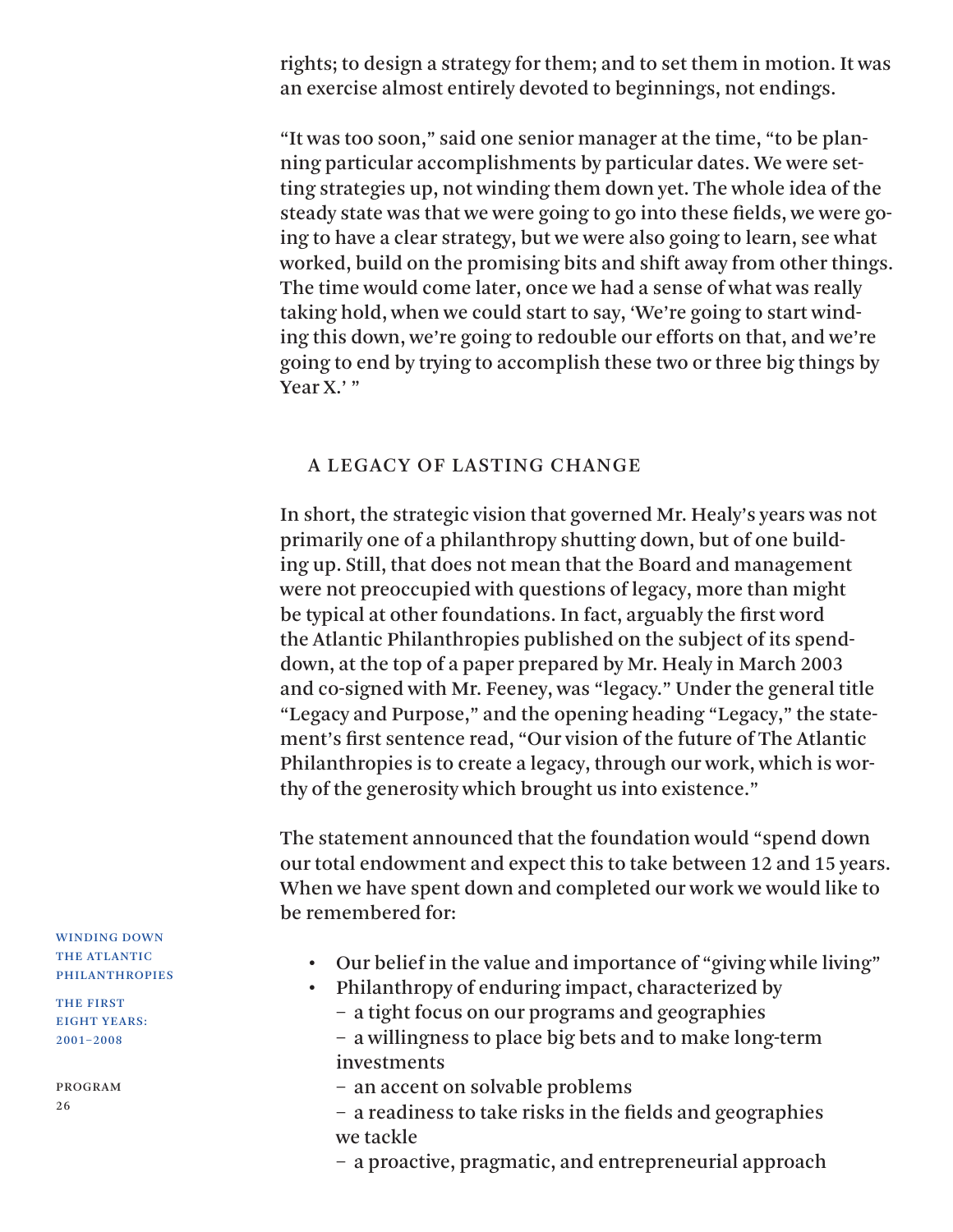– a willingness to support advocacy

- Our concern for the disadvantaged and vulnerable
- A modest and selfless operating style."

The statement then articulated a formal mission statement, the foundation's first: *"to bring about lasting changes that will improve the lives of disadvantaged and vulnerable people."* It added an additional "guiding principle": *"to demonstrate the value and benefits of Giving While Living. . .to increase the number of philanthropists who distribute their charitable funds while they are alive, and thereby to expand philanthropic funding."* Although it was meant as a formal corporate manifesto, the paper's vision of the foundation and its aspirations also appealed to Mr. Feeney on a personal level, according to a Trustee who spoke to him about it at the time. "He was very happy with it," the Trustee recalls, "and with the emphasis on disadvantage and vulnerability. Even when he was giving money to big institutions like research institutions and medical centers, and working with university presidents and hospital CEOs, he was always interested in how these grants were going to benefit disadvantaged people, both directly and indirectly. Those are the things that have always had real meaning for him. And this mission made that explicit."

In a briefing note to the staff the day after the Board adopted this statement, Mr. Healy expanded on how the new language would guide the scope of the four program areas and the completion of strategic plans on each of them. But like the statement itself, Mr. Healy's note to the staff expressly avoided any discussion about what substantive legacies might ultimately be hoped for, or precisely what "lasting changes" the programs might plan to make in 12 or 15 years' time. Rather, it said, "the Board shares the view of management and staff that our best learning about the new fields will result from actually making grants in them."

For all its introductory emphasis on completions, conclusions, and legacies, the body of the statement—and virtually all of the staff briefing that followed it—was essentially a broad articulation of philanthropic purpose. It would have been equally at home in any thoughtful, well-run, perpetual foundation. It was a first step in a new approach to grantmaking, but it was not a significant first step in spending down, at least not explicitly. To the extent that the message addressed the way the foundation would use up its endowment and complete its mission, the answer seemed to be: by being a topquality foundation and seeking lasting, positive change, as any foundation might want to do. As one member of the Board later pointed out, "Nearly all foundations exit their programs sooner or later. We'll

WINDING DOWN THE ATLANTIC PHILANTHROPIES

THE FIRST EIGHT YEARS: 2001–2008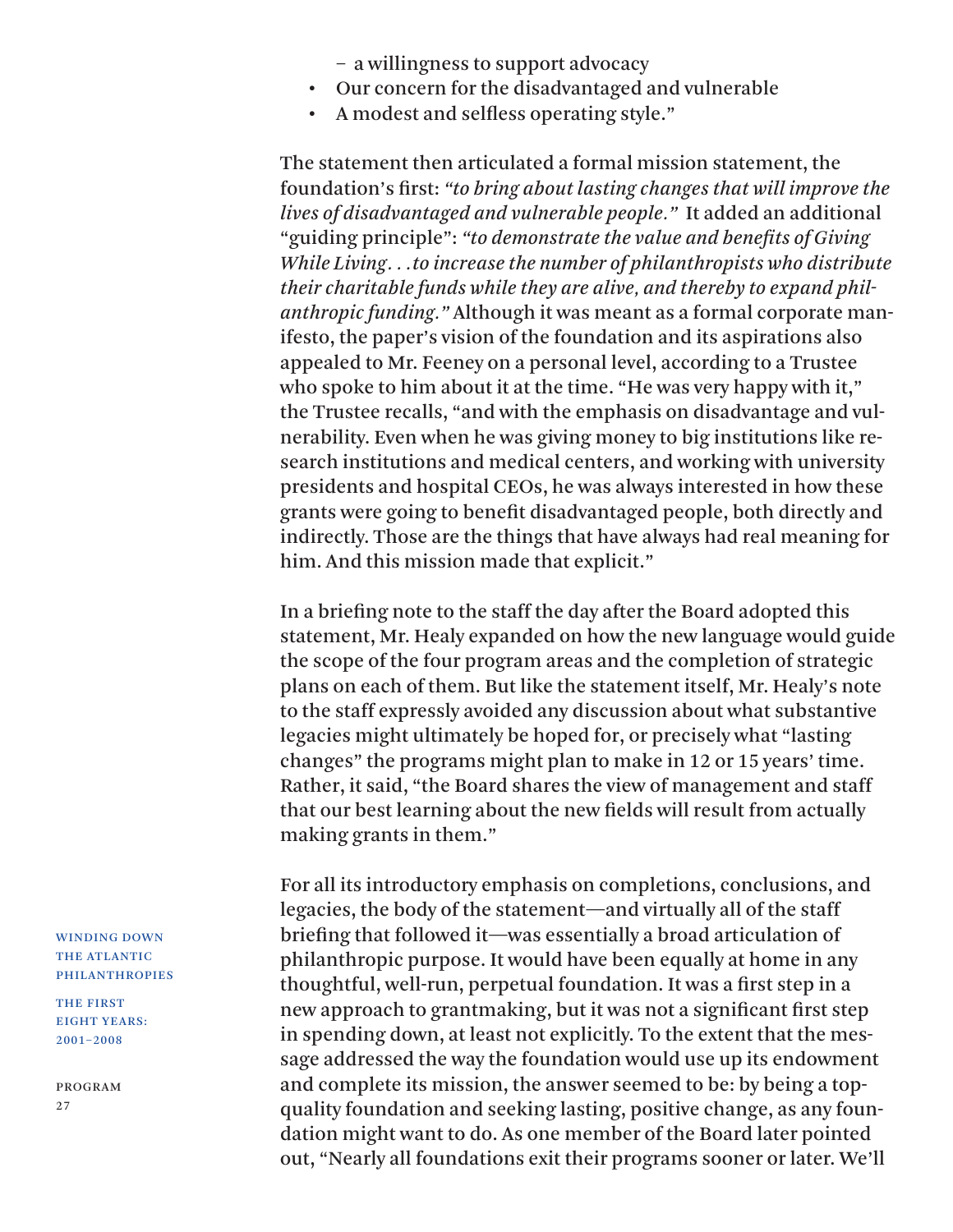be exiting ours. Yes, our exit will be a little more final than theirs, because we won't be around for a second act. But basically, the challenge is the same: to achieve something important and lasting in a long but not indefinite amount of time. We still had 15 years left, which is a lot longer than many perpetual foundations stay in a given field. So there was no reason for us, at that point, to be fixated on spending down. Our job was to worry about doing good, and doing it well."

Nor had the four new program areas been selected particularly for their fitness for a spend-down regimen. Instead, they were chosen primarily based on three criteria: the particular kinds of expertise represented on Atlantic's staff and Board, the depth of the social need in each of the countries where Atlantic worked, and the likelihood that the foundation could make a meaningful, long-term difference in the chosen fields. The search for broad program categories, a Trustee explained, had everything to do with identifying big philanthropic opportunity, and little or nothing to do with the spend-down calendar: "If you're going to spend out the money, then one of two things has to happen. Either you pick program areas where the problems are serious and complex, and therefore justify big grants, or you pick ones you think you can literally solve in six years. The latter would be very boring, and there would be very few of them—if any. So if you're serious about trying to tackle complex problems that have been with us forever, the decision to spend down only has to do with the *rate of speed* with which you apply assets in the hope that they'll make a difference. It doesn't determine what area you invest in."

Within the four chosen programs, however, Mr. Healy and the staff were charged with ensuring that the foundation's particular lines of grantmaking would fit the projected timetable and would reach a conclusion "worthy of the generosity which brought us into existence." In that respect, as one Trustee put it, "we did envision the program as being designed for a limited life. While it's true the program *categories* aren't necessarily time-specific, and weren't chosen with a deadline in mind, the things we decided to do *within* those categories needed to be very carefully delineated with our lifespan in mind. That wasn't something that we, as a Board, could do or ought to do. Selecting particular sub-fields and strategies and so on is a staff function, which we reviewed very carefully and made many comments and adjustments on. That is where all the lifespan calculations were made, and they were made very consciously and deliberately."

As another Board member put it, "If your main concern was taking on work that you could wrap up in 15 years, would you pick

WINDING DOWN THE ATLANTIC PHILANTHROPIES

THE FIRST EIGHT YEARS: 2001–2008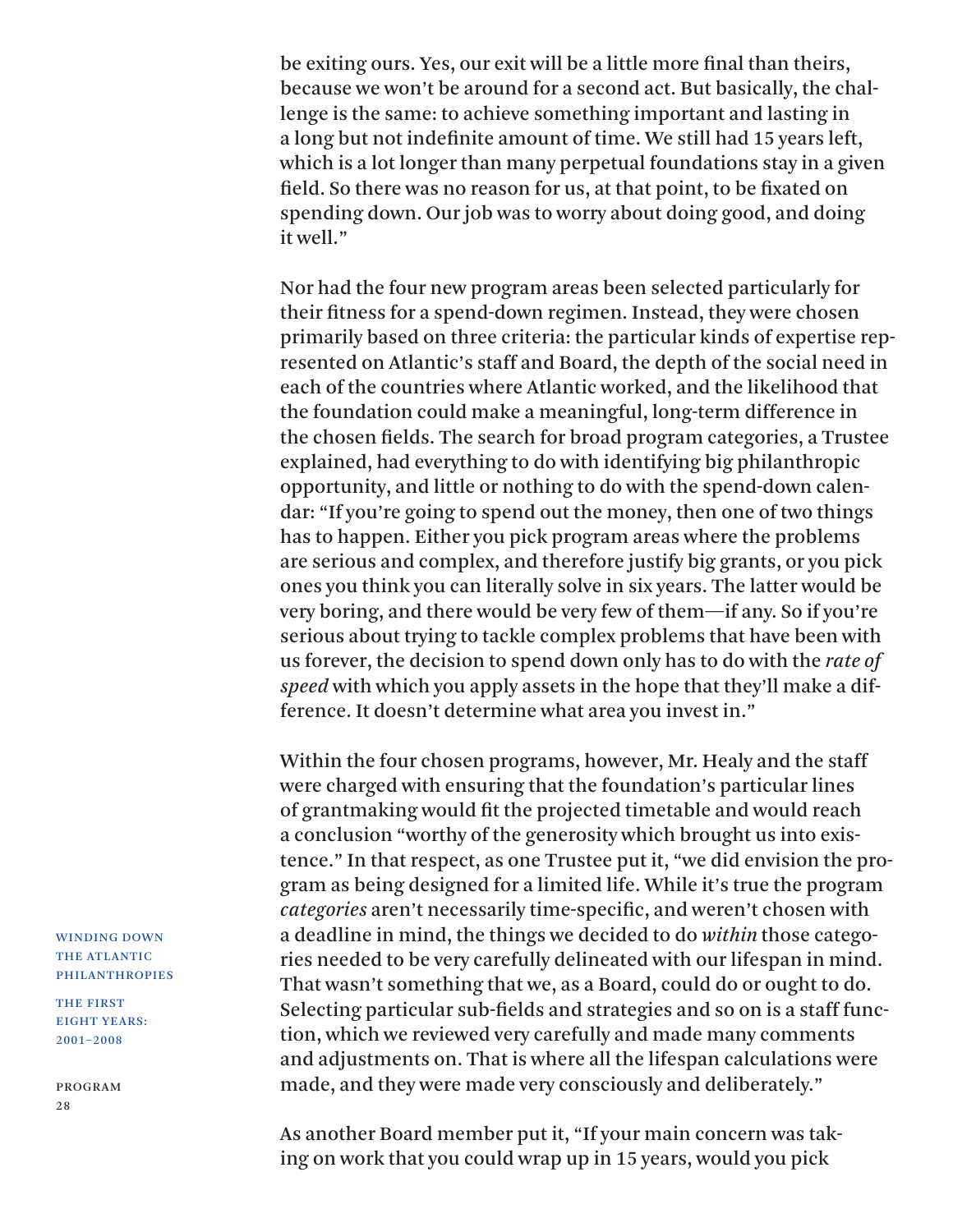disadvantaged children—who will always be with us? Obviously not. But there are a great many things you could do to benefit children in a lasting way that can be accomplished in 15 years, and that's true of most fields. So the challenge was to pick fields where we had confidence that we could do important things in the time remaining, and do them well. And that's what we did."

Not every Board member necessarily found the mission statement compelling; not everyone was excited about every field selected for concentrated effort. Some believed that a more deliberate match could have been made between the foundation's expected lifespan and its chosen fields of endeavor. Others felt that fine-gauged attempts at timing and predicting results were bound to err and therefore were not critical in designing a program. In any event, these were relatively minor disagreements and they quickly faded from discussion. Taken together, the Board decided that this mission, with these four areas of focus, offered what one of them called "a chance to do something historic, to leave a legacy commensurate with the kinds of resources we were about to put into it."

### 'FOCUSING THE MIND'

Even though the Atlantic grants program was not designed primarily in response to the decision to spend down, the presence of an end date on the distant horizon unquestionably had an effect on the way both staff and Board members thought about their work. Time after time, in describing how the programs took shape in those years, employees and Trustees invoked Samuel Johnson's maxim about how the prospect of a hanging focuses the mind. (Though often paraphrased, the quote as reported by Thomas Boswell is, "When a man knows he is to be hanged in a fortnight, it concentrates his mind wonderfully.")

So even though the initial program strategies drafted in 2002-03 contained little reference to the fact that they would all be ending in 15 years' time, there was a sense of urgency and finality to them, as one longtime staffer explains: "The bar certainly was higher. From now on, you would get a chance to fail only once. In most public-sector and voluntary organizations, you get to fail several times. You just redefine the problem, adjust the model, pat yourself on the back for learning a lot, and then try again. But here, it'll be just once. And therefore if you fail—so to speak, assuming you could measure that in our business—well, that would be your epitaph. Because you wouldn't have any way back."

WINDING DOWN THE ATLANTIC PHILANTHROPIES

THE FIRST EIGHT YEARS: 2001–2008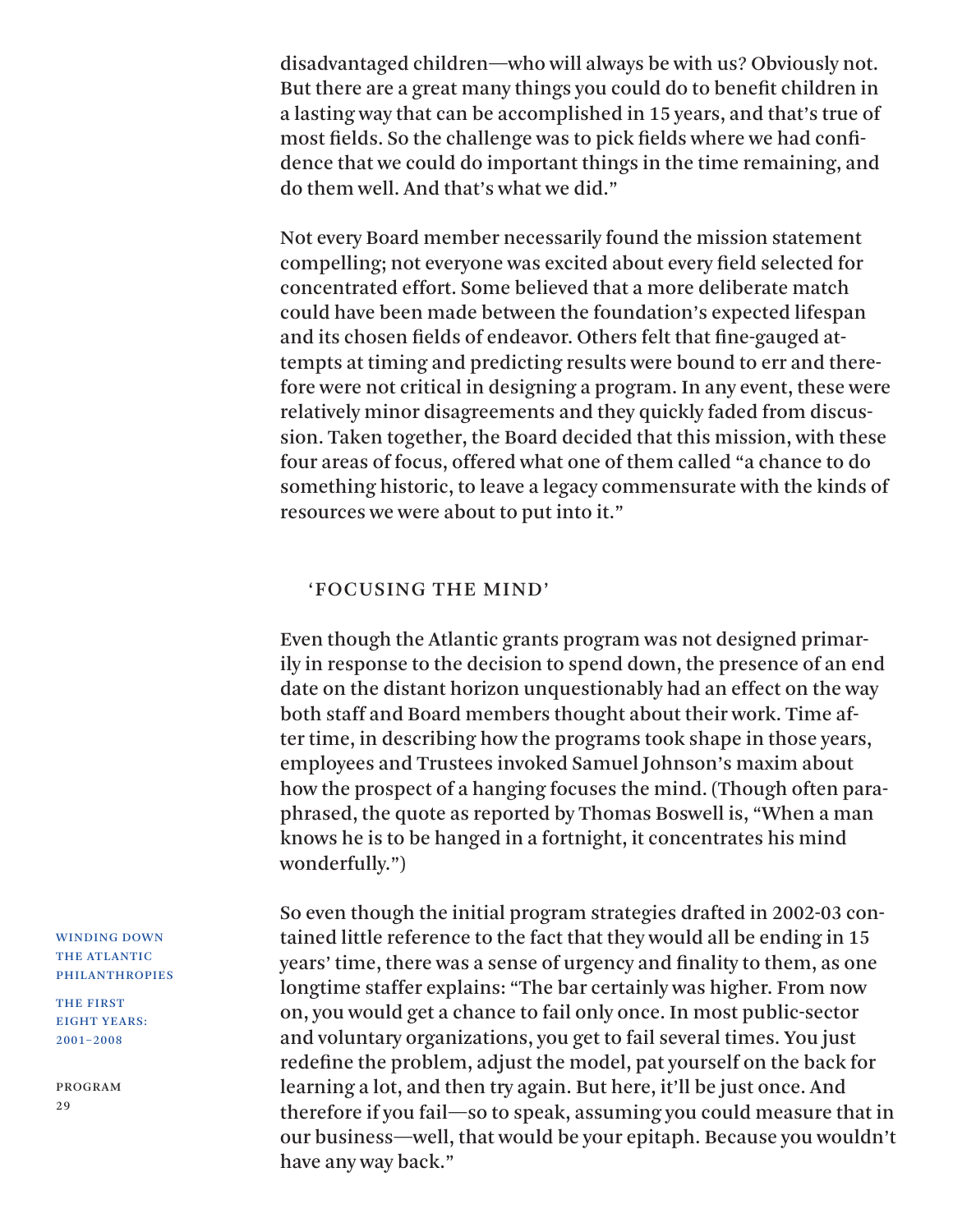One consequence of this "focusing of the mind" has been a preoccupation—visible from the earliest program strategies—with creating durable institutions, movements, and funding streams. The ultimate objectives of these four programs (healthy populations, equal opportunity for children and seniors, secure guarantees of human rights) are unlikely to be achieved in Atlantic's lifetime, as nearly everyone acknowledges. So a lasting "legacy," in most observers' view, would have to take one of two forms: either a significant leap forward, marking a profound and lasting improvement over current conditions, or else the creation of an engine of change that is capable of seeing the cause through to future success.

In reviewing program strategies, the Board insisted on four criteria that, as one member put it, "would make sure that we concentrate on doing something with permanent impact by the time we're done." First and most obvious was that proposals had to be consistent with the mission and the spirit of "Legacy and Purpose." Second, programs should normally be built around established organizations and leaders, so that time and money could be used in achieving results rather than creating new capacity from scratch. Third, in the same Board member's words, "there had to be leverage, with the state or public entities or from private donors as funding partners, to ensure the sustainability of whatever we're supporting." And fourth, programs should put a premium on improving public policy, which would ultimately affect far more people than the foundation—or even all of philanthropy combined—could accomplish on its own. Although some grants might represent an exception to one or more of these principles, the "big bets" would, as the Trustee described it, "need to tick all four boxes."

Nurturing durable institutions, organizing coalitions and networks of effective organizations, recruiting new donors, advocating for favorable public policies and government funding—all these goals feature prominently in the original program plans. And they have continued to play a central role, often becoming even more pronounced, in later revisions and updates. But in the original version of the program strategies, drafted at the start of a relatively optimistic period in global markets and politics, the drive to create complex, systemic reforms and lasting, well-funded movements seems especially bullish when viewed from the harsh economic climate of 2008-09.

In 2002, the Celtic tiger was roaring; dramatic reconciliation processes in Northern Ireland and South Africa had made advances that would have seemed fanciful just a decade earlier; economic and technological modernization was transforming Vietnamese society. Even

WINDING DOWN THE ATLANTIC PHILANTHROPIES

THE FIRST EIGHT YEARS: 2001–2008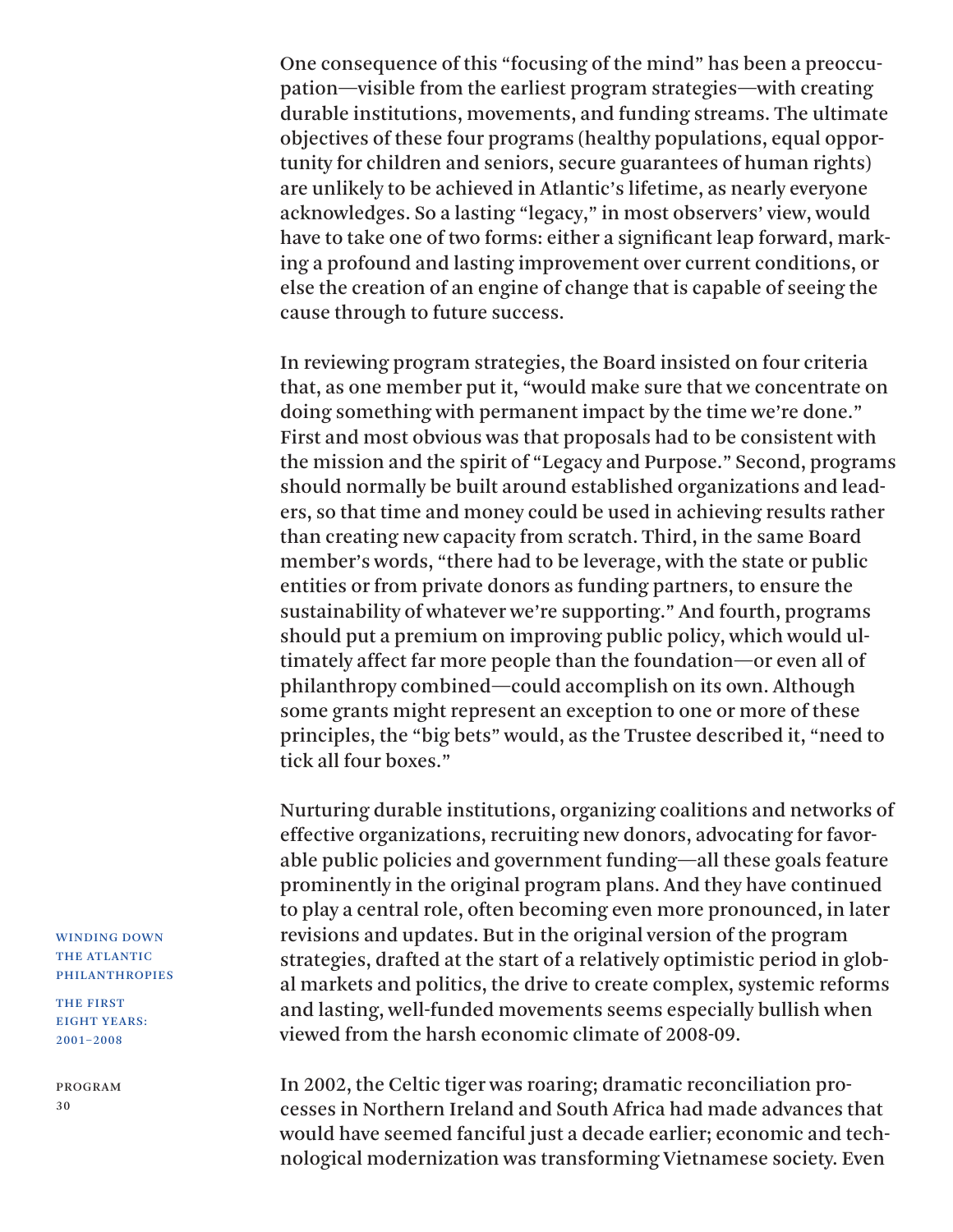the United States—though deeply unsettled by the tech bubble, 9/11, and the impending Iraq invasion, and starting to feel the domesticpolicy retrenchments of the George W. Bush years—seemed awash in new philanthropy and poised for a rapid rise out of recession. It was a time when the leap from innovation to lasting change seemed not merely achievable but predictable.

As a result, the most important challenge at the time seemed to be ensuring that the programs were pursuing the right innovations. In the years when the four programs were first being designed and implemented, it was the discipline of "logic modeling"—identifying, fueling, and arranging the forces of change for likely impact—that stood in the foreground of the foundation's thinking and planning. Spending down was an implicit, but often not explicit, part of that discipline. "There were the two things, and it's hard to disconnect them," a staff veteran recalls. "There was the spend-down, and then there was also the introduction of logic modeling, this notion of working to outcomes. They happened in concert. So whereas the spenddown was the broad discipline you had to apply, it was kind of like knowing you're going to die someday. It makes you want to do something positive during your lifetime, but it doesn't necessarily start you making funeral arrangements. So for example, it would have influenced us in those days: 'Well, there's no point in taking on something so long-term that it's way after our ending.' But the planning itself was of course shorter-term—we worked on three-year terms anyway. Both things governed how we thought and talked and wrote about these programs. But the shorter-term issues were the ones we had to wrestle with *now*. The spend-down was more of a far limit on what we could do, rather than an immediate influence."

Another staff member at the time succinctly agreed: "The visibility of spend-down, in any operational sense, was limited, to be honest."

#### REVISING AND REVISITING

Soon after Gara LaMarche became CEO in early 2007, he launched a second round of strategic planning in the programs, to review where they had come in the past three to four years and to refine, re-focus, and update their strategies. In a statement to the Board that November, he argued that "Every question. . .proceeds from a prior one of what makes sense in light of the fact that we have a limited lifespan. And the single greatest consequence of that decision and question is that, despite the considerable size of our resources relative to all but a handful of foundations, we wish to be extremely

WINDING DOWN THE ATLANTIC PHILANTHROPIES

THE FIRST EIGHT YEARS: 2001–2008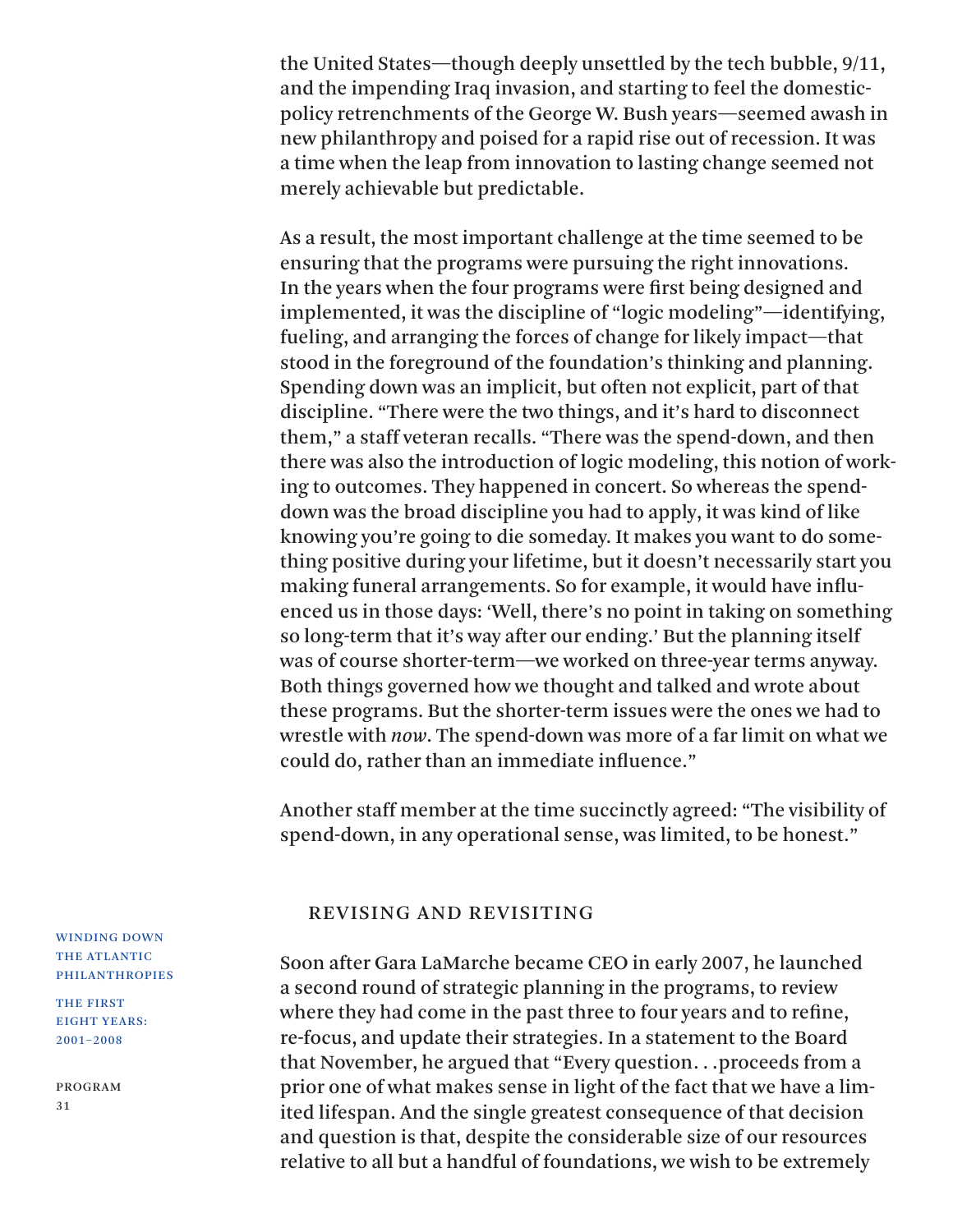focused."8 For Mr. LaMarche, at this stage of his thinking at least, the challenge of spending down responsibly had mostly to do with harvesting the lessons of the past few years and aiming the programs more narrowly at the things that were showing the greatest promise. One goal of the new strategic review, he wrote, would be that the foundation "will do a number of fewer things" and will adopt "clearer standards to guide our programme decisions." And chief among those standards would be achieving "impact, within the context of our decision to spend our assets in the next ten years."

Admittedly, Mr. LaMarche continued, the desire for impact is nothing new in philanthropy: "Who doesn't want to make an impact?" But in his vision for Atlantic, the impact would not be measured solely as most foundations measure it, in ways that are "tangible and close to hand: the kids in the afterschool programme, the new instruments for the orchestra," and so on. Instead, Atlantic's yardstick for impact would have even more to do with "systemic change, . . . more state funding for the afterschool programme, increased government and private support for the arts"—things that reflected a new and better way of conducting public business. The foundation's interest in building lasting institutions, policies, and funding streams, which had been a prominent but diffuse element of the earlier plans, would now be the central means of focusing and concentrating effort in the next round of strategic planning. But the target of this effort would increasingly have government at its bull's-eye. For the issues on which Atlantic is concentrating, he wrote, government "is the only level at which these problems can be seriously addressed. So we choose to engage in supporting advocacy for increased and smarter government funding, and stronger and fairer laws."

Mr. LaMarche then went on to list 13 questions that would determine where the greatest opportunity for impact and systemic reform might lie. Among these was whether the problem and the proposed solutions were big enough to improve the lives of disadvantaged and vulnerable people fundamentally; whether measurable progress could be achieved "within Atlantic's lifespan"; whether an idea might be "transformative without needing to be permanent"; whether a big investment now would "reduce the dimensions of the problem later," and whether other funding partners, including government, could be rallied to the cause before Atlantic exits the scene. The majority of the paper then went on to apply these questions individually to the four program areas and the various geographical settings, suggesting ways in which they might lead to a sharper focus

8. Gara LaMarche, "Focus, Impact, and Legacy: How Should We Think—and Re-Think—About Them?" unpublished manuscript, November 2007.

WINDING DOWN THE ATLANTIC PHILANTHROPIES

THE FIRST EIGHT YEARS: 2001–2008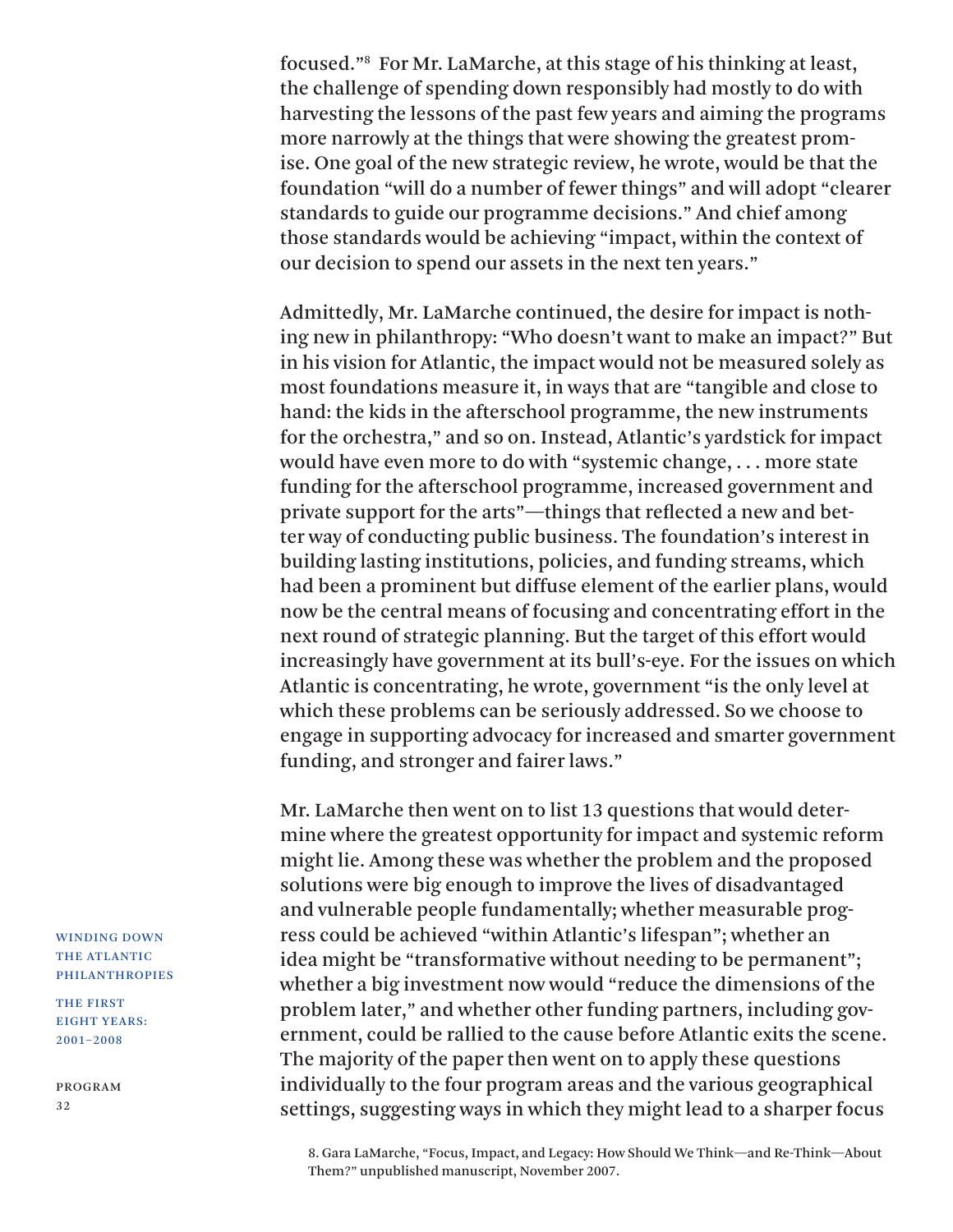in each instance. Although the paper was written months before the global economic collapse, it was already showing a consciousness of limits and of diminishing time that had been far more muted in earlier planning documents.

The coming year would make those constraints all the more pressing. Besides dealing a sudden blow to Atlantic's endowment, the collapse of world markets in the fall of 2008 soon brought the government of Ireland to near-ruin, and severely depleted the resources and will for public initiatives in Northern Ireland. Although South Africa suffered less from the financial crisis than other countries, its politics were unsettled by rifts within the African National Congress in 2008 and the presidential election a year later. In the United States, the results of the November election made the policy environment seem more favorable to Atlantic's agenda than it had been in years, but economic constraints, including a sharp downturn in philanthropic giving, nonetheless darkened the horizon.

In short, within months after Mr. LaMarche submitted his first major strategic statement to the Board, circumstances around the world would make his emphasis on focus, impact, and advocacy even more crucial to the foundation's hope of success in the decade or less that remained of its life.

In concluding his 2007 paper, however, there was one idea that Mr. LaMarche took pains to de-emphasize, and that was "legacy." "Worrying about your long-term legacy can be paralyzing to action in the here and now," he wrote. "Either legacy is the cumulative effect of impact in various areas, or it is somewhat random—some of what we do may endure, much may not, and we have no way of telling right now." It would be better, he argued, to concentrate on making a tangible difference in each of the fields and places where the foundation was working, and to try to make those accomplishments as durable as possible. Which of them might later be regarded as history changing, the paper strongly suggested, was a matter best left to history.

## THE 'LARGER VISION' FIRST, THEN THE TIMELINES

The round of strategic reviews that Mr. LaMarche launched in 2007 continued into 2009, with detailed plans reaching the Board oneby-one for approval in the intervening months. Each of the revised plans bore the clear mark of the foundation's new emphasis on focus and impact. The number of objectives and activities were reduced

WINDING DOWN THE ATLANTIC PHILANTHROPIES

THE FIRST EIGHT YEARS: 2001–2008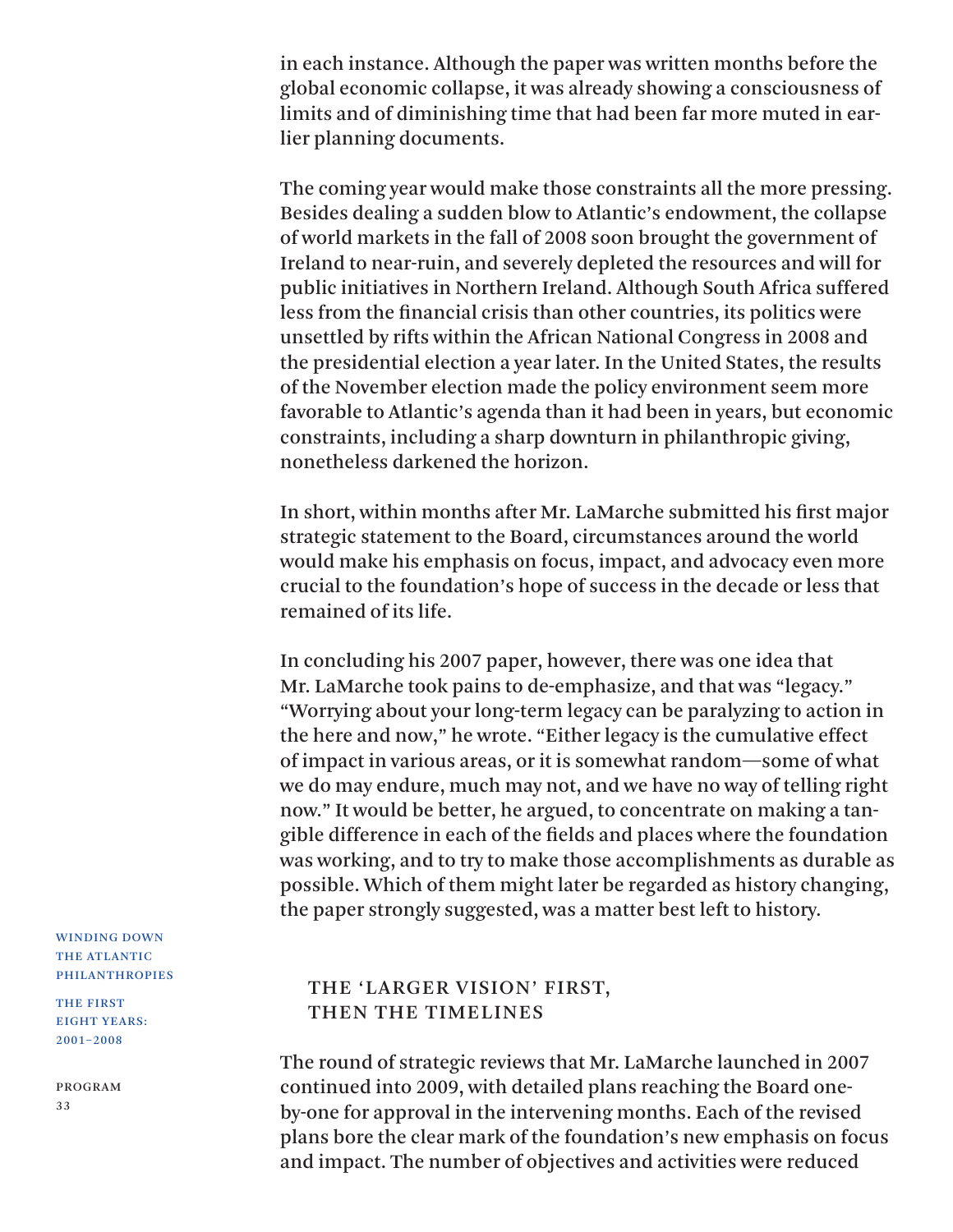somewhat, and indicators of progress and impact were updated and clarified. A unifying theme or framework for the programs, built around an overarching goal of social justice, helped draw the various activities into a clearer, foundation-wide focus. But one thing the new plans did not change from their earlier versions was the absence of any specific discussion about how the planned activities would wind down. Even in the sections discussing longer-term goals—things that might take several years to achieve, or might even lie beyond Atlantic's life expectancy—there was little indication of how the foundation would draw its effort to a close, how it would decide what activities to wind down first, or what work (if any) it would hope to hand off to others.

One exception to this rule, in a sense, was the increased emphasis in all of the revised plans on building durable organizations and movements, creating powerful advocacy campaigns, and attracting new or increased funding to Atlantic's grantees and fields of interest. These efforts—generally referred to as "capacity-building" (for stronger organizations) and "sustainability" (for better-funded fields)—clearly aimed at paving a long-term path beyond Atlantic's lifetime. Although the plans almost never said so, the attention to capacity and sustainability was the clearest indication that the programs were meant for a relatively short life and were beginning, at least, to consider what might lie beyond the horizon.

On the surface, however, the new documents could have been drawn up, almost word-for-word, in any perpetual foundation that took strategic planning seriously. Indeed, as one program staffer pointed out, the harsher economic climate of 2008 would have made it all but unthinkable for any foundation *not* to devote more attention to questions of capacity and sustainability, spend-down or no. As a senior employee put it, "All the staff—and all the plans, if you read them carefully—have a sense of limited time and the need to prepare for an exit. But mainly, they're about focusing the program, incorporating new information and ideas, revising the assumptions. They're about operating *good* programs, not limited-life programs specifically."

"The challenge," he continues, "is that when you translate that into a spend-down, where you need to have actual closure about things, you need a process around it, with clarity for everyone. That's not in any plan or anything else yet. It's interesting that most of [the program staff] are assuming that 2016 is the date, or 2017, or something, and they're assuming that their budgets will remain broadly stable until then. If you read the strategies, there's nothing in there to suggest otherwise. But surely not *everything* is just going to coast along

WINDING DOWN THE ATLANTIC PHILANTHROPIES

THE FIRST EIGHT YEARS: 2001–2008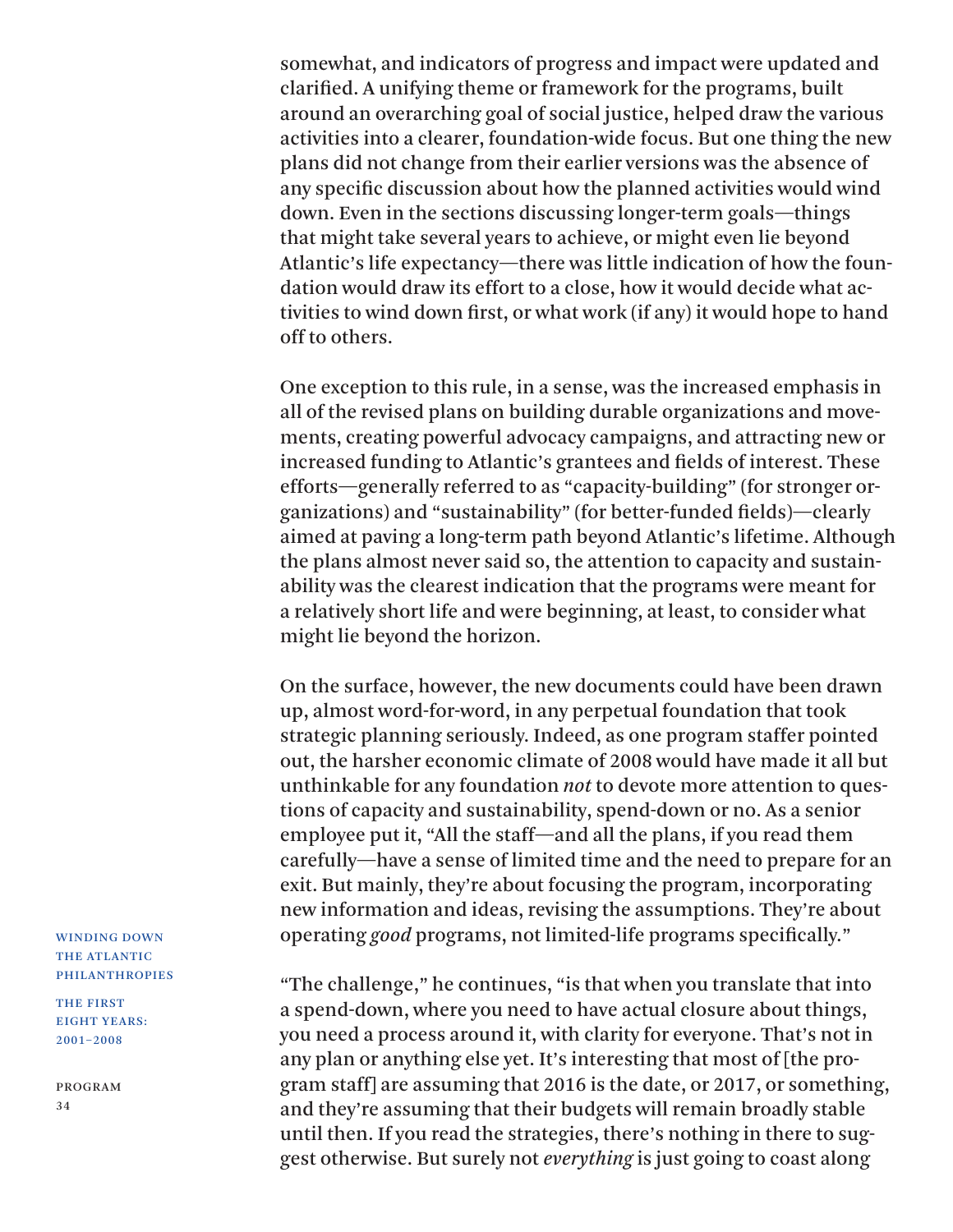until 2016, with every program making its last commitments all at the same time, at 11:59 on New Year's Eve. On some level, everyone knows that somebody, some line of work, is going to have to go sooner. And that could be starting just a couple of years from now. There could be programs or sub-programs out there that have only a couple of years to live, but don't know it yet. Everybody is assuming—or anyway, everybody is acting like they assume—that someone else is going to have to take the fall, and their own program is going to soldier on right to the very end."

To be sure, a few branches of program activity are expressly preparing to wind down before the foundation's ultimate sunset. Grants for out-of-school-time programs in the United States, integrated Catholic-Protestant education in Northern Ireland, palliative care in the Republic of Ireland, and legal representation for indigent defendants in the United States are all being planned for completion in the near term. But these involve a relatively small number of grantees, and most have good odds for continued funding from other sources. Collectively, they represent a small fraction of Atlantic's total program portfolio. They are, in a sense, the exceptions that prove a larger rule: As one senior manager put it, "We are not planning as if we were going to be out of business in six or seven years. We need to start doing that now, but that isn't how we've been thinking thus far."

That reluctance to focus on sunsets and conclusions is not an accident, in this manager's view, nor is it a mistake. "The first and most important thing we are concentrating on is having an impact. Yes, we want to plan so we have that impact, or so we see it taking shape, in the next six or seven years. But that's got to be part of a larger vision. So the trick is to lay out the vision in its fullest form, and then figure out what is most strategic to do to get there—as opposed to starting with a more constrained vision of what would be easy to accomplish in x-many months or years. Because that way, you run the risk of thinking too small, of concentrating just on what will happen in a few years, rather than on what's necessary, rather than on what big difference you want your work to make. Get that big picture right, as I think we're doing, and then is the time to start asking how you wind it down."

Mr. LaMarche incorporated this phased approach into his 2008 paper for the Trustees, titled "The End of Atlantic as We Know It." In that statement, he described the foundation's future as falling roughly into three "trimesters"—three-year periods beginning with the period 2009 to 2011. In these years, he wrote, "we should ease out of any programme initiatives that are not aligned with a more

WINDING DOWN THE ATLANTIC PHILANTHROPIES

THE FIRST EIGHT YEARS: 2001–2008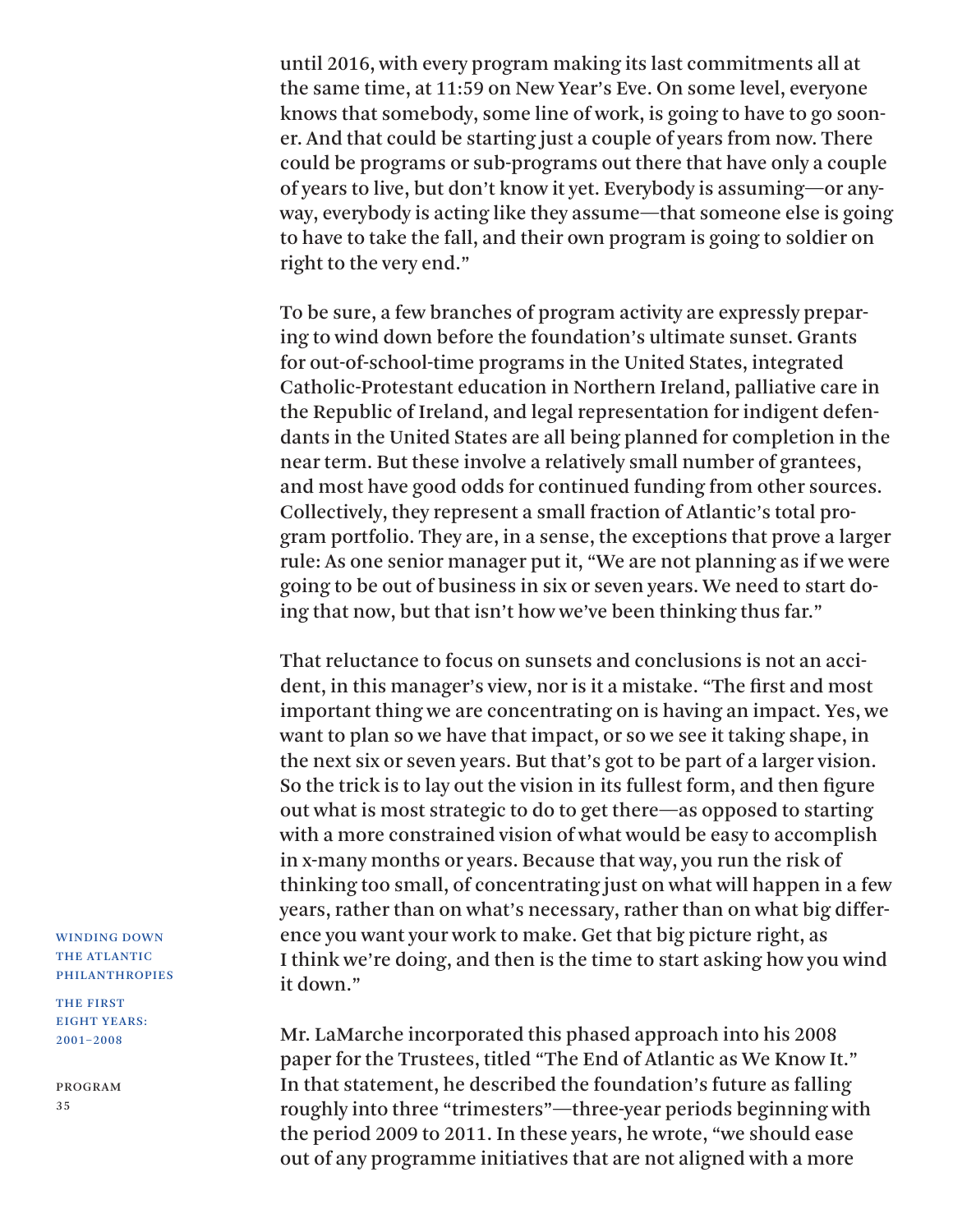narrowed strategic focus or that are not getting the kind of traction we need and want, and we should consider and launch any new strategies or expand them to other geographies." In this period, the foundation is also experimenting with a more loosely defined Venture Fund, a budget set aside for seizing unforeseen possibilities, such as "short-term advocacy opportunities within our mission and programmes." This included a large grant in 2009 to Health Care for America Now, a public advocacy effort aimed at shaping the national debate on health care in the United States, a top priority of the new Obama Administration.

The next period, 2012-2014, would be "the time for us to solidify and deepen our core commitments, exiting out of other ones." In this period, some programs would shrink faster than others, and "we would in all likelihood make fewer grants and begin to lay the groundwork for the final three years of exit commitments." In those last years, 2015-2017, "almost everything would be focused on leaving the fields, organizations, and countries of operation in as strong a shape as possible for a world without the foundation."9

### THE 'SUSTAINABILITY CHALLENGE'

From the foundation's internal perspective, the need for focused discussions on how the spend-down will proceed, and how the fields and grantees will survive it, may well be able to wait until 2015. But from the vantage point of many grantees—especially those that could find themselves on the "exit" list in the 2012-2014 period—the prospect of Atlantic's departure opens up a number of gaping questions that many have yet to confront realistically. Some grantees, in fact, seem to be living in what one Atlantic officer called "a state of cheerful denial." Beyond the few fields that are already receiving or expecting their terminal commitments, a great many grantees appear to be expecting their support from Atlantic to continue all the way through the end of the next decade. More than a few imagine (unrealistically, in many cases) that they will ultimately receive an endowment, or at least tieoff funding large enough to fuel an endowment campaign.

In November 2008, Atlantic's general counsel, David Sternlieb, and financial controller David Walsh prepared an analysis of the sustainability issues facing the foundation, its grantees, and their fields. Their memo focused on grantee "dependency" on Atlantic support, "on the theory that high dependency today could translate into high

THE FIRST EIGHT YEARS: 2001–2008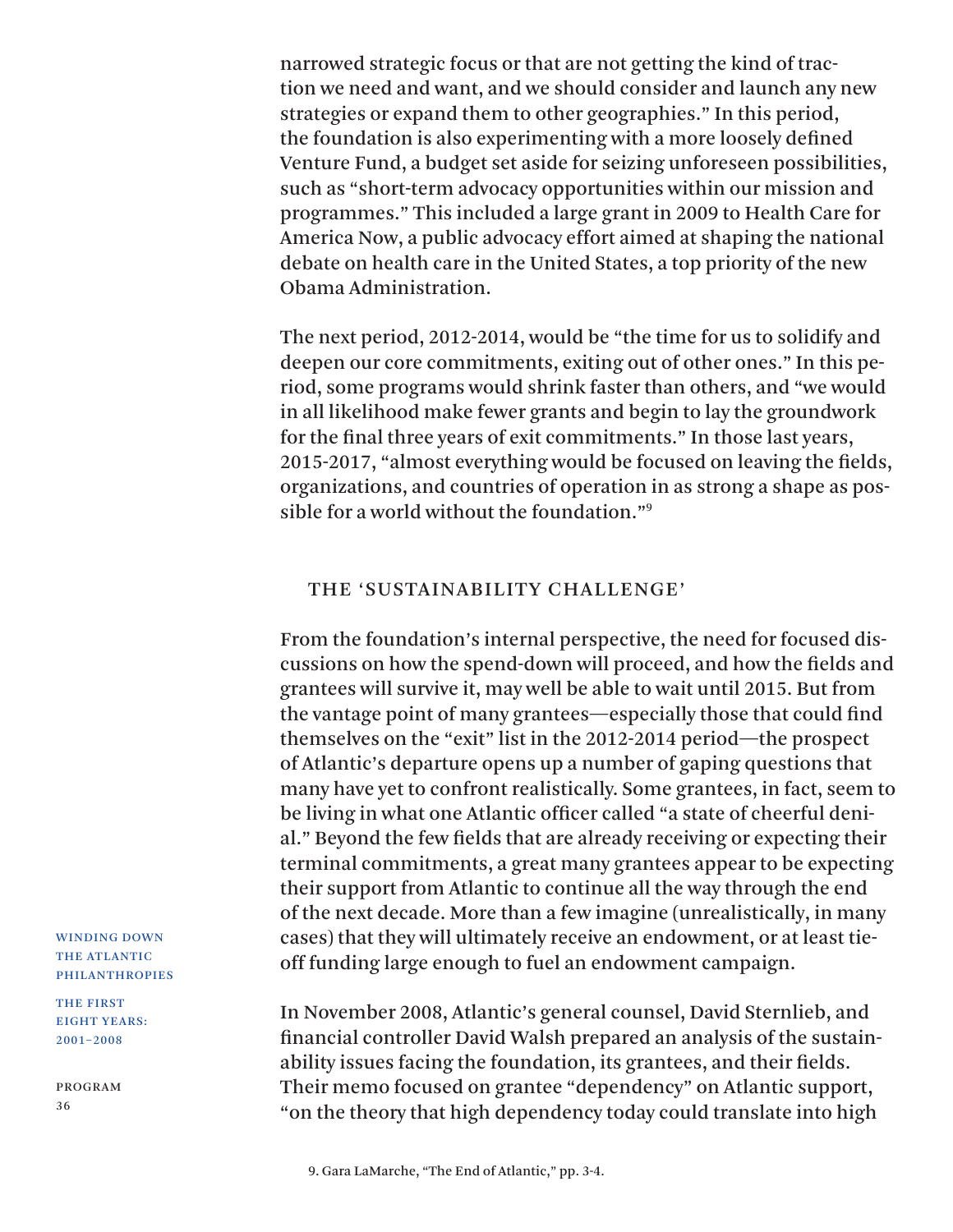grantee mortality when we close our doors."10 Focusing on the years 2005-07, they defined grantees as "dependent" if they receive more than one-third of their annual budget from Atlantic in those two years. "This measure is crude," they acknowledged. "Among other things, the test. . .makes binary what is a question of degree." Even so, the standard was high enough to describe a situation that would almost certainly alarm both a departing funder and a dependent grantee. Yet a review of 166 Atlantic grantees yielded 59—35.5 percent—that fit the description. Worse, the average share of all annual budgets that was being met by Atlantic was 53 percent. The situation was worse outside the United States: Dependency ran to 50 percent in Bermuda, South Africa, and Northern Ireland, and 60 percent in the Irish Republic.

The memo went on to outline several reasons for the dependency problem—among them the fact that Atlantic concentrates on several issues and countries where other philanthropy is scarce and grantee organizations are therefore fragile. The foundation has also expressly sought to create and build significant new institutions, which in turn may take several years to establish themselves and diversify their funding. But the fundamental question—one that could ultimately mean life or death to some grantees—was what Atlantic could do to mitigate the dependency problem before it closes its doors. "We can endow grantees," the memo notes, citing the conceptually simplest solution, "but we cannot count on endowing many of them. For example, \$350 million—a year's worth of steady-state grantmaking—produces a 30-year annual, inflation-adjusted revenue stream of only \$20 million, or a 20-year stream of \$26 million, and then only if we assume that financially unsophisticated grantees can generate 4 percent real returns annually." In short, endowments might be an option in a few instances, but if so, those cases will necessarily be rare and costly.

The memo then raises the other most likely avenues of long-term support: attracting other foundations, winning dedicated funding from government, and boosting contributions from individual donors. All these options already feature prominently in the programs' strategic plans, but all have been viewed as steep challenges. And that was before the 2008 recession.

The remaining solution, Mr. Sternlieb and Mr. Walsh concluded, would be "shrinking the gap" by "weaving sustainability into our programs, our grantmaking approach, and our other planning sooner

10. David Sternlieb and David Walsh, "Spend-Down: The Sustainability Challenge," unpublished memorandum, Nov. 11, 2008.

### WINDING DOWN THE ATLANTIC PHILANTHROPIES

THE FIRST EIGHT YEARS: 2001–2008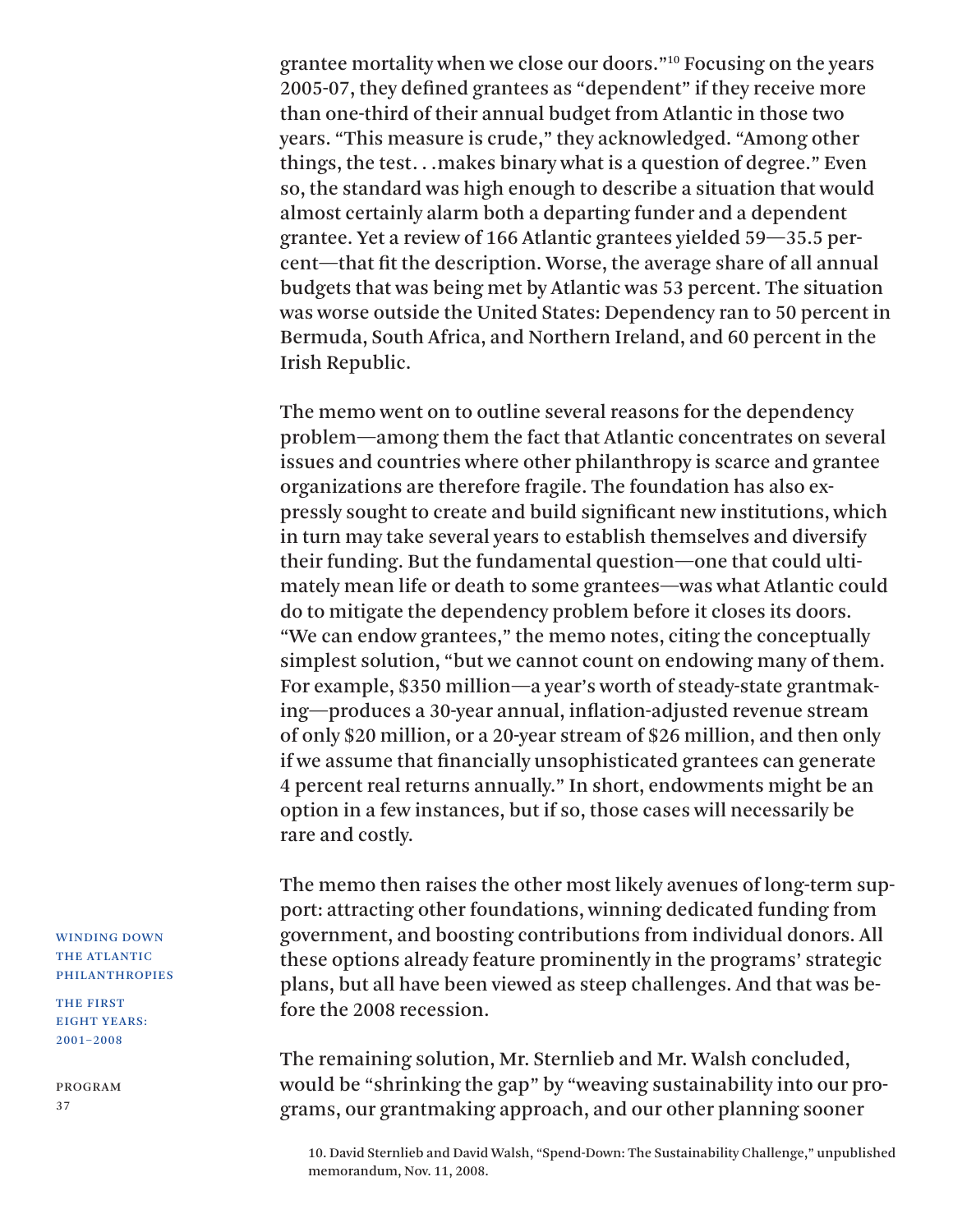rather than later." If endowments are to be considered in some cases, they argued, the planning for such big allocations would need to begin soon, to be certain that there is sufficient money at the end of the road to supply the capital. In other cases, they noted, the end of a project, or even the closing or merger of whole grantee organizations, would not necessarily be catastrophic, provided that this is planned and prepared for well in advance. Other steps, like supporting fundraising and other "capacity-building" efforts, forming co-funding partnerships with other donors, and advocating for government support, are already under way, but these take years to bear fruit and will demand considerable staff time and attention along the way.

The memo ends by urging caution, throughout the foundation, "that our support over the next few years does not set our grantees up for a fall by creating a long-term sustainability problems. Success requires treating sustainability as more than a grantee-specific inquiry and making it a key design element of our programs, our grantmaking approach, and our organizational strategy generally."

### ENVISIONING THE END

To some extent, of course, sustainability is "a grantee-specific inquiry," or at least field-specific and country-specific, in the sense that the means of sustaining different kinds of activity will necessarily be profoundly different from field to field and place to place. Health or education reforms in Ireland, South Africa, and the United States, for example, may well become adopted policies of the respective national governments—politics and economics permitting. But human rights organizations in those countries probably won't and arguably shouldn't be wards of the state. The movement to widen opportunities for older people may sometimes depend on government action or expenditures, but often not. In Communist Vietnam, virtually everything depends on the public sector; in cash-strapped Ireland, prospects for growth in the public sector have all but vanished. In America, some branches of domestic policy may be headed for growth, but not many, and political winds have a way of shifting abruptly.

Across Atlantic's varied landscape of programs and geographies, one small, local effort thus far has set out to address both the sustainability challenge and the end of grantmaking with a deliberate, nearterm regimen of planning and preparation. It may provide a model, or at least a point of departure, for other parts of the foundation. In South Africa, program executive Gerald Kraak has informed the country's gay and lesbian grantees (technically LGBT, for "lesbian,

WINDING DOWN THE ATLANTIC PHILANTHROPIES

THE FIRST EIGHT YEARS: 2001–2008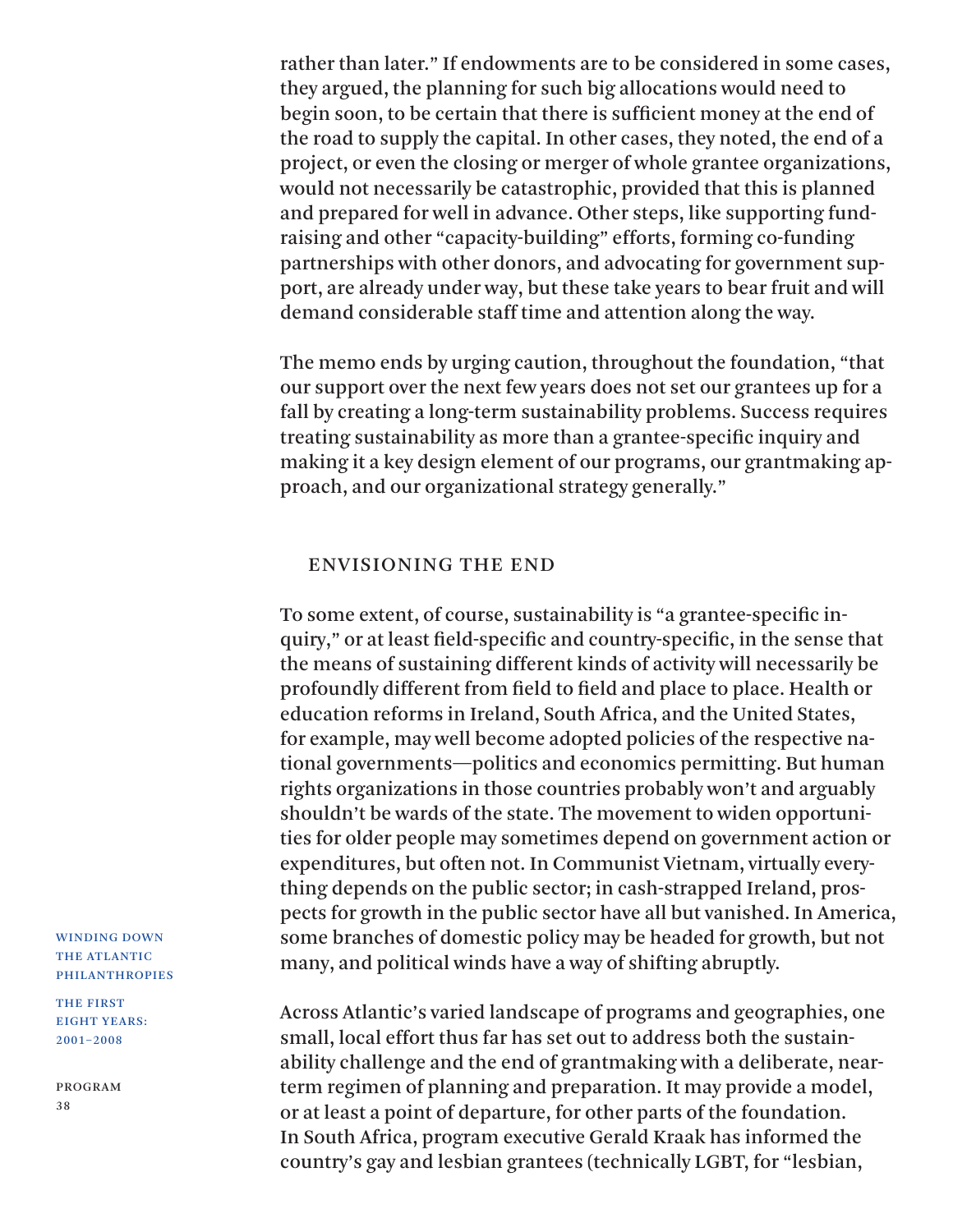gay, bisexual, and transgender") that his grant budget for them will be depleted by the end of 2011. To help them confront and deal with this reality, he gathered the whole field of LGBT organizations, including some non-grantees, for a session of scenario planning in October 2009.

The group's assignment was to envision what would become of their movement and goals, as well as their individual organizations, when Atlantic's support ended. Also present were two international re-granting organizations, the U.S.-based Synergos Institute and Hivos, a funding, advocacy, and technical assistance organization sponsored by the Netherlands government. A South African capacitybuilding organization called Inyathelo Institute for Advancement, which Atlantic helped to create and which had provided management, fundraising, and other guidance to many of the grantees in the room, likewise participated.

For two days, a management consultant who specializes in scenario planning led the group through various stages of the standard exercise: listing the field's main constraints and opportunities, the key external variables that will shape its future, ways in which these variables could be altered, and the possible circumstances and conditions in which the organizations might find themselves in five years' time. Mapping these factors on a four-quadrant diagram, the facilitator helped the group pinpoint the primary strategic decisions they would have to make in order to point their future trajectory toward the most desirable scenarios and away from the most harmful ones. Little by little, a cluster of relatively new, often tiny, and mostly fragile organizations began to outline a course by which they would solidify and take greater control over their movement, expand its reach, and draw in new sources of funding and political support. On the third day, the grantees met on their own, with no funders or facilitators present, to reach a consensus on their next steps.

Other programs and offices across the foundation have worked with grantees to pursue additional fundraising, to build their leadership and organizational strength, and to envision their future without Atlantic. But as Mr. Sternlieb and Mr. Walsh put it, these efforts have largely been "grantee-specific." And few if any of them have been premised on a firm date, sooner than 2016 or 2020, by which Atlantic funding would disappear. What made the South Africa LGBT gathering remarkable, and possibly unique so far, was that it engaged a whole cluster of grantees in confronting the imminent withdrawal of their biggest funder and asked them to plan, together with other financial and technical supporters, how they would carry on.

WINDING DOWN THE ATLANTIC PHILANTHROPIES

THE FIRST EIGHT YEARS: 2001–2008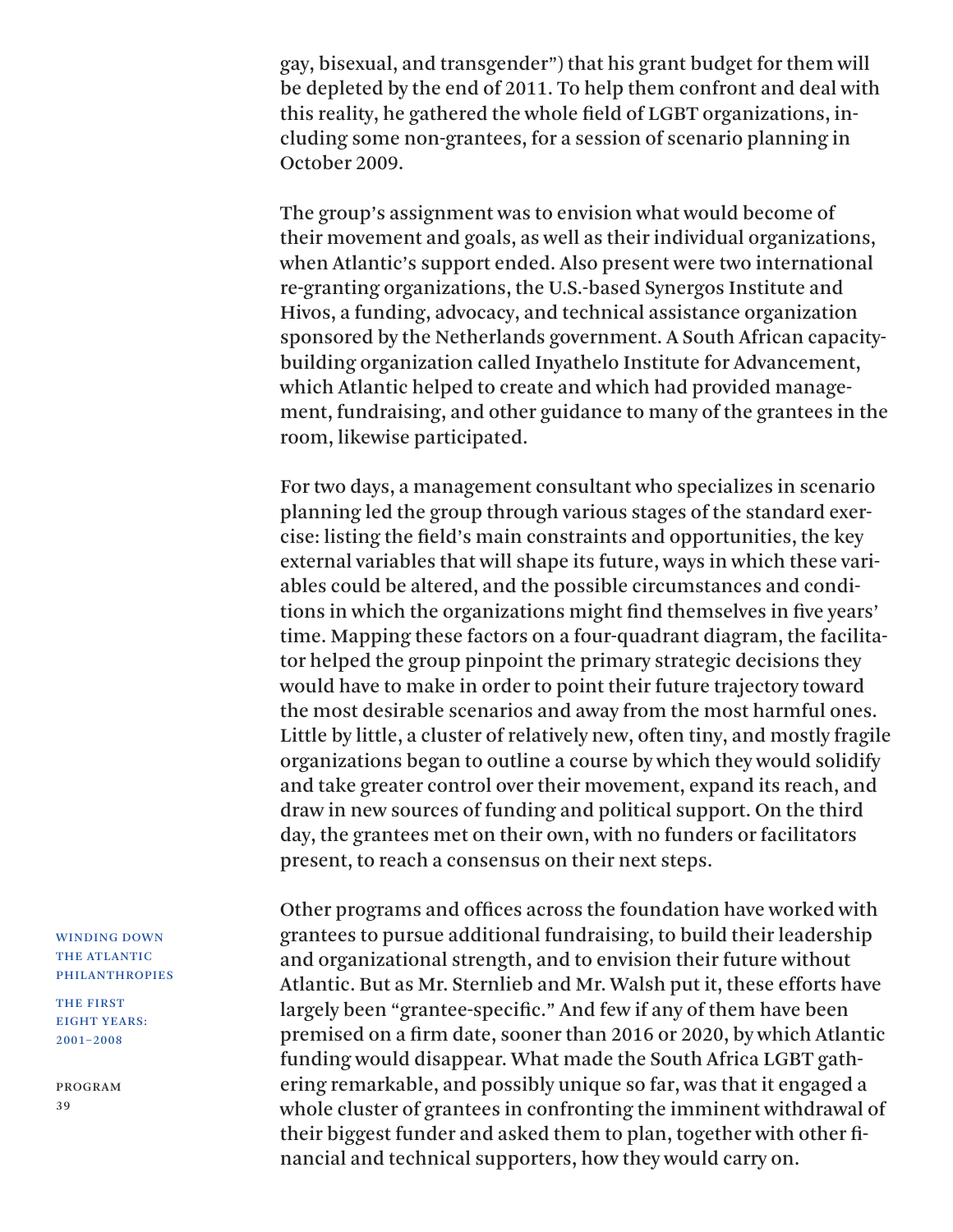The meeting was just one step in a longer process. Working with Synergos, Hivos, and other funders and grantees, Mr. Kraak had also convened a strategic workshop in 2008 that drew up a preliminary proposal for the creation of a new South African philanthropy, modeled on community foundations in the United States. Its purpose would be to aggregate donations from multiple sources to support the gay and lesbian movement nationwide. Atlantic, Hivos, and other international donors might help to seed the new organization, though it would also have to raise considerable support from within South Africa. The idea figured prominently in the scenarios that the group considered in October, but it was not the only source of future support they considered.

Separately, through Inyathelo and other grantees, Atlantic's South Africa office has also been pressing an aggressive advocacy campaign for more productive use of two of the national government's funding pools that are theoretically earmarked for antipoverty efforts and social development: the proceeds of the national lotteries and the budget of the National Development Agency. Neither is well managed at present; but with major reforms, both could become sources of new funding for many areas of Atlantic's involvement in South Africa, including health and rural poverty as well as the LGBT groups. For the purposes of the October meeting, these and other efforts became available building-blocks for the scenario exercise: practical measures that could be pursued in the next few years to keep Atlantic's departure from being a body-blow to a movement it had helped to create and expand.

A central strength of the South Africa planning process is that it relies, primarily, on grantees' own will and choices. It encourages them to grapple with their own future, provides them forums and tools for developing options, and invites them to offer advice on Atlantic's final contributions to their field. It encourages them to decide, in advance, how (or whether) they will survive the loss of Atlantic support. The process seeks to strike a difficult balance between ensuring, on one hand, that the foundation takes responsibility for a supportive, constructive exit, and nonetheless recognizing, on the other hand, that grantees have the ultimate responsibility for constructing a sustainable future for themselves.

As one of Atlantic's senior managers put it, "We have a responsibility to try to strengthen the fields in which we operate as much as possible. But it's a shared responsibility. The groups and the fields with which we have relationships are owed notice and assistance and planning. But they're not owed—or anyway, we can't promise them—any

WINDING DOWN THE ATLANTIC PHILANTHROPIES

THE FIRST EIGHT YEARS: 2001–2008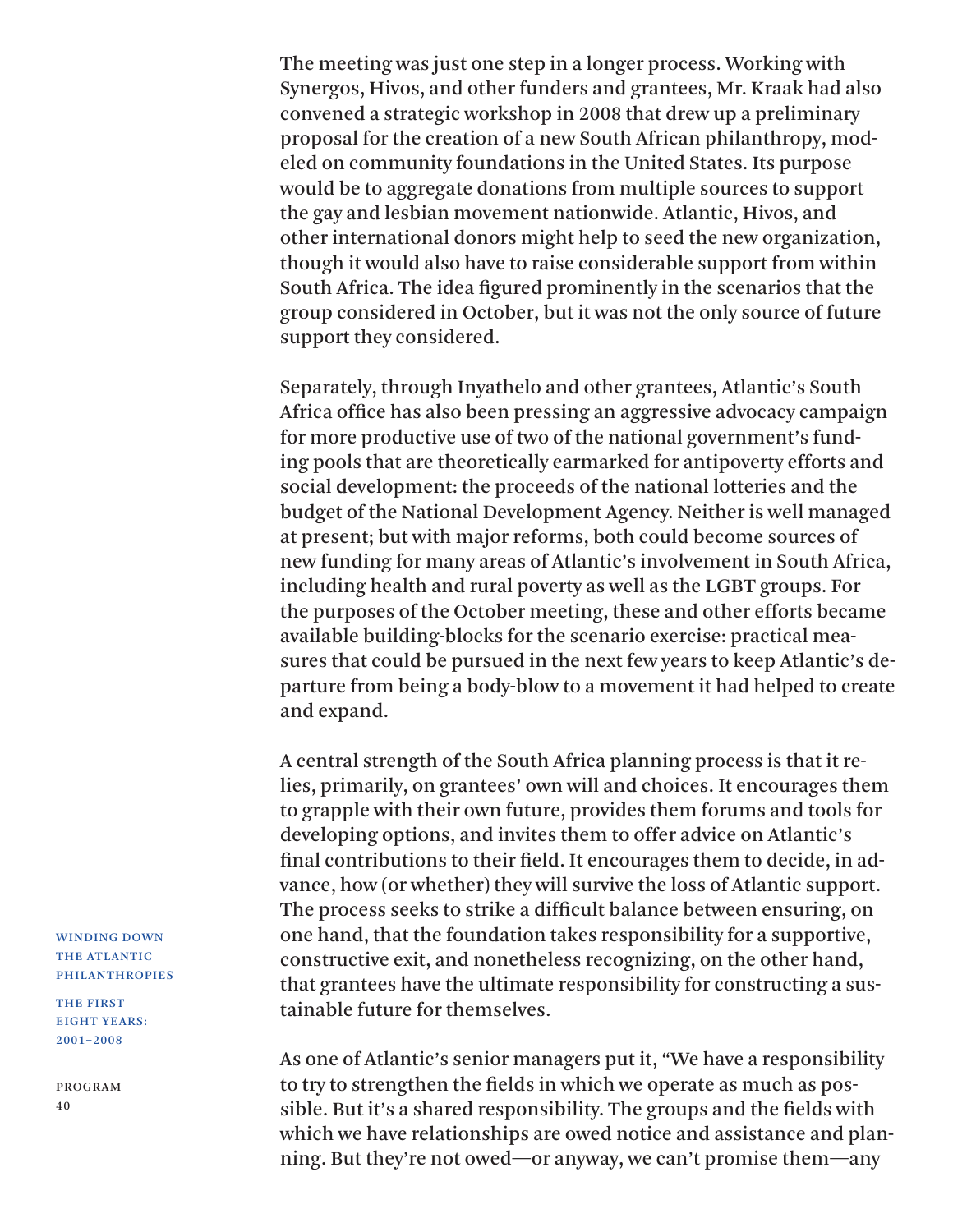particular outcome. The grantees are not wholly owned subsidiaries of ours. It's not our sole responsibility to assure their continued stability. It's our responsibility to help them get to the point where they have the tools to do that."

### SUSTAINABILITY AS LEGACY

An early strategy paper for Atlantic's Reconciliation and Human Rights program suggested that the foundation's "most important legacy" in that field "would be a sustainable set of organizations with the proven ability to protect and advance rights."11 Something similar might be said in each of the three other program areas. Seen in this light, "sustainability"—the creation of organizations and movements that endure, that carry on the long-term struggle for human advancement and social justice beyond Atlantic's time in the field is simply another way of thinking about legacy. And it is a way that does not require waiting for a distant judgment of history to know if it is worthwhile.

Given Atlantic's tradition of institutional self-effacement, one can assume that a true "legacy" would not necessarily require that future generations specifically identify Atlantic or Mr. Feeney's donation as the prime source of some social benefit. Instead, it would be reasonable to envision an Atlantic legacy as having played a pivotal role in establishing vigorous advocates, productive providers of knowledge and service, and stable institutions to carry on the philanthropic purposes for which the foundation was established. Andrew Carnegie, whose thought and example inspired Atlantic's founding, did much the same thing in his multiplication of public libraries across the United States. He did not imagine that he could, single-handedly, create a national culture of literacy and learning. But he provided the institutions, and engineered the public support, that could serve that goal far into the future.

Whether this is the approach to "legacy" that Atlantic chooses to adopt is a matter still open to discussion. But it appears to be the approach that the foundation is gradually settling into, with or without deliberate intent, as it inches toward the final stages of its life.

WINDING DOWN THE ATLANTIC PHILANTHROPIES

THE FIRST EIGHT YEARS: 2001–2008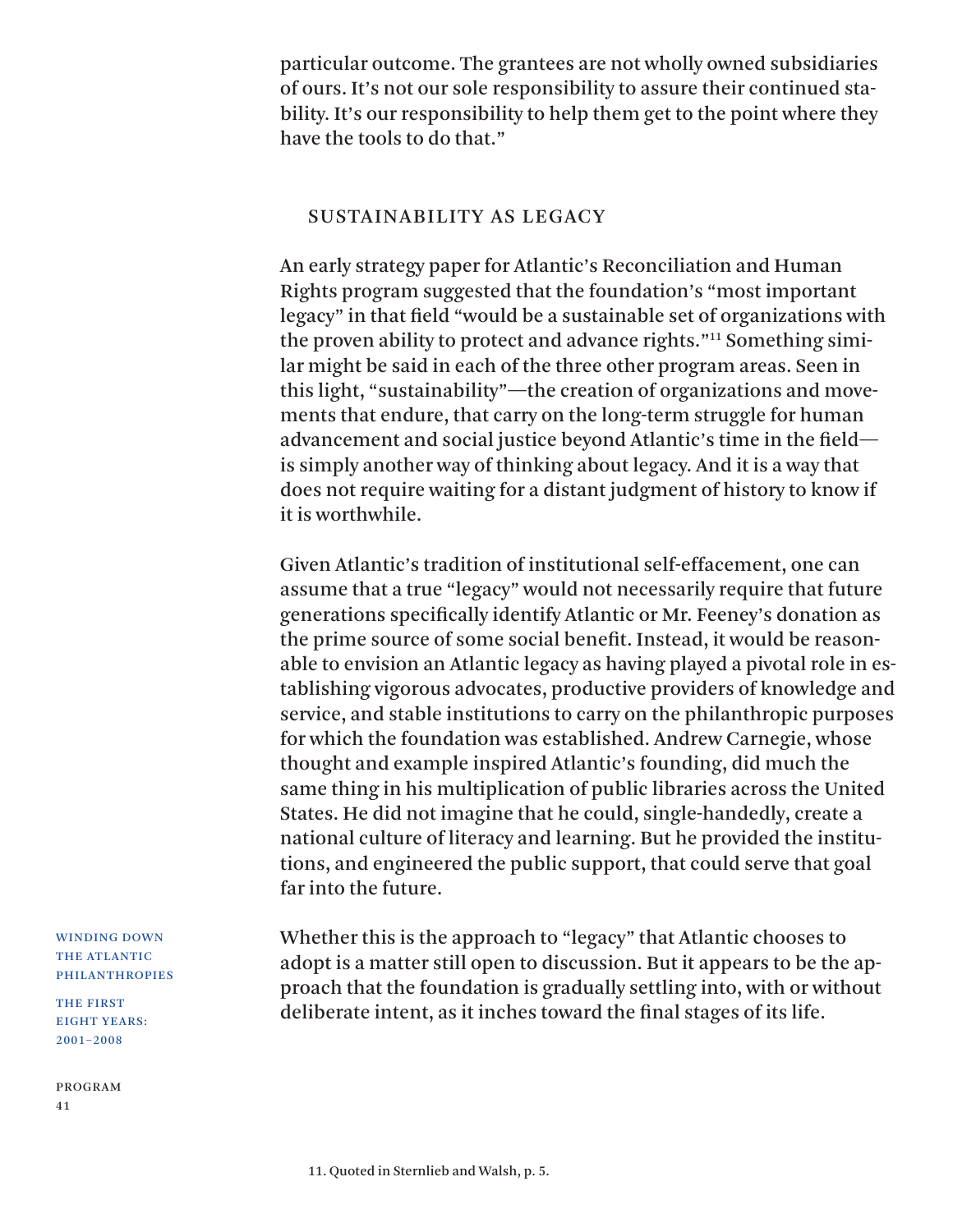# **PERSONNEL**

4 .

RETAINING TALENT AND PRESERVING MORALE

> As soon as the Atlantic Trustees decided that the foundation would close its doors in roughly 15 years, then-CEO John R. Healy warned them that the decision would need to be unveiled with great care. "The spend-down will have a huge human resources impact," he said. The professional and psychological effect on Atlantic's employees was one "which management must start planning for immediately." To be told their jobs would all be eliminated and their organization would disappear, he imagined, would leave many staff members feeling both expendable and vulnerable, provoking reactions of anxiety and betrayal. He envisioned a loss of enthusiasm at best and loyalty at worst. Of all the consequences of the decision—for financial management, mission, program strategy, grantee relations—it was the effect on personnel that had Mr. Healy the most concerned.

> "*Incorrectly* concerned, as it turned out," he observed years later. "After that January meeting, I communicated two things to the staff: One, this organization is going out of business. And two, we're changing our programs pretty significantly. I have to say, I thought the first message was the more important one, because people's jobs would be disappearing! But in actual fact, nobody was bothered about that. What they were bothered about was their programs. What was going to happen to their programs?"

> Some veteran staff members recall the episode in nearly identical terms. Said one: "I don't remember exactly how we were told. There was a briefing or something. But I remember giving no thought whatsoever to the fact that we were going to be closing up shop someday. There were going to be all these major changes to the program, things winding down, new plans, a whole new set of priorities. That was going to affect my life a lot more than the prospect that, what, some decades hence, I'd have to find another job. Who even imagines still being in the same job a decade from now?"

WINDING DOWN THE ATLANTIC PHILANTHROPIES

THE FIRST EIGHT YEARS: 2001–2008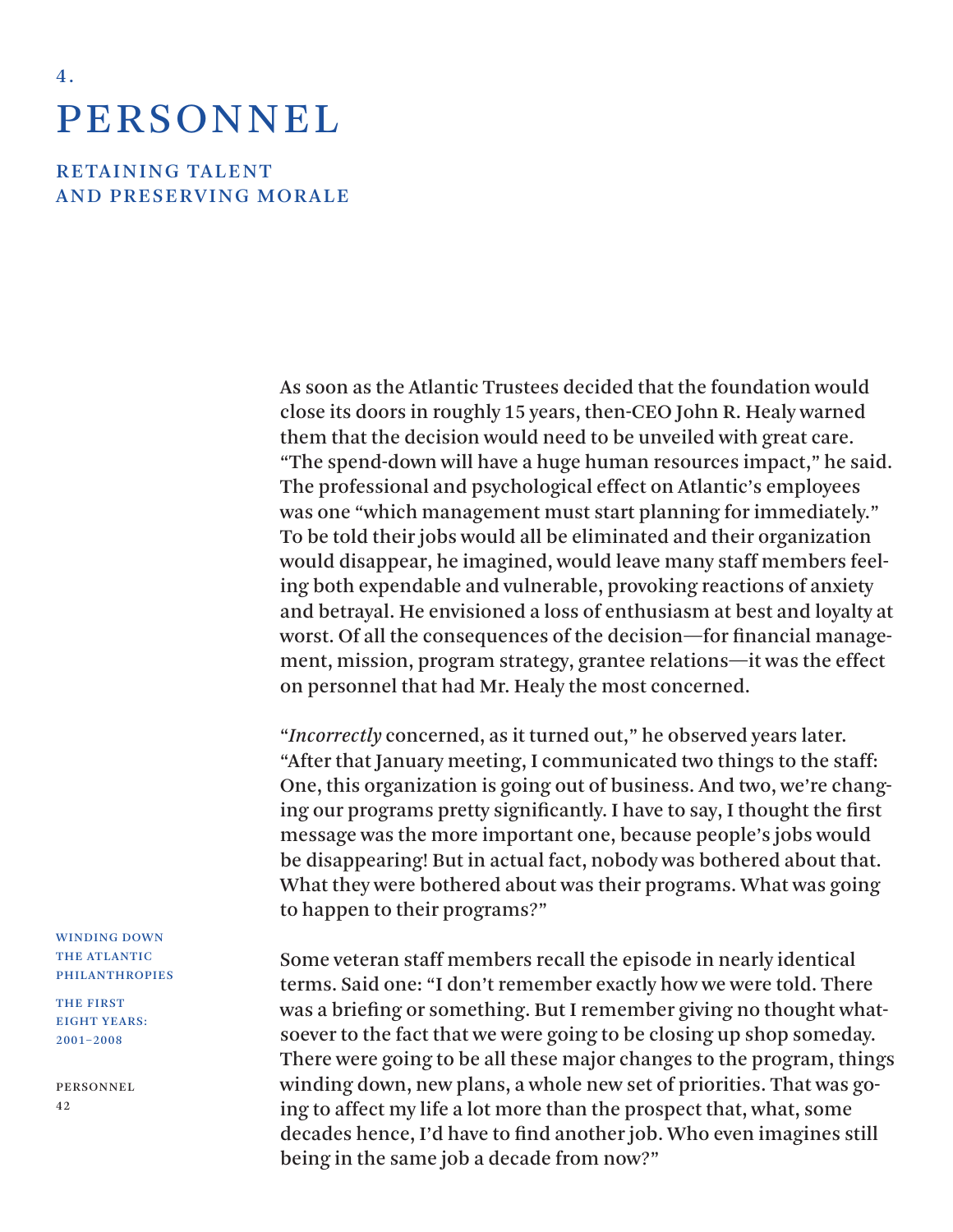A more recent employee, hired well after the spend-down decision was public knowledge, likewise described the matter as unimportant in considering a job at Atlantic: "I've never worked more than six years at any job. I get restless. And look around: Who stays in one place forever anymore? I guess I knew, before I interviewed here, that it wasn't going to be a permanent job that I would retire from someday. But I didn't ask about that, and I'm not even sure it came up in my interview. If it did, it didn't come up for long. I never expected to be here when I retired, and I don't expect to be here when Atlantic shuts its doors. They probably won't need me that long, and anyway I probably couldn't stay in one place that long."

### 'WHERE AM I GOING TO GET ANOTHER JOB LIKE THIS ONE?'

It was not unreasonable for Mr. Healy to expect some anxiety from employees when they heard the news. Jobs at Atlantic are widely regarded as among the best in philanthropy, and the thought of losing such a job would be disquieting for many people. Not only are the compensation and benefits above-average for the field, but the lean, relatively flat structure of the organization gives many employees, even at more junior levels, a scope of authority and independence that would be much narrower elsewhere. The intellectual environment, many employees say, is stimulating. Few institutions in the world distribute so much money each year, so the potential for enormous influence is great. Most of all, Atlantic invests heavily in several fields, like aging and human rights, and in some countries, such as Ireland and South Africa, where few other foundations have much of a presence. For anyone deeply committed to those fields and countries, the prospect of finding a similar job at some other institution is remote.

But 15 years—or even ten, or eight—is a distant horizon for most people's career planning. And although it's almost certainly true that some jobs will be eliminated sooner than that, employees interviewed for this report said—to a person—that the time for worrying about next steps simply hasn't come yet.

A few people, mostly in their 40s or early 50s at the time this is written, acknowledge "doing the math," as one person put it: calculating one's age at the time the foundation will close and wondering how welcoming the job market will be to someone at that age. Even then, however, the level of concern seems relatively low so far. As one person noted, Atlantic has been a national leader in promoting "encore

WINDING DOWN THE ATLANTIC PHILANTHROPIES

THE FIRST EIGHT YEARS: 2001–2008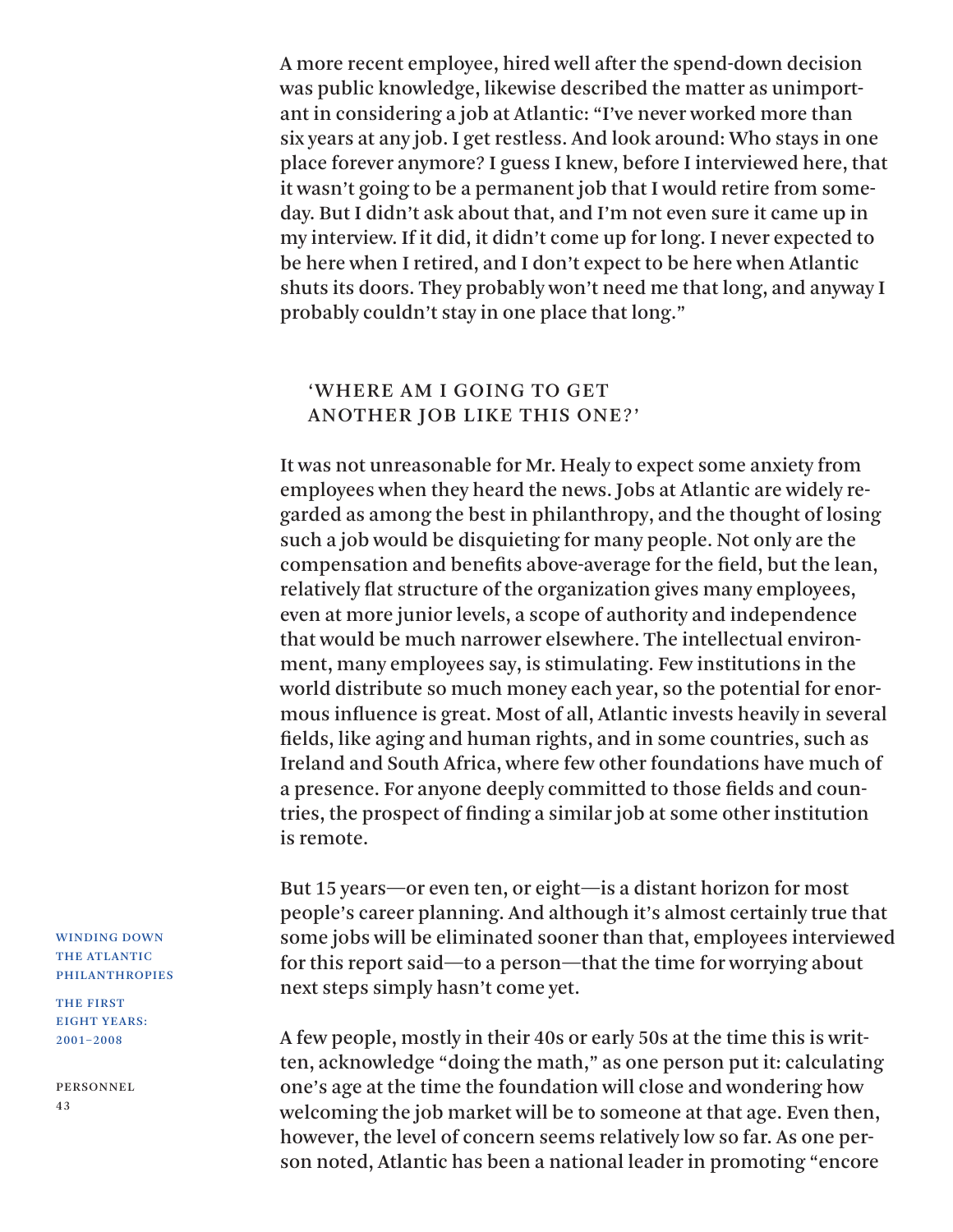careers" for older people who retire or find themselves stuck in a line of work that holds too little interest or opportunity for them. "For years, we've been telling the world that your older years are the perfect time to do something new, fulfilling, unprecedented. So guess what? A bunch of us will probably be proving it. Talk about walking the walk!"

The most pointed thought about the limitations of working at Atlantic tends to take place when some specific opportunity arises elsewhere. At that point, the staff member inevitably has to weigh that option in a way that people in other, more permanent organizations need not. One longtime employee tells a story that sheds light on this situation:

"A while ago I got a call from a head-hunter saying, 'We've been given your name; we'd be really interested in your coming in to talk to us.' The money was better than what I was earning here—and we're paid very well compared to the foundation world. I turned that down, and I don't regret that I turned it down at all. But I remember going home and telling my wife, saying 'It was very nice,' etc. And she said, *'What did you say?'*

"Then a month later [another possible position] came along, and a guy I know rang me up and said, 'Listen, I think you'd be really good for this. And would you be interested?' And more or less offered the job. I thought about it, and I turned it down, probably within a day. And I went back and told my wife, and that's when she said, '*Are you crazy?* You're in an organization that's going out of business!' Well, it wasn't that I hadn't thought about that. It's just that I wouldn't get to have this much interesting fun anywhere else. And it's not just selfindulgent fun. There are really important things happening here."

This same employee notes, in a darkening tone, "As to whether I'll still be here in 2016, I'd like to be. I like this organization, and I obviously like my job. But there is always the possibility that the decision won't be mine. There's always the possibility of being pushed. So in terms of what I'd like, yes, I'd like to be here till the end. But will I be? Probably not. I wouldn't say the odds are any better than 50/50."

Another staff member recalls being invited into a senior manager's office some years ago and being told that managers were concerned about the prospect that this employee might be looking for more permanent work elsewhere. A long conversation ensued, the staff member recalls, with amusement. "Afterward, I thought, 'They're joking, right? Where am I going to get another job like this one?' But they

WINDING DOWN THE ATLANTIC PHILANTHROPIES

THE FIRST EIGHT YEARS: 2001–2008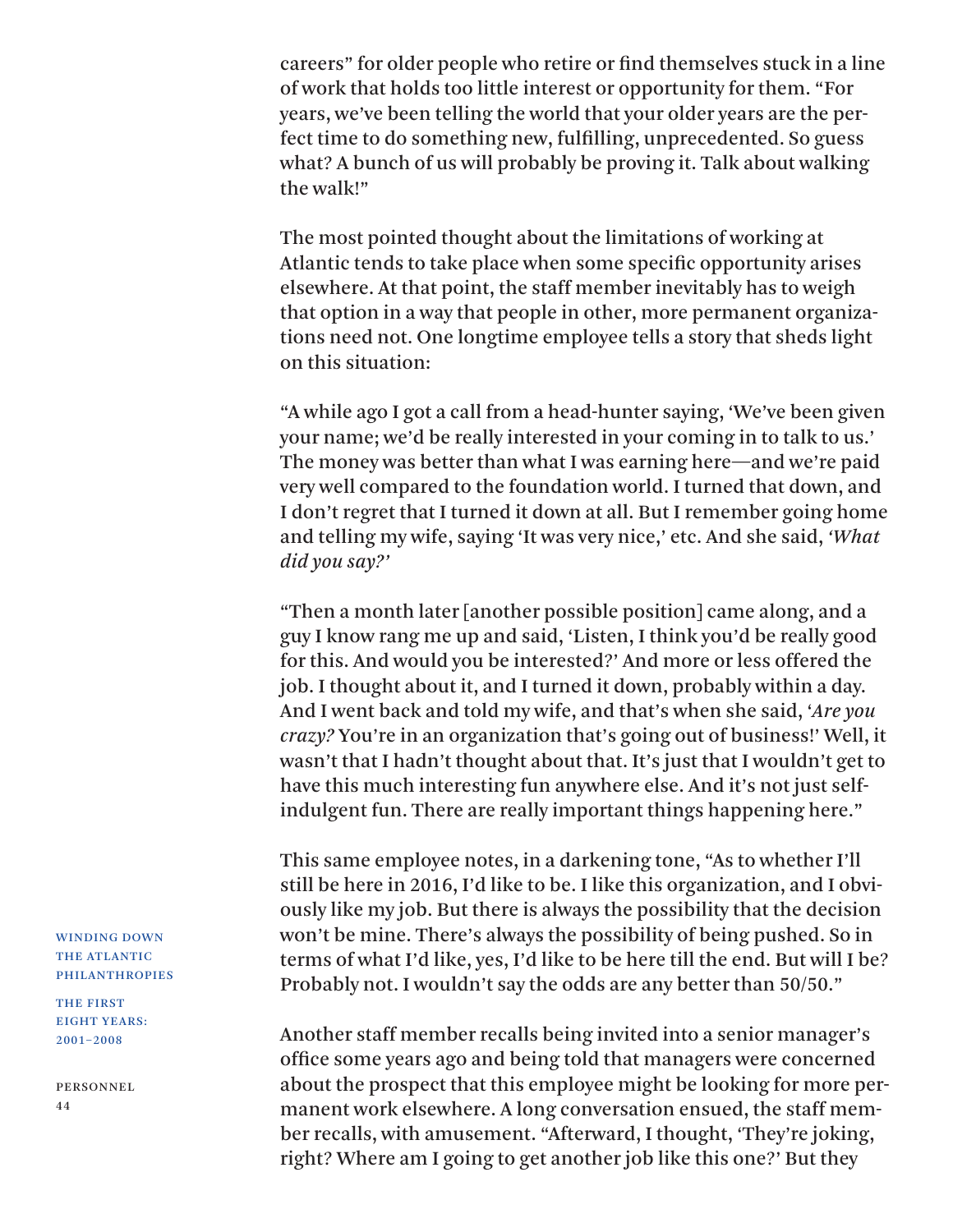seemed to be genuinely worried, like they thought we were all going to be streaming out of here. And I think they were having conversations like this with other people."

### RETENTION AND REPLACEMENT: DIFFERING VIEWS

Worries about staff retention have, in fact, been genuine—at least among some senior managers and Trustees. Concerns about what some Trustees called "the human dimensions of the spend-down"12 surfaced several times in Board minutes, mainly in the early years after the decision was first taken. But more recently, opinions on the subject have ranged widely. On one hand, as a manager put it in 2009, "We've organized these programs on an arc, and we're approaching the top of that arc: the sensitive time when we start to determine what we're going to concentrate on, what we're going to wind down, how we move smoothly toward the conclusion. That's not a time when you want to be bringing in a lot of new people. No matter how experienced and smart the new people are, they're not going to have the feel of the program and the grantees to keep that arc smooth and productive. It's just not a time when we want to be losing many senior people. So we need to make sure people feel secure here—within the limits we all recognize."

A Trustee concurred: ""We have always viewed the staff as a family, and we have obligations to one another. I can't envision a day when we just send out pink slips and cardboard boxes, and just put people on the streets. That's not going to happen. But if we expect people to stick with us, and accept a level of risk, putting their career decisions off a few more years and risking that they'll get to the end without a concrete next step—well, we owe them some effort to make that worth their while. And to make sure they're not on the sidewalk someday with no place to go next."

Human resources staff have, for some years, encouraged employees to formulate "development plans" for themselves, incorporating training, experience, and networking, among other things. Not all employees have taken up the challenge in a serious way, and recent budget cuts, resulting from the market crash, have reduced the options for foundation-supported training somewhat. But the emphasis on personal development plans continues—not only to ensure that no one ends up "on the sidewalk with no place to go," but also to promote loyalty and morale, in an organization where upward mobility

THE FIRST EIGHT YEARS: 2001–2008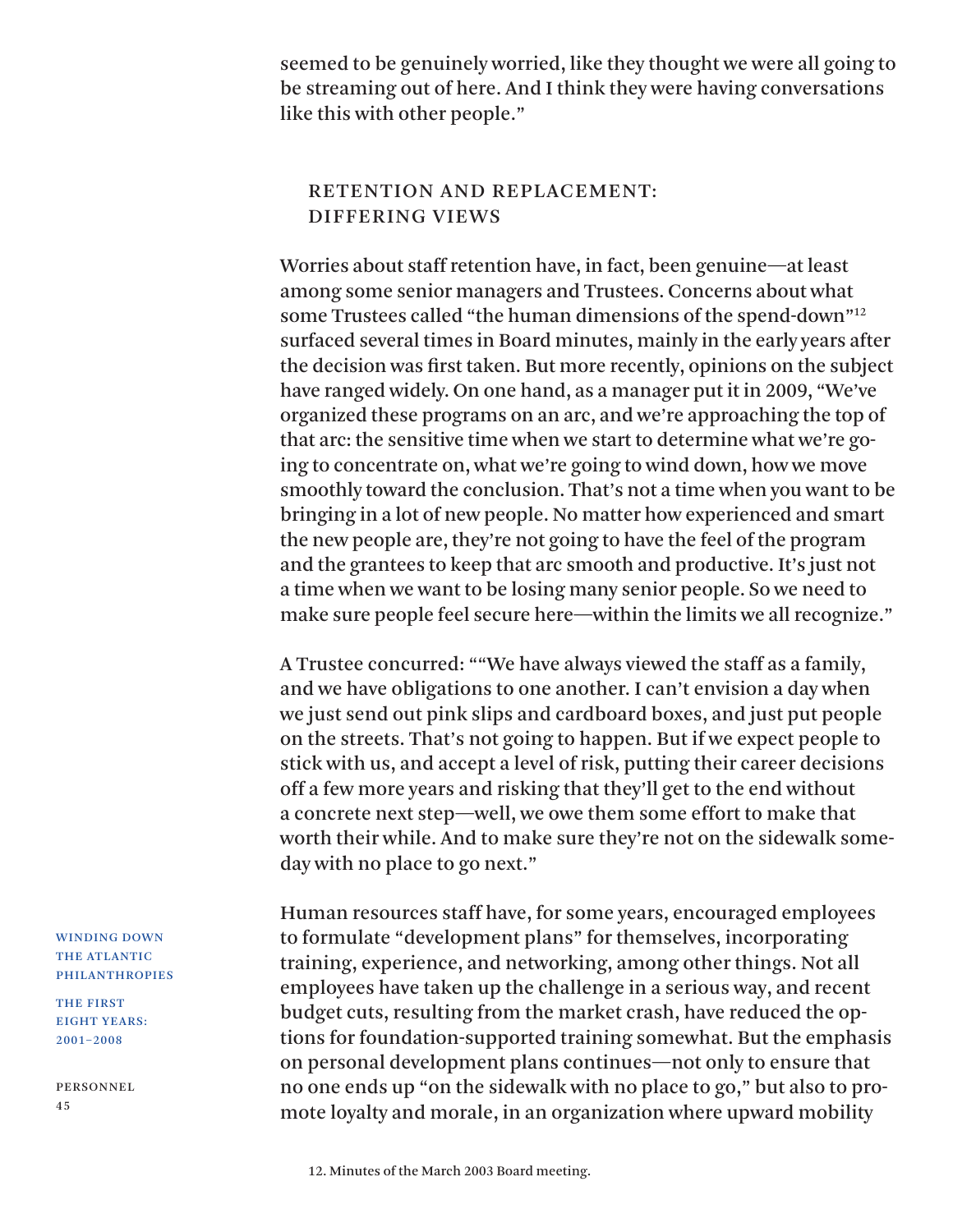will necessarily be more limited than elsewhere. As a manager explained: "When we're working hard to keep senior-level staff in place, and when all the jobs are going to disappear in a few years' time, we can't really offer junior employees a lot of hope of promotion within. Instead, they need to be thinking about how the skills they develop here will be useful to them on the outside."

By contrast, another Trustee felt that the concern about loyalty and morale is at least partly exaggerated. This Board member argued that it is unrealistic, and in any event unnecessary, to expect senior staff members to stay at Atlantic longer than they might stay in another foundation position. "This is a field where people tend to move around, and that's fine. If you were at Ford or Gates or Robert Wood Johnson, and you'd already been there five years, how much longer would you expect to stay? We don't need to be telling our people, 'plan your careers differently, just because we're spending down.' If someone had a good opportunity and we discouraged them from taking it, I think that would be unfair and unwise."

"On the program side," said yet another Atlantic Trustee, "I really don't worry about staffing at all. We're a charitable organization, and charity begins at home—so yes, we're generous with our staff, as we should be. And we care about people as individuals, which I believe we demonstrate in many, many ways. But there's a tendency to get carried away and think we just can't live without so-and-so. As de Gaulle said, the graveyards are full of indispensable people. When we get close to closing, there may be a few who will have an age problem, and we should think about that, especially about health benefits for people over a certain age.. . .But otherwise, if people think it's in their best interest to leave, I don't see any great cause for concern in that. In this field, it's relatively easy to replace good people with exceptionally good people. It's a great job, working at a foundation."

Some recent experience at other spend-down foundations bears out this view. For example, the Beldon Fund, which closed in 2009, reported toward the end of its life that "attracting talented professionals proved to be much easier than many outsiders might have expected.. . .Beldon was able to attract even better professionals—adventuresome and creative—than it might have otherwise." A veteran Atlantic employee essentially agreed: "I never saw myself as a lifer here. I frankly figured I'd be long gone by now. But in a funny way, the impact [the spend-down decision] had on me was to become much more energized, much more interested in seeing out the project and achieving something significant. The excitement of actually seeing something *through* is a fantastic motivator."

### WINDING DOWN THE ATLANTIC PHILANTHROPIES

THE FIRST EIGHT YEARS: 2001–2008

Personnel 46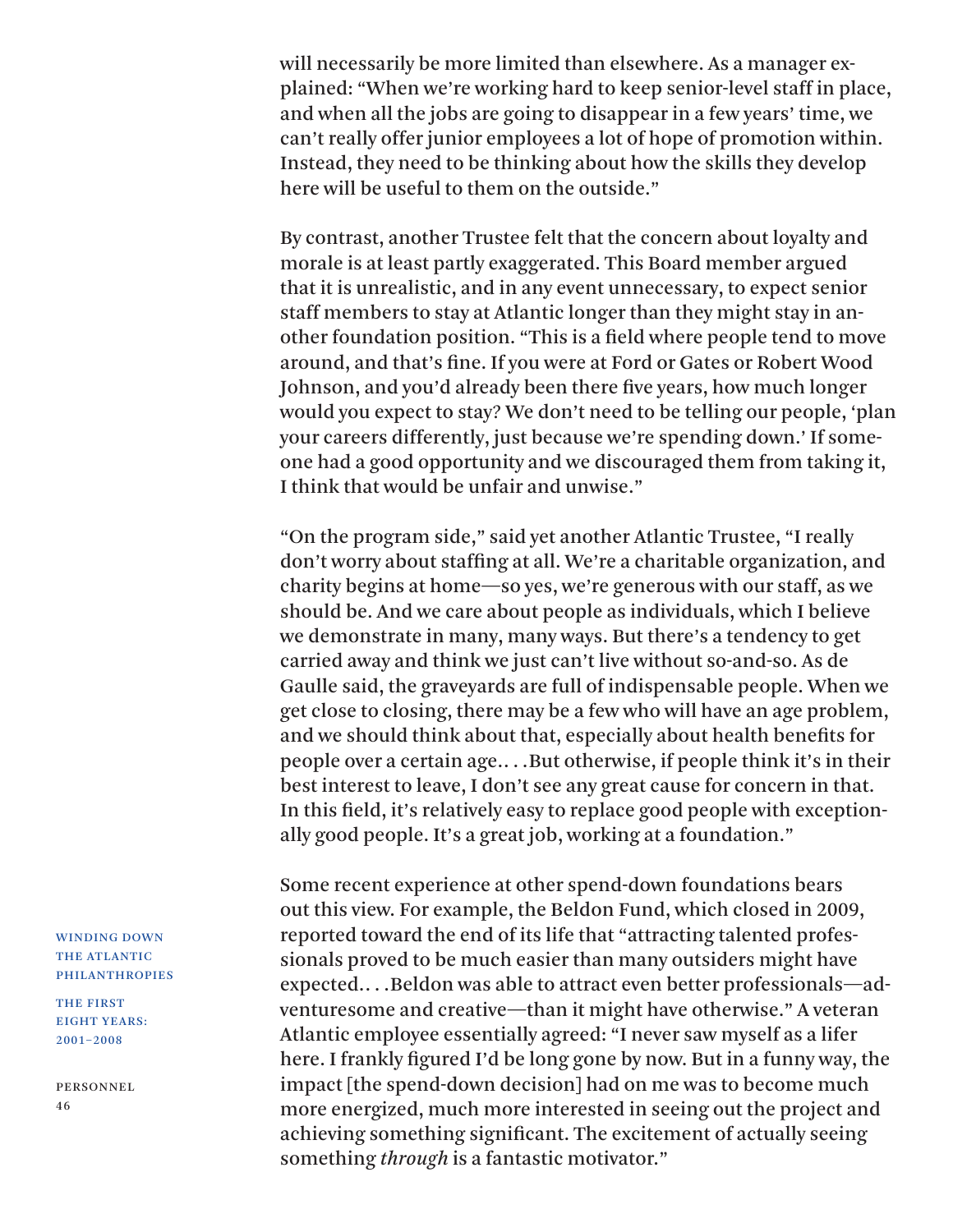It's significant that these views tend to come mostly from American Trustees and U.S.-based staff. Elsewhere, as Senior Vice-President Colin McCrea points out, "very few, if any, program staff leave Atlantic on their own accord, probably because there are very few foundations in these countries, and therefore opportunities to move do not exist." A small number of non-U.S. employees did say they felt no anxiety about their eventual transition away from Atlantic. But these tended to be people whose careers had largely been made outside philanthropy, and who weren't necessarily hoping for another foundation job. Among those outside the United States with long histories at Atlantic, however, future career planning could be more complicated. "In these countries," Mr. McCrea adds, "being responsible to staff and ensuring that they do not end up on the sidewalk is more difficult, and helping them to move into employment other than foundation work will require a different approach."

### AN ISSUE FOR THE FUTURE

In any event, the discussion is almost entirely theoretical at this point. In nearly a score of interviews with current Atlantic staff, the prospect of leaving the foundation in the next year or two came up in only three cases. Not one of those had anything to do with the plan to spend down. Nor did any of these employees envision making a career decision based primarily on the fact that their jobs were time-limited—at least for now. "Maybe toward the end, I'll start to feel the heat," said one staffer. "But at this point, I give it pretty much zero thought."

That pattern may change sooner than some employees believe, however. "Year after year," said one anxious employee (who has no plans of leaving), "I ask at my personnel review: When are we being retrenched? And I never get an answer. There's long-term financial planning that we need to do, both as programs and as individuals. Without sufficient information on where our future lies, the risk of losing staff gets bigger and bigger. But losing staff can be really disruptive, especially as time gets short. It takes a new staff member a year or more to get fully up to speed, so not only do you lose the experience and knowledge of a departing employee, you lose a year of productive time while a new employee, no matter how brilliant they are, gets acclimated. These are things we all worry about, but they're just abstract concerns for the moment. They're going to get a lot more concrete from now on."

A manager acknowledged many of these same concerns, but envisioned more of an emphasis on resolving them in the near future:

WINDING DOWN THE ATLANTIC PHILANTHROPIES

THE FIRST EIGHT YEARS: 2001–2008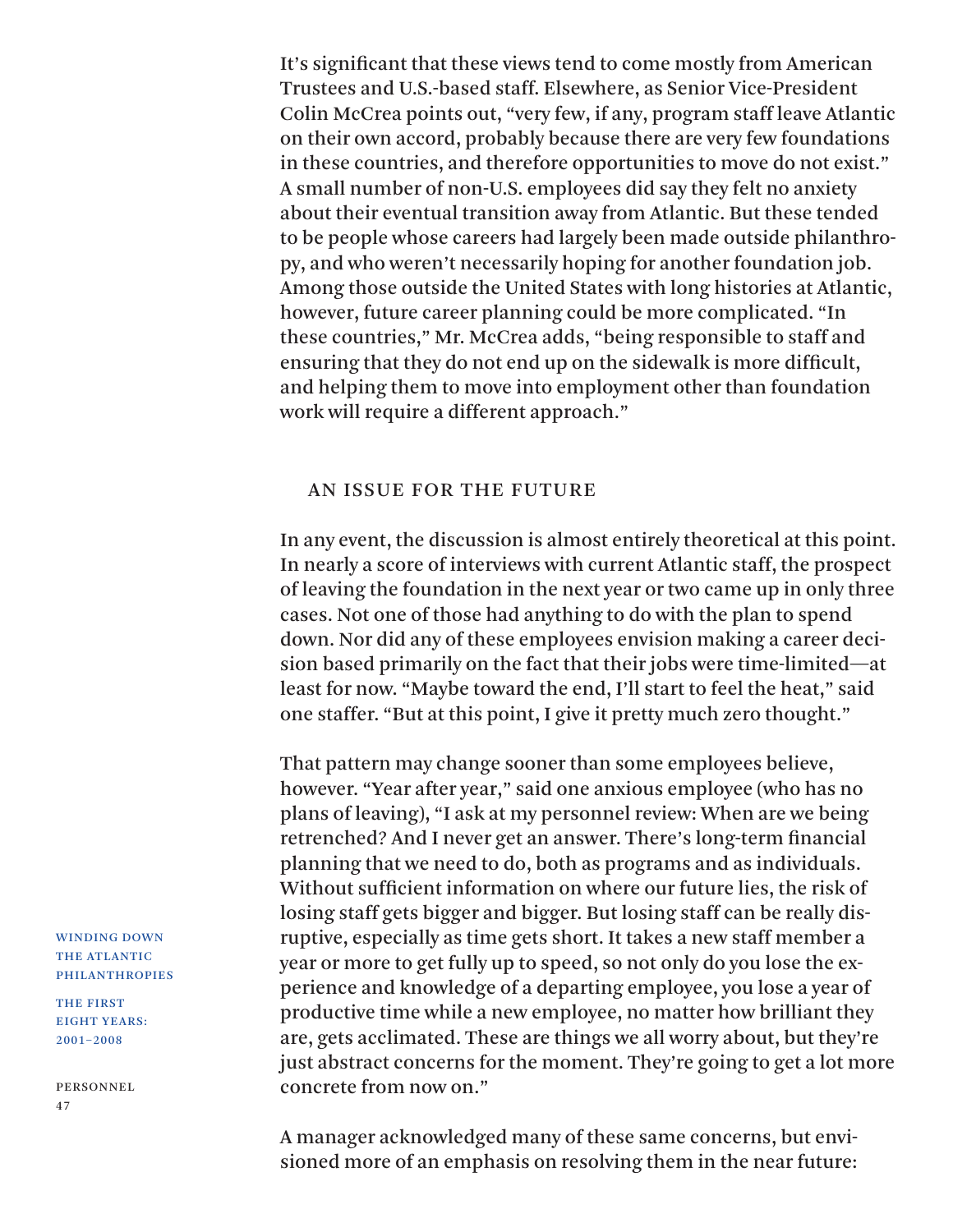"It's all about the timing. For the last few years, we've been mostly ramping up, on the program side. And when you're ramping up, it's very hard to think about shutting down. You notice in all the planning and strategic review that's been going on, there hasn't been a lot of discussion about closing anything out. It's all very forwardlooking.. . .But given the economy, and just time marching on, we're starting to get much clearer on where we are. Our dates are now much closer."

"Even our wisest, most senior people," this manager continued, "literally envisioned that because we were loyal to the mission, and we were so dedicated, that we would somehow all be staying right to the very last minute. We all picture our hands on the light-switch the day the lights go out. But little by little, reality is going to start sinking in, and I think you'll see a subtle change in outlook over the next few years."

WINDING DOWN THE ATLANTIC PHILANTHROPIES

THE FIRST EIGHT YEARS: 2001–2008

Personnel 48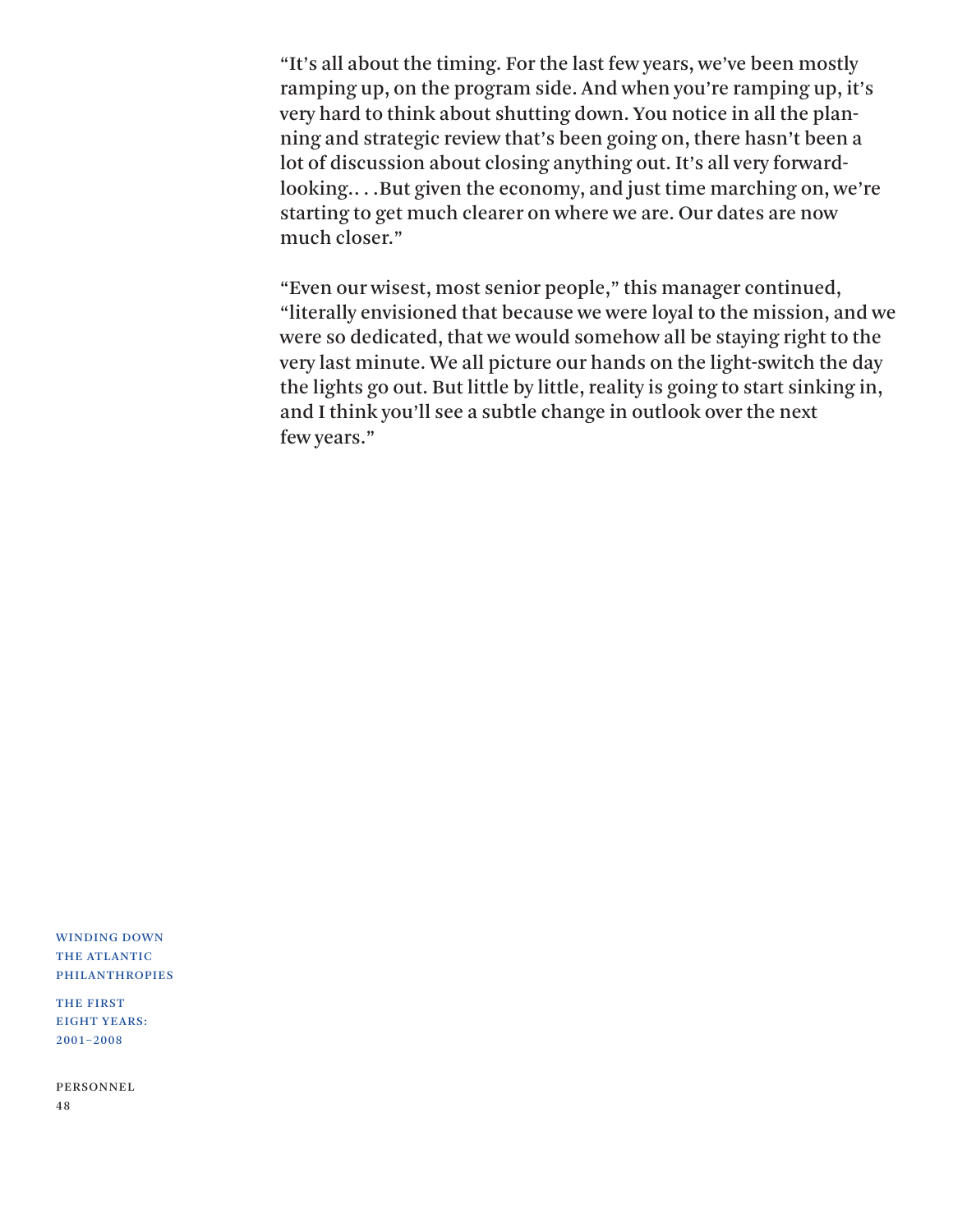# PLANNING

5 .

BRINGING PORTFOLIO, PROGRAMS, AND PERSONNEL TO A COORDINATED END

> "This is not going to be an easy maneuver to pull off," John R. Healy recalls telling the Trustees in mid-2005. "Because nobody's done this at this scale." As he started to reckon with how the various pieces of a gigantic spend-out effort would work together, Mr. Healy said years later, "we thought it would be an exercise in good management to start trying to think our way through how we do this." He asked Deborah R. Phillips, now Atlantic's executive vice-president and then the senior vice-president for non-program support services, to form a task force to draft a plan.

> The difficulty Mr. Healy was referring to was not any single one of the challenges outlined in earlier sections of this report. Each of those, formidable as it may be, is governed by a professional discipline or body of practice in which similar problems have arisen before. Portfolios have been liquidated; philanthropic initiatives have drawn to a close; organizations and departments have closed shop and said farewell to their employees. But the complexity of distributing billions of dollars, winding down a staff of roughly 130 people, and accomplishing ambitious goals in four programs across seven countries—all on a single timeline now extending less than a decade into the future—was a combination of intertwining responsibilities on a scale, and at a pace, that no one in philanthropy had ever tackled before.

The Beldon Fund, a U.S. environmental philanthropy that spent down its endowment in a decade, did tackle something similar, though on a smaller scale. The fund documented its spend-down process in detail, in a candid 2009 report that constitutes one of the few extensive self-portraits of a foundation putting itself out of business. But Beldon was one-fortieth the size of Atlantic. At its peak, the Beldon staff numbered 15. The fund concentrated on a single policy area in a handful of U.S. states. Nonetheless, even on that much-smaller scale,

WINDING DOWN THE ATLANTIC PHILANTHROPIES

THE FIRST EIGHT YEARS: 2001–2008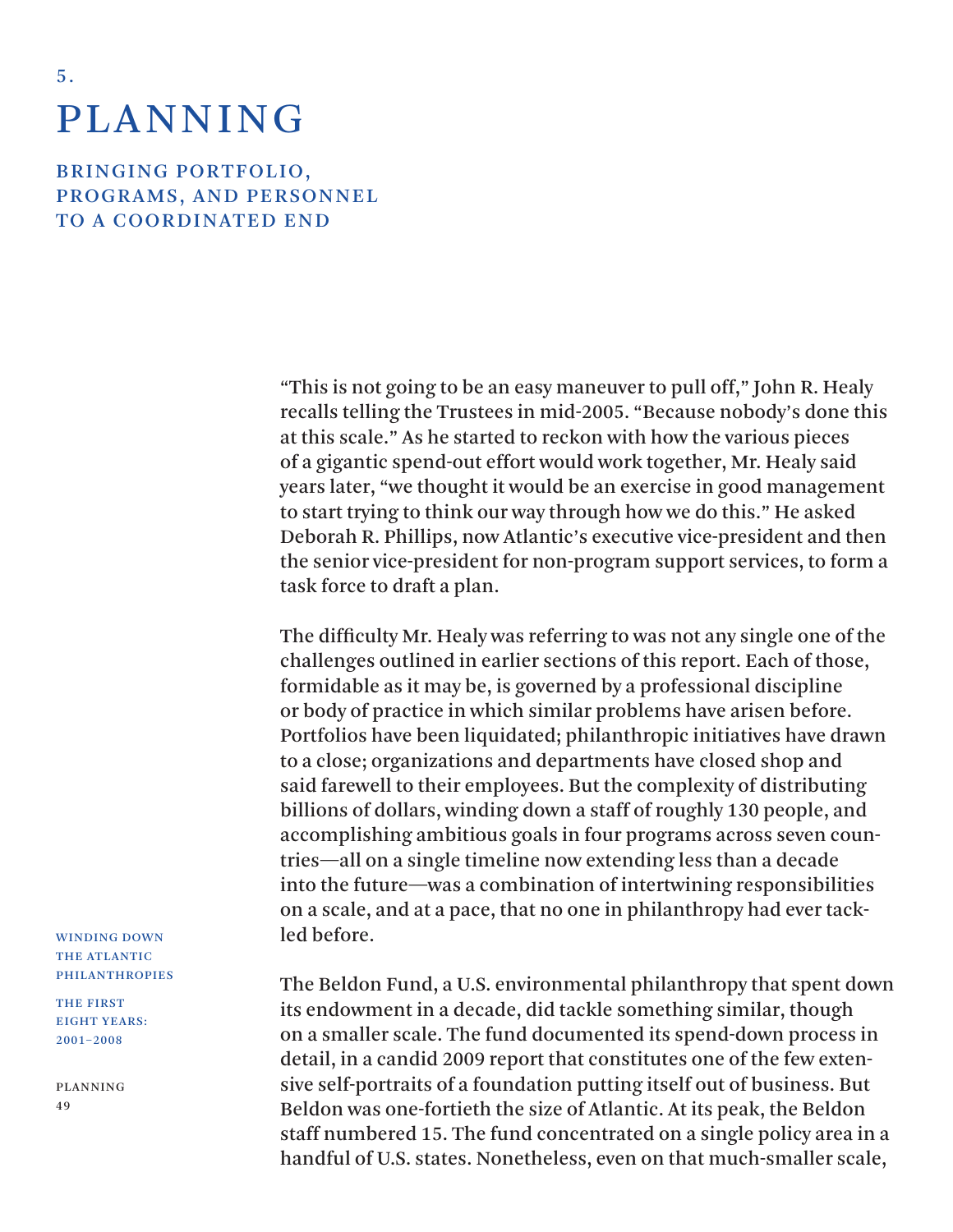Beldon's chief executive, Bill Roberts (who is now Atlantic's director of U.S. advocacy), wrote in his retrospective report that the spenddown was "akin to setting an airplane down on a narrow runway after a long flight." Given Atlantic's much-greater size, the analogy might be more like landing the Space Shuttle.

As Atlantic's senior vice-president in charge of the various support functions—legal, financial, human resources, technology, and evaluation, among other things—Deb Phillips had as broad a perspective on landing the aircraft as anyone other than Mr. Healy. The Spend-Down Team she formed included representatives of all the support divisions under her direct supervision, plus one of the foundation's four global program directors, Martin O'Brien, who oversees the Reconciliation and Human Rights program. The team met monthly by conference call, starting in May 2005.

Its first major effort was to come up with an interlocking set of planning modules, in which each of the foundation's major functions would sketch out, on a summary chart, what they would try to achieve and what they would need from one another—in what sequence, under what assumptions by what time—in order to bring their work to a productive close in or around 2017. Within two months of starting work, the team had created the first draft of a planning template on which the various divisions could lay out the major milestones in their expected life cycle and the main assumptions and objectives at each stage, then predict their resource needs and challenges over time. The template was synchronized with the life-cycle diagram that describes the expected ramp-up and wind-down of Atlantic's operations (see page 8).

By the early autumn of 2005, two support divisions had given the template a trial run and produced completed versions. The remaining divisions, including all four of the programs, would perform a similar first-draft exercise in the next couple of months. In early 2006, the Team also reviewed the portfolio analysis and financial plan drafted by Atlantic's investment team (see pages 12-13) and incorporated those projections into the planning timelines.

### UNEXPECTED QUESTIONS AND CHALLENGES

The completed templates showed projected turning points in each program and division over the course of Atlantic's remaining years, and suggested resources and adjustments that would be needed for

WINDING DOWN THE ATLANTIC PHILANTHROPIES

THE FIRST EIGHT YEARS: 2001–2008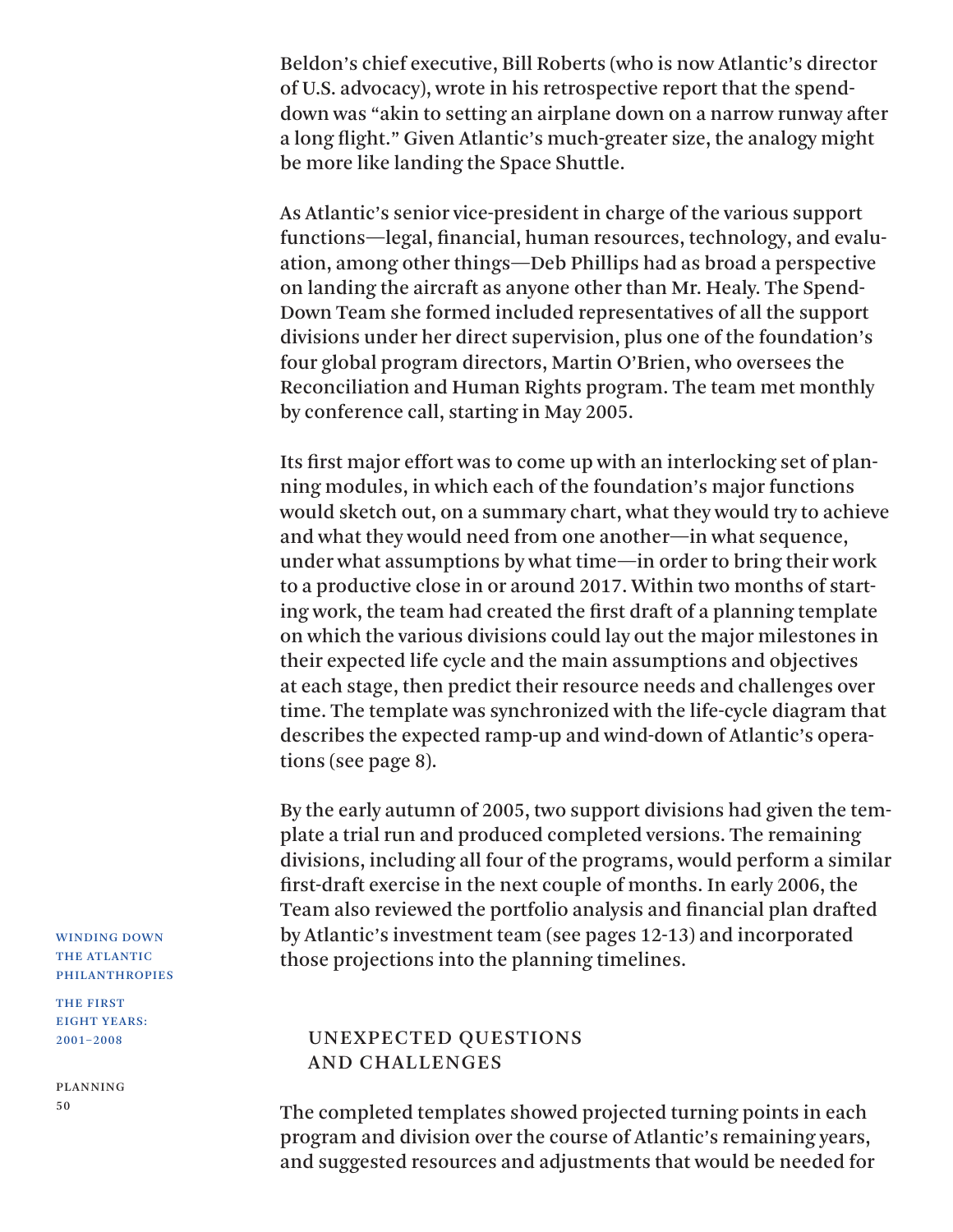each. For example, Mr. O'Brien's draft chart on the Reconciliation and Human Rights Program projected an increased need for support from the foundation's Strategic Learning and Evaluation staff between 2009 and 2013, to help "distill and disseminate learning" from the first few years of steady-state grantmaking. It also foresaw a need for grants budget increases and additional staff skills in the final period, 2014-2018, to allow for the possibility of endowment grants. Other divisions went into even more detail—envisioning their response to significant changes in program structure, the closing of one or more country offices, or the result of a discouraging evaluation of some branch of activity.

The completed templates were frequently illuminating, if not always a clear guide to action. In this initial, rough phase, they proved to be more of a diagnostic tool—spotlighting issues that would probably arise and pinpointing the stages in which cross-departmental coordination would be critical—rather than a blueprint for how to address particular needs. As one division director pointed out, it was not always easy to distinguish activities that were specifically related to the spend-down process from those that were just the regular ebband-flow of normal work. In fact, many of the needs and challenges noted on the initial templates were regular challenges that surface periodically in any foundation. Strategies always have to be adjusted; budgets revised; communications planned; evaluations completed. Are these spend-down issues, or just general management? In other words, it was not always easy to identify the boundary between the Spend-Down Team planning exercise and routine planning of all other kinds. Some members worried that, unless the boundaries were kept clear and firm, the team's mission could easily have grown into something unmanageably broad—"a big, all-inclusive Plan to End All Plans," as one person described it.

But that was mainly a concern about later stages of effort. Most of the early questions on the team's agenda were unmistakably linked to spend-down, but exactly how to answer them was less clear. For example, in a March 2006 discussion of the financial plan, the group concluded that a "discussion of and decision on endowments needs to be moved forward, and [program directors] need to start assessing the scope and need for endowments." The question of endowments posed a possible challenge to the foundation's steady-state financial model, which had long assumed that annual outlays and the overall scale of grantmaking were going to remain relatively flat until they dwindled in the final years. If, instead, there were to be late years of big, endowment-size terminal grants—as Mr. O'Brien's hypothetical template speculated—then the grant budget might have to tick

WINDING DOWN THE ATLANTIC PHILANTHROPIES

THE FIRST EIGHT YEARS: 2001–2008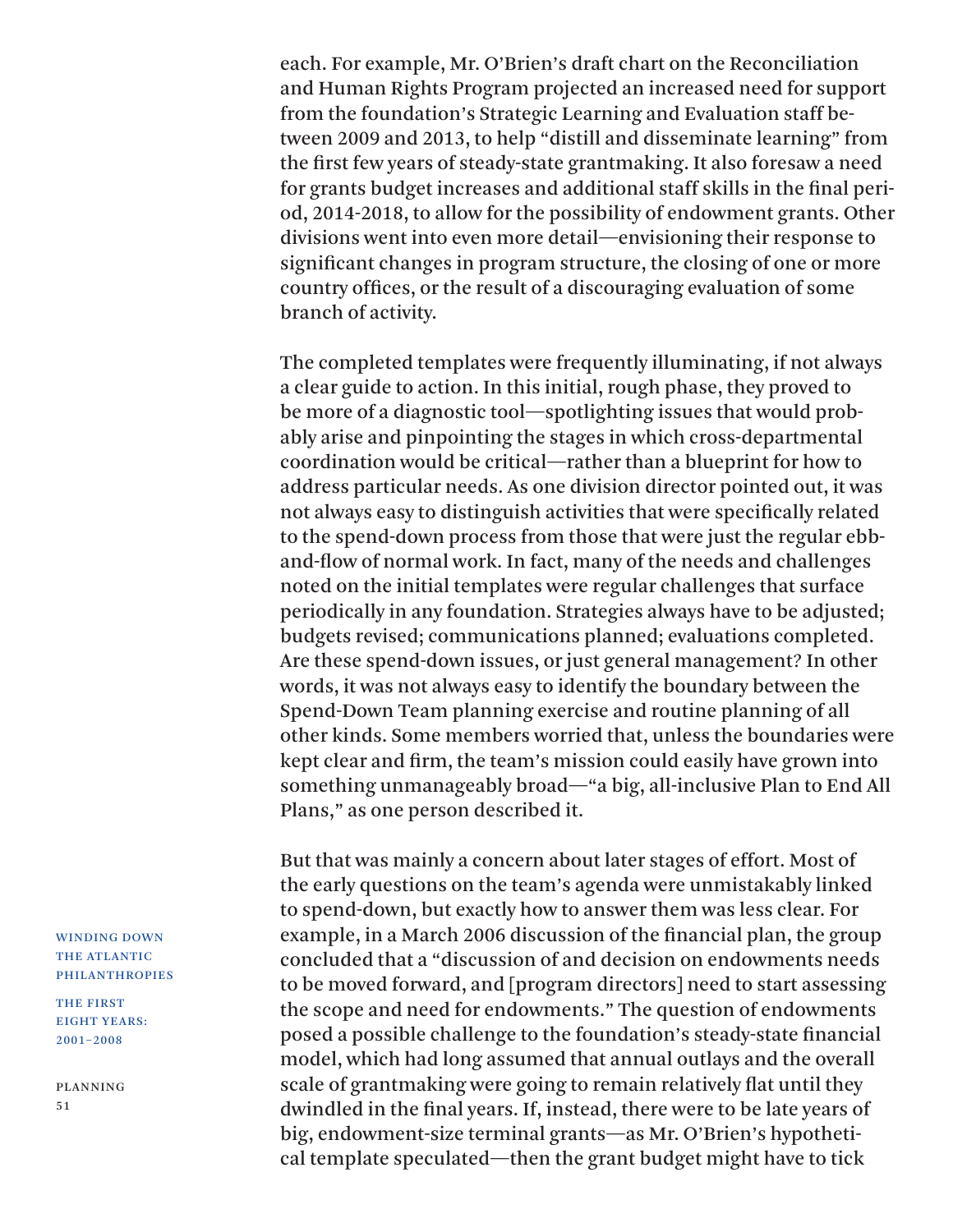upward in its penultimate stage, before the final wind-down. Unless today's budgets were adjusted to make that feasible, there might not be enough money to allow for much discussion of endowments by the end of the program.

This was a potentially important question that directly challenged the (often unspoken) strategic and financial assumptions on which both the Board and management of Atlantic had been proceeding. "I would expect that in the last few years we may be endowing some of these organizations," a Trustee said in the midst of one fairly typical discussion about the long-term survival of certain grantees. "But that will be up to the Board in the last two to four years." Looking at the financial forecasts and thinking about program strategy, the Spend-Down Team wondered, reasonably enough, whether the Board would have very many options left by those last two to four years, unless the list of options was deliberately widened now.

### UNKNOWNS AND IMPONDERABLES

Several senior staff members agreed that such questions would be fundamental to any real spend-down planning, but acknowledged that the questions had yet to be directly confronted and resolved. Said one: "The 'steady-state' approach has always seemed so simple and reasonable that we haven't really questioned it relative to what we want to achieve. Do we really want to spend the same amount year after year, and then just end? Maybe. But maybe we'll want to husband some of the resources so that we can give some really major, lifesustaining grants at the end, to the activities and organizations that we really think need to live on beyond us. Or maybe we don't want to risk having a lot of money still on the books at the end, and we decide to rule out the big last-minute gifts. Maybe we're going to come upon some really big opportunities sooner than the end, and we'll want to reserve money for those in earlier years. I could make you a defense of any one of those choices. But they're all different choices. And we haven't really grappled with them."

Nor did the Spend-Down team, working in mid-2006, see a clear way of grappling with them. For one thing, in 2006 the ramp-up phase for some of the programs was still under way or just ending. Most programs had not had enough time in "steady-state" operation to know whether some activities might later be worthy of greater effort, including large terminal grants, or whether steady support might be the best approach all the way to the end. The team's consensus, at that point, was that staff "will have more definitive information at the end of the

WINDING DOWN THE ATLANTIC PHILANTHROPIES

THE FIRST EIGHT YEARS: 2001–2008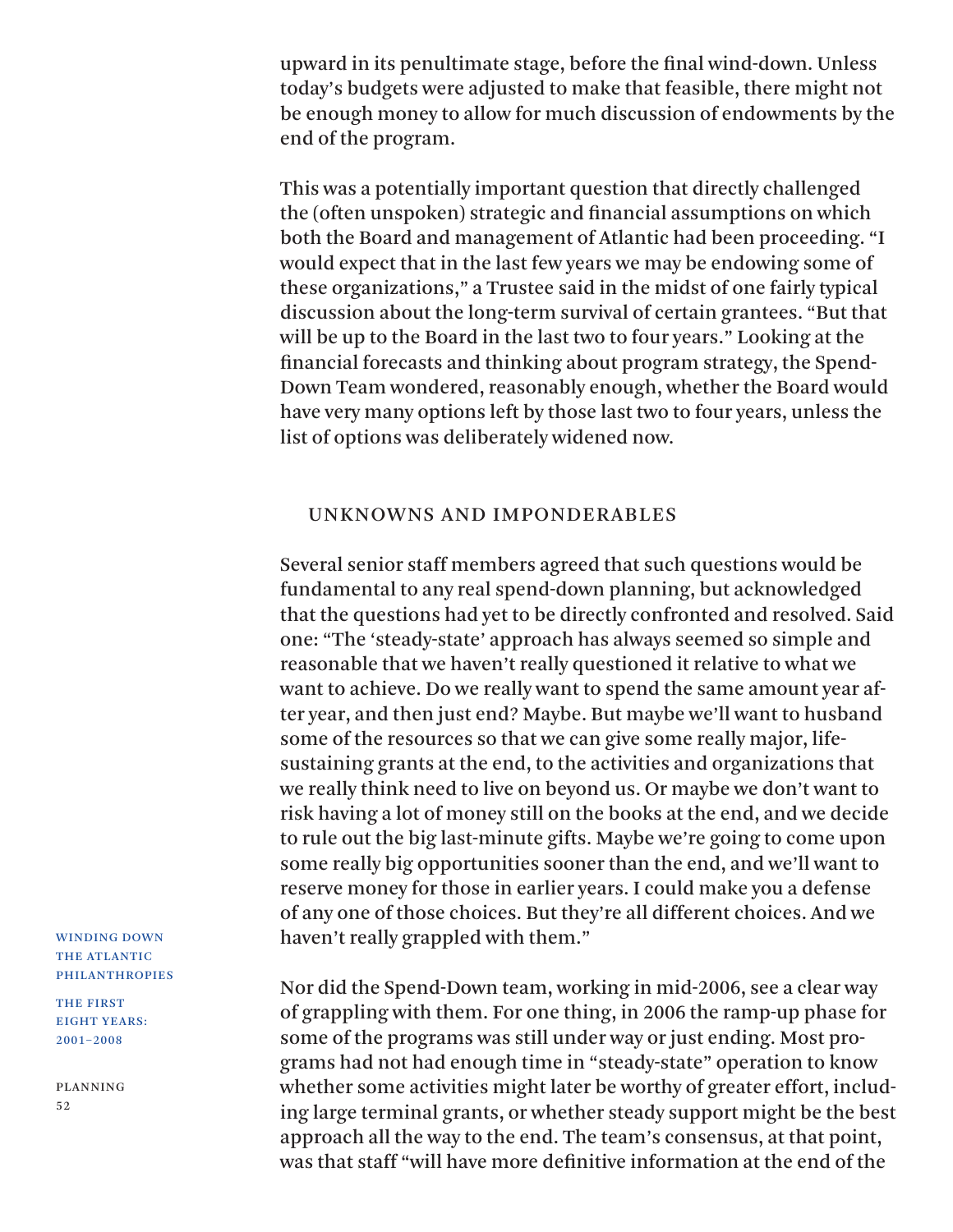first five-year phase of steady-state grantmaking"13 with which to envision the later years of their plans. Until then, it seemed, discussions about endowments or other non-steady approaches to grantmaking were theoretically important but practically hard to resolve.

Another imponderable question was whether, or how, the foundation might choose to end some of its program activities before the final stage of work starting in 2014. As a theoretical exercise, to envision how the various divisions would have to collaborate in response to such a decision, the team worked through two possible scenarios: one in which all four programs continued, largely intact, through the end, and another in which a sub-program was terminated in 2009 and a full program ended in 2011. In the latter case, the needs would include Human Resources services for departing or reassigned employees, re-budgeting of grant funds, well thought-out communications, and maybe the closing of a set of offices, depending on which activities might be terminated. Although the effort was purely hypothetical, it demonstrated how profoundly most divisions' work would be affected by an unexpected change in the trajectory of the programs during the "steady-state" period.

Despite the many uncertainties, by the time John R. Healy stepped down as CEO at the end of 2006, the Spend-Down Team had synthesized its various scenarios and templates and prepared a summary report to the Trustees for their December meeting. The summary outlined four phases of the foundation's remaining life, with the particular functions and forms of expertise that would predominate in each stage:

- (i) 2007 2011 Emphasis on programme content expertise, negotiation, due diligence, and monitoring skills.
- (ii) 2012 2016 Increased emphasis on evaluations, communication, and ability to influence policy and nonprofit practice through dissemination of lessons.
- (iii) 2017 2018 Transition from active grantmaking to monitoring, communication, and dissemination.
- (iv) 2019 -2020 Provision of data, final evaluations and communication of lessons.14

The Board's discussion of these phases, and of the fuller report that Dr. Phillips delivered to flesh them out, revealed a division of views

13. Quotes about Spend-Down Team deliberations are taken from "Spend-Down Team Chronology," an unpublished file document prepared by Deb Phillips, 2007.

WINDING DOWN THE ATLANTIC PHILANTHROPIES

THE FIRST EIGHT YEARS: 2001–2008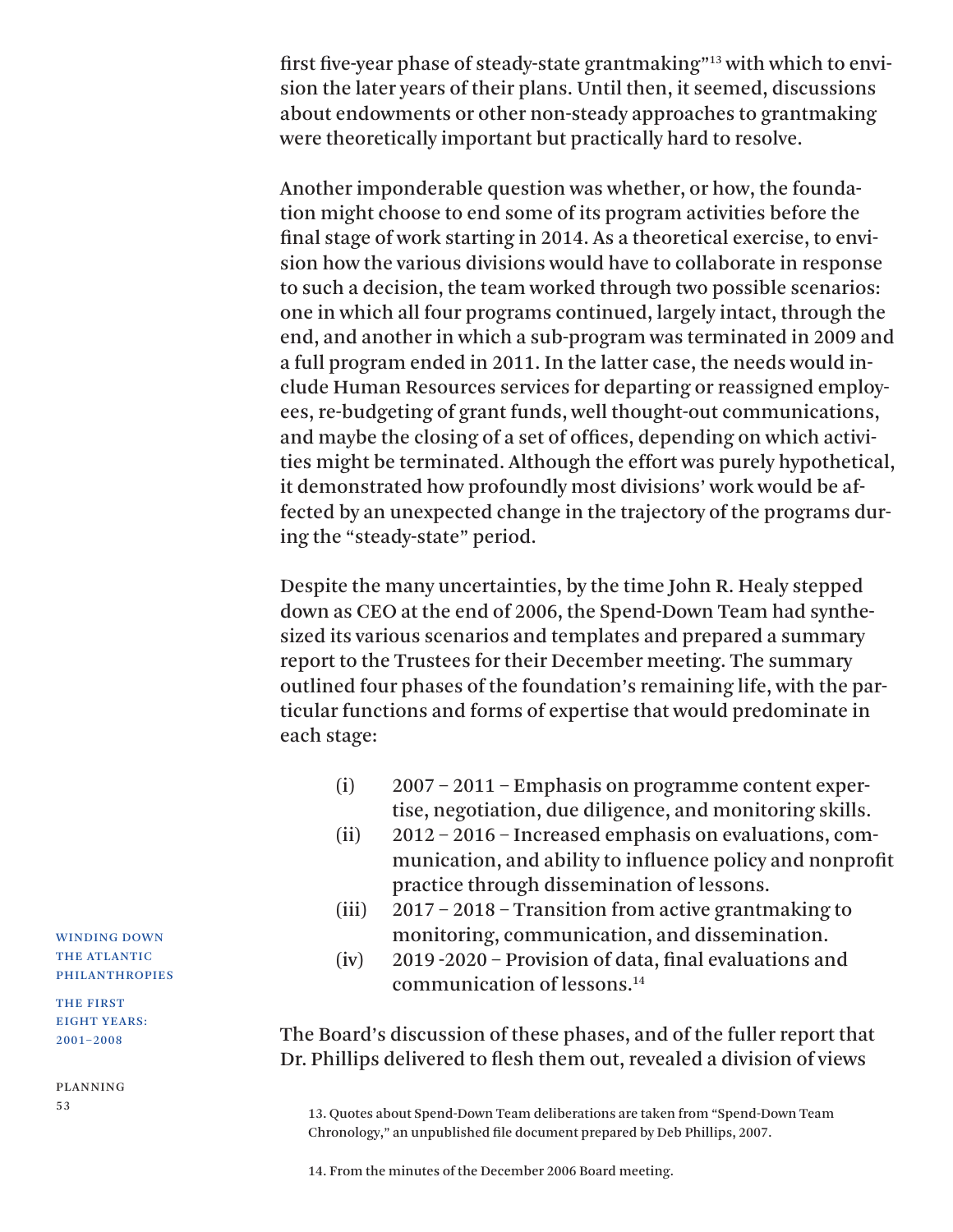that has persisted, both on and off the Board, ever since. On one hand, several Trustees cautioned against too detailed a planning effort at that stage, given that (a) a new CEO, Gara LaMarche, would soon take office and might want to adjust some of the underlying assumptions behind any long-term plan; and (b) the progress of grantmaking in the next few years would surely change some of those assumptions anyway, as the team itself had acknowledged. On the other hand, other Trustees cautioned against taking too leisurely an approach to mapping out the foundation's remaining years. One Board member emphasized that the foundation's spend-down schedule "is critical to grantees, goes to Atlantic's credibility, and is important for addressing the internal resource challenges which will arise." In the worst case, an ill-planned, abrupt, or hasty end to any line of grantmaking could have harmful effects on the grantees involved and would provoke broader anxieties among Atlantic's staff and cofunders. The consequences of haphazard action, according to this view, would be far worse than the problems that might be caused by excessive or premature planning.

Thinking about the debate some years later, a staff member put this latter idea in even starker terms: "Exiting programs and terminating people is not a bad thing to do, and if the institution is closing, it's a necessity. But doing it with the appropriate bells and whistles for the person who's going—doing it with enough lead-in time so they can make appropriate choices, and making sure that it's communicated as to why decisions have been taken—that's more than just a matter of being decent. Because otherwise people make up their own stories based on their own morbid fears. . . . Now is the time that we really do need to start developing scenarios, working with staff to develop them, get some buy-in to the principles, and then share them. And then of course there has to be some executive latitude in terms of how those choices are implemented across the geographies and the programs."

### AN UNANNOUNCED PAUSE IN THE PLANNING REGIME

The arrival of Mr. LaMarche, and the strategic program review that he set in motion when he took office, soon made it clear that the former point of view, calling for a delay in spend-down planning, would prevail for the time being. As a staff member recalls, "Gara's first concern, necessarily, was to get the programs tuned up, put his mark on them where he saw fit, and just make sure they were on a sound footing for the steady-state years, which were just beginning. To have

WINDING DOWN THE ATLANTIC PHILANTHROPIES

THE FIRST EIGHT YEARS: 2001–2008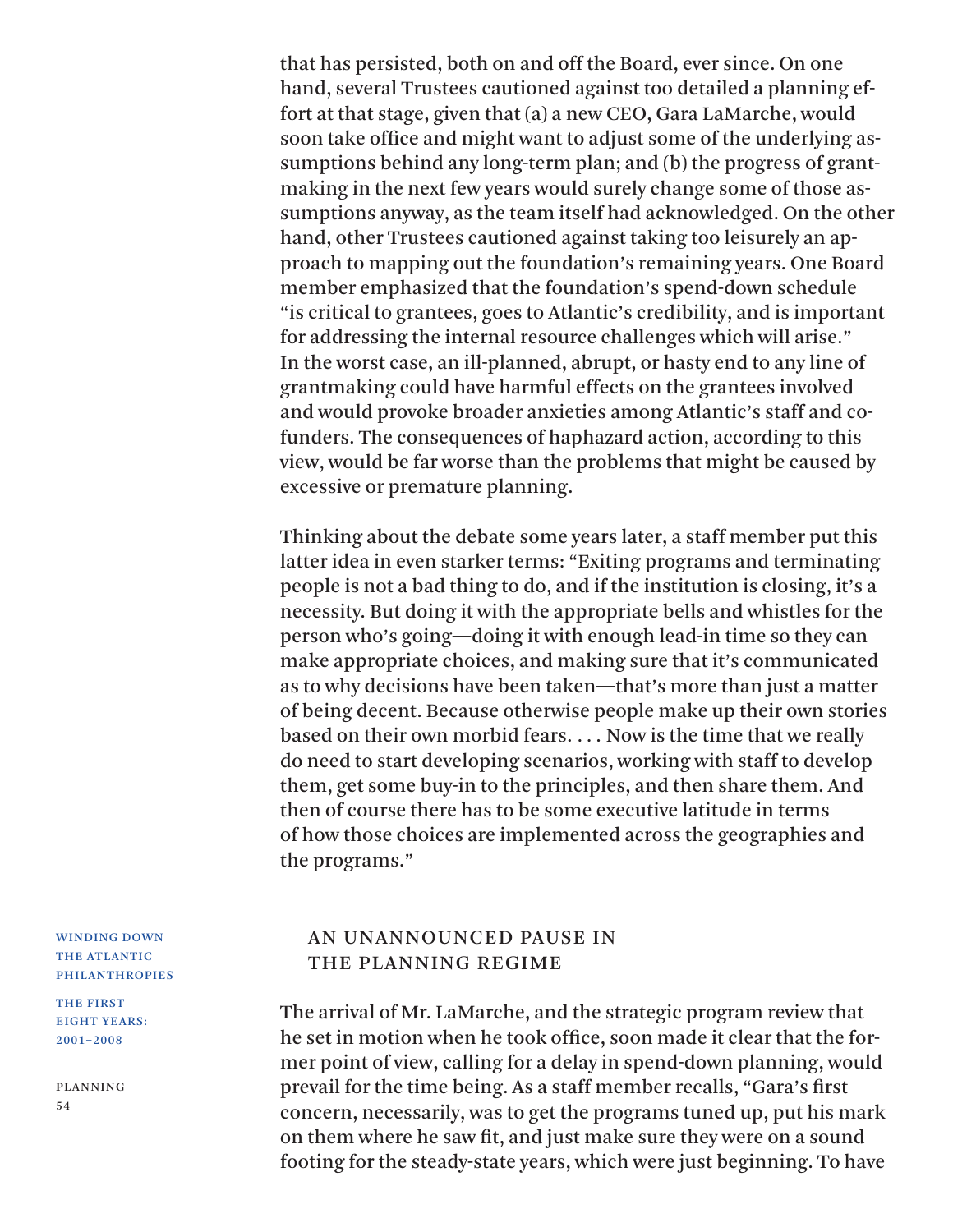carried on a simultaneous planning process dealing how all these things would *end*—while we were still examining what these things were going to look like and how they were going to be managed for the next ten years—might not have done any particular harm, but it would have been a waste of time. And the effort involved in this spend-down planning was considerable. People had other things, higher priorities, they needed to be concentrating on at that point."

Members of the Spend-Down team essentially agreed, though some imagined that they might "regroup," as one document put it, and approach the planning exercise in a new way. That has not happened thus far. Instead, the December 2006 report to the Board was the group's last official act, although it met once or twice more at the beginning of 2007. It has remained in a kind of suspended animation ever since—"not dead exactly, but kind of a Sleeping Beauty," as one observer put it. After this two-year hiatus, a senior staff member in 2009 predicted that the exercise would soon be resumed, in a different form, now that the program reviews were complete. "The Spend-Down Team did a lot of extremely valuable work. We're now going to have to pick it up again, and a lot of what they came up with we'll be able to update and resume work on."

Yet the suspension in spend-down planning was also a lesson in the importance of communication in the midst of uncertainty. Time after time, in interviews for this report, Atlantic employees would assert with confidence that a Spend-Down Team was resolving this or that important issue, and that decisions from the team might be imminent. The mistaken belief that important deliberations were under way about the future of the programs and their personnel had both comforting and disquieting effects on staff members, depending on the issue under discussion.

On the positive side, for example, one program staffer looked forward to the clarity he believed would soon come from a Spend-Down Team report: "I've heard variously that the final date will be 2016 or something like that. And beyond that it would just be tail [i.e., the final stream of payments on grants already committed]. Now, I'm not sure where I've heard that, and I haven't seen a document about it. But assuming it's true, that's just seven or eight years from now. There's a Spend-Down Committee that's working through all that, and when they lay it out, I think that will have a galvanizing effect on all of us. It almost sounds trite to say it, but psychologically, you never quite believe it [that the foundation is going to close]. The internalization of that is quite important. But spend-down is not something that's really discussed around here at all. The spend-down plan will change that, for sure."

WINDING DOWN THE ATLANTIC PHILANTHROPIES

THE FIRST EIGHT YEARS: 2001–2008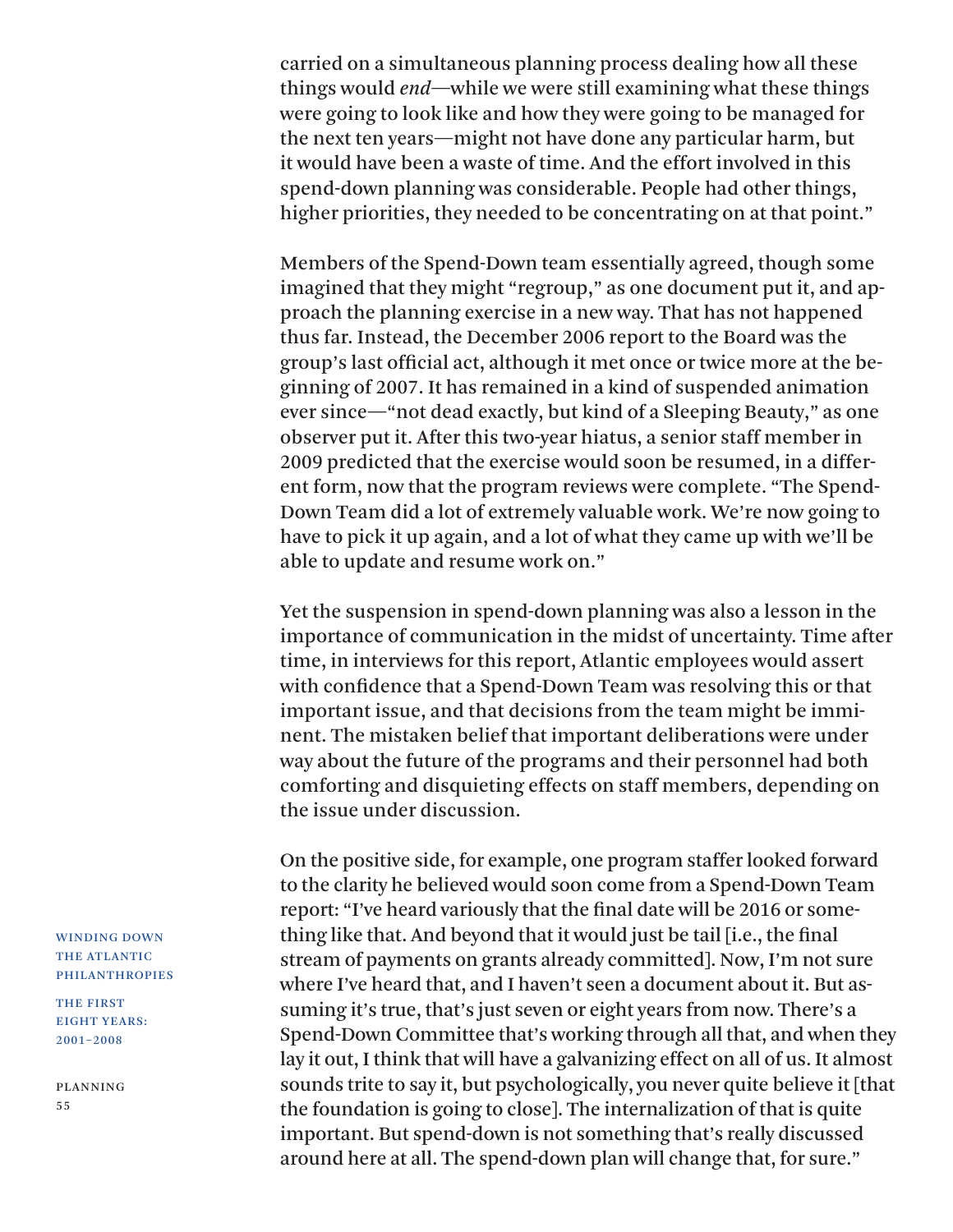A few employees, though, seemed to worry that the team might be making fateful decisions somewhere in secret, without enough participation by the broader staff. Some members of the program staff expressed discomfort with the fact that every support division was represented on the team, but only one of four program directors was a member. "Is this a case of the tail wagging the dog?" one person asked in 2009, plainly under the impression that the dog and its tail were still in motion. Another employee, a former Spend-Down Team member, reported hearing concerns from colleagues that the draft planning modules seemed to put too much emphasis on the results of outside evaluations as a prime determinant of which programs would last and which would be wound down early. (The role of evaluations in weighing end-dates was, in fact, the subject of spirited discussion on the team, but the issue was never resolved.)

Another staffer summed up the lingering anxieties by asking, "What is the Spend-Down Team up to? They meet every month" (note that this comment came more than two years after the group had stopped meeting), "but we don't ever see any reports. Some of us wonder if they're making judgments about programs and who stays and who goes, or if they're going to come out with some big announcement some day that will take us all by surprise. I hope not, but frankly I have no idea."

Most employees dismissed or suppressed such concerns for now, expressing confidence that the Board and management could be relied on to carry out an inclusive, open process. Indeed, even the employee who asked what the Spend-Down Team was up to hastened to add, "Don't get me wrong. There's a partnership here, and we feel it. We're not getting a lot of answers, but we're also not pushing for them yet." Another staff member concurred: "As far as I know, the process [of making firm decisions about spend-down] isn't happening yet, but I do hope it starts happening soon."

Among grantees, likewise, a lack of clear information on how spenddown decisions will be reached and promulgated has prompted some speculation and uncertainty. "Atlantic doesn't talk to us about the funding context," said a senior officer of one longtime grantee. He explained that an Atlantic program executive "told us that there are \$13 million in grants that were being planned [in this grantee's field] and only \$8 million available. But of course, in this economy, we've been hearing that from every foundation. But there's been no information on whether this docket area [i.e., the Atlantic program under which the grantee is funded] is going to continue, or at what level. Is this an

### WINDING DOWN THE ATLANTIC PHILANTHROPIES

THE FIRST EIGHT YEARS: 2001–2008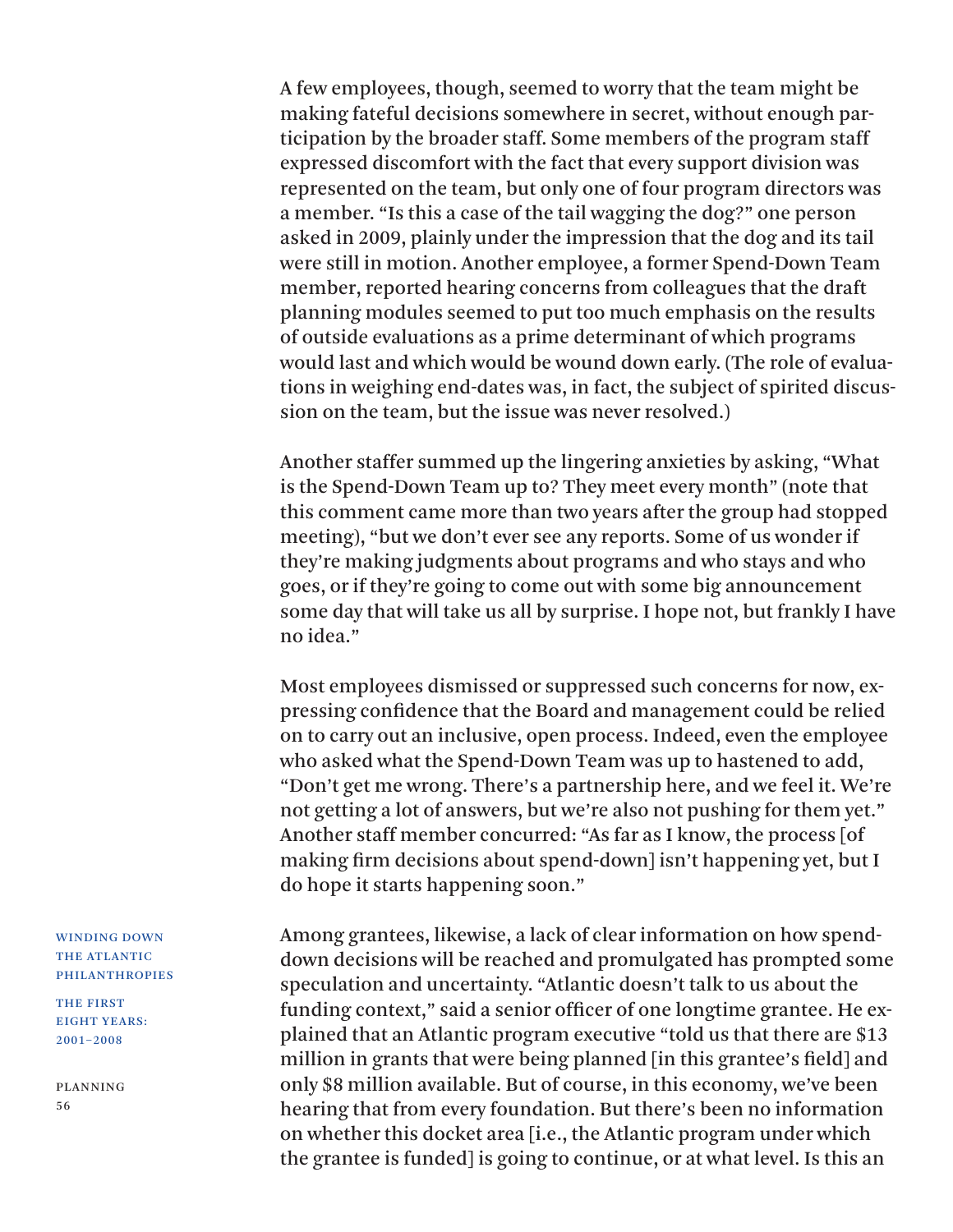area they're going to tie off before the end? Or is this one of their top priorities? Whether this is going to expand, or contract, or end sooner than others, or change focus—I have no idea. I understand there's an internal group working on those kinds of plans, so maybe these are all things we'll be learning more about."

As this is written, that hope seems likely to be fulfilled in the next year or two. In June 2009, Marcia Smith, who had become Atlantic's senior vice president for programs just over a year earlier, offered the Board a new framework for spend-down planning, which would start later that same year. The structure and process for the resumed planning effort is still under discussion as this is written. But the foundation has resolved, as one manager put it, "to have, in the next year or so, a plan for how the [program] work will proceed, how it will narrow toward the later years, and how the work, the goals of our work, will drive all the other organizational functions toward that end. That's a little different from the way it was done in the earlier round, where the focus was more on the organizational functions. But from here on, the focus is going to be on the work, how we want it to end, what we want it to accomplish, and then plan around how we get there with all the resources and activities of the foundation pulling together."

"It's not overdue," this manager concluded. "But it's time now for this. We all realize that we need to have a framework that's a little more articulate than we have had. And if we don't make progress on that in the next year or so, I think it'll be costly to us in terms of our ability to get the best out of the next five, six, seven years."

WINDING DOWN THE ATLANTIC PHILANTHROPIES

THE FIRST EIGHT YEARS: 2001–2008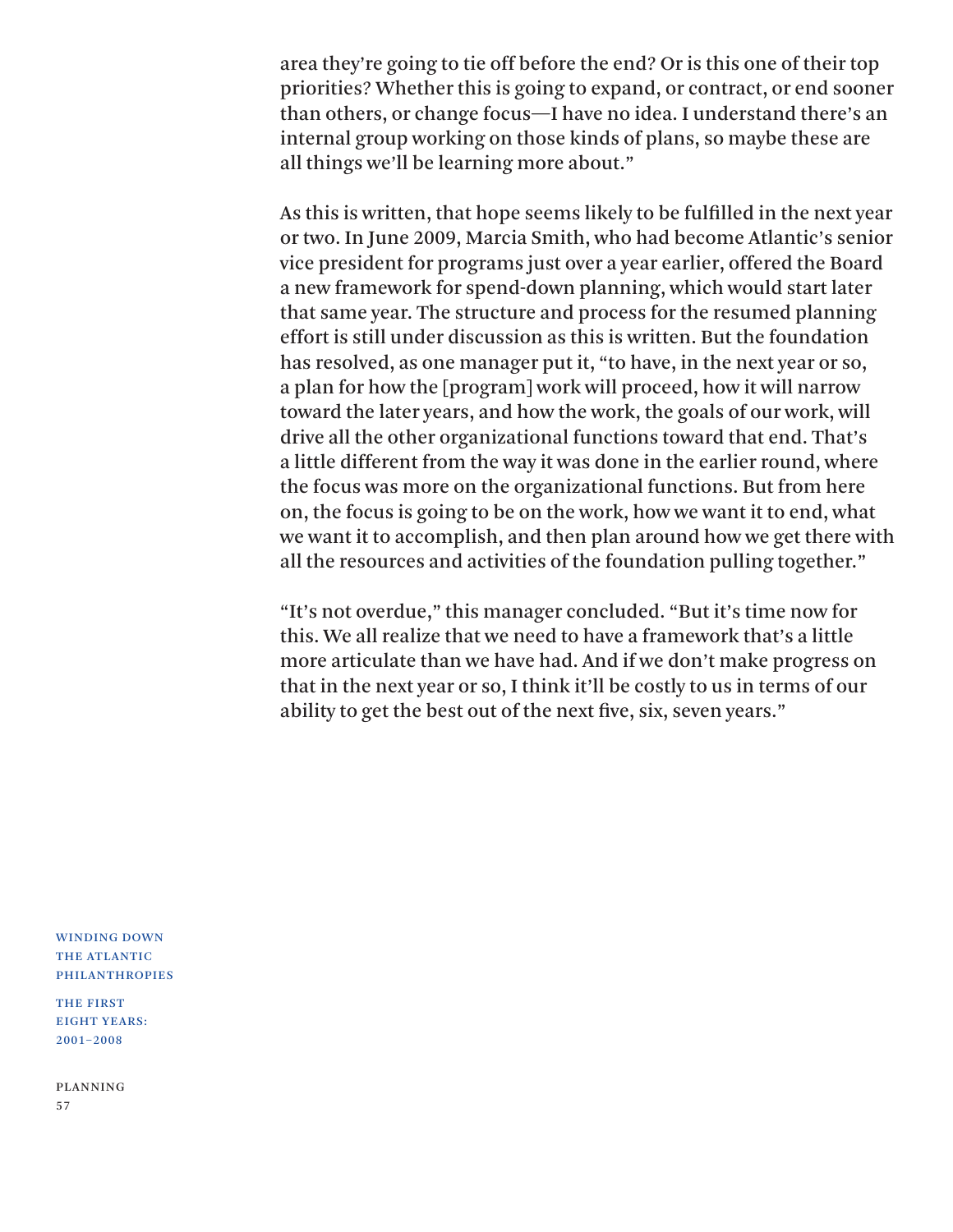# **CONCLUSION**

**BEGINNING TO TELL** "A STORY TO THE WORLD"

6 .

In 2005, in her year-end presentation to the Atlantic Board on spenddown planning, Deb Phillips included a slide that broadened her message beyond the routine matters of budgets, timelines, and management integration. "One way or another," the slide began, "we will be telling a story to the world."

Dr. Phillips reminded the Trustees of a point that several of them had made in the past: Atlantic's experience in spending out its huge portfolio would inevitably be a test case for other philanthropists and foundation boards. Setting an encouraging example—demonstrating, in effect, the advantages of Giving While Living—was part of the rationale for spending down. Conducting the process thoughtfully was therefore not only a management responsibility; it was a philanthropic goal, integral to the foundation's mission.

This report, together with its successor documents in future years, is aimed at helping to tell the story and to distill lessons from it that may be useful to others. From the experience thus far, the following five principles emerge, at least in tentative form. For now, they should be taken as working hypotheses, although all of them are well supported by the evidence of the first eight years.

**1. The decision about whether to spend down is neither scientific nor readily resolved with evidence and metrics alone. It is primarily a matter of principle and conviction.** 

Some rationales for spend-down are, it's true, based on mostly logical, strategic calculations—for example, if the foundation is working on a problem that can or must be solved in the near term, and for which an all-out, present-tense assault offers the best hope of success. But Atlantic did not take this approach. Instead, it tended to

WINDING DOWN THE ATLANTIC PHILANTHROPIES

THE FIRST EIGHT YEARS: 2001–2008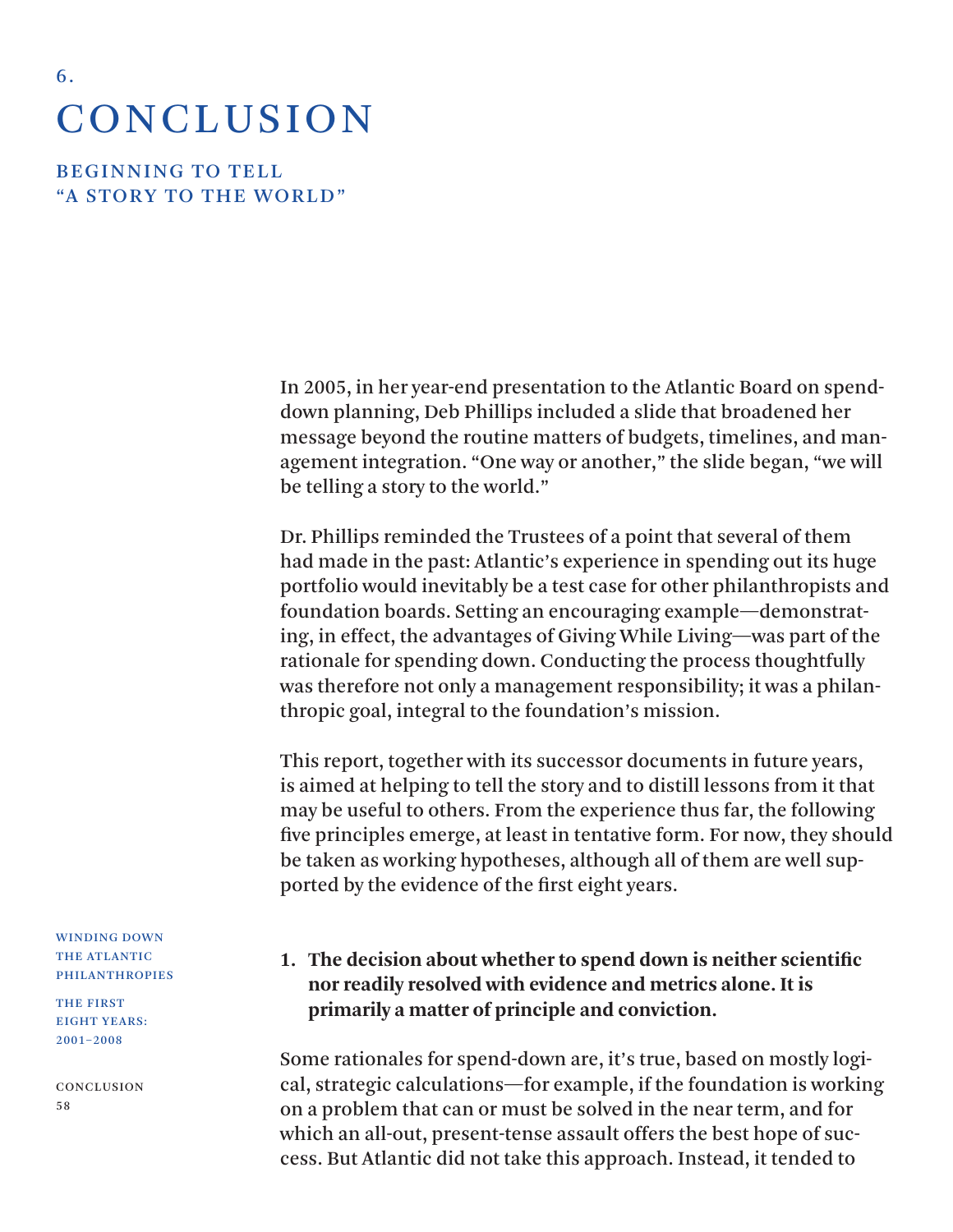pursue philanthropic interests in which it had already made grants and had accumulated some field experience, even though the issues were not of the now-or-never variety. In some cases, Atlantic affirmatively chose *not* to pursue issues, such as global warming, that might arguably have called for seizing the moment now rather than later. (To be sure, the foundation has occasionally made big, concentrated, short-term investments in immediate challenges, such as peace in Northern Ireland and health-care reform in the United States. But these have mostly stood out as exceptions to a rule in which the foundation's largest, most sustained interests have focused on long-term problems like health, aging, and child poverty.)

For the most part, Atlantic's reasons for spending down could apply just as well to many other philanthropists and foundations, whatever their particular charitable interests. These are, first, a desire to see the effects of its investments in real time; second, a belief that the foundation would realize more social benefit with a large present-day investment than with smaller payments made in perpetuity; third, a suspicion that perpetual foundations tend to founder or stray from their missions; and last, a confidence that other philanthropists will come along in the future to replace Atlantic's contributions—and might even be more encouraged to do so by Atlantic's having set an example of the joy of "Giving While Living." The fact that these ideas are not specific to Atlantic's charitable interests or endowment size is part of what makes them important. Serving as a model for other similar-minded institutions—no matter their scale or mission—is an express part of Atlantic's vision for spending down.

Admittedly, none of these tenets is provable. Some of them are vigorously debated, both inside and outside of philanthropy. But all of them represent beliefs deeply held by Mr. Feeney and, to a considerable extent, by the other Atlantic Trustees. Because philanthropy is first of all an expression of the heart and the conscience, such unprovable but compelling beliefs are critically important in motivating people to give. And the fact that Atlantic's tenets are both defensible and widely shared makes them likely to motivate other wealthy people to plunge more enthusiastically into philanthropy. That is, in itself, a strategic goal dear to Mr. Feeney and the Board, and thus a convincing rationale for spending down.

**2. A spend-down investment portfolio is fundamentally different from a perpetual portfolio and poses a distinct set of questions and challenges.**

WINDING DOWN THE ATLANTIC PHILANTHROPIES

THE FIRST EIGHT YEARS: 2001–2008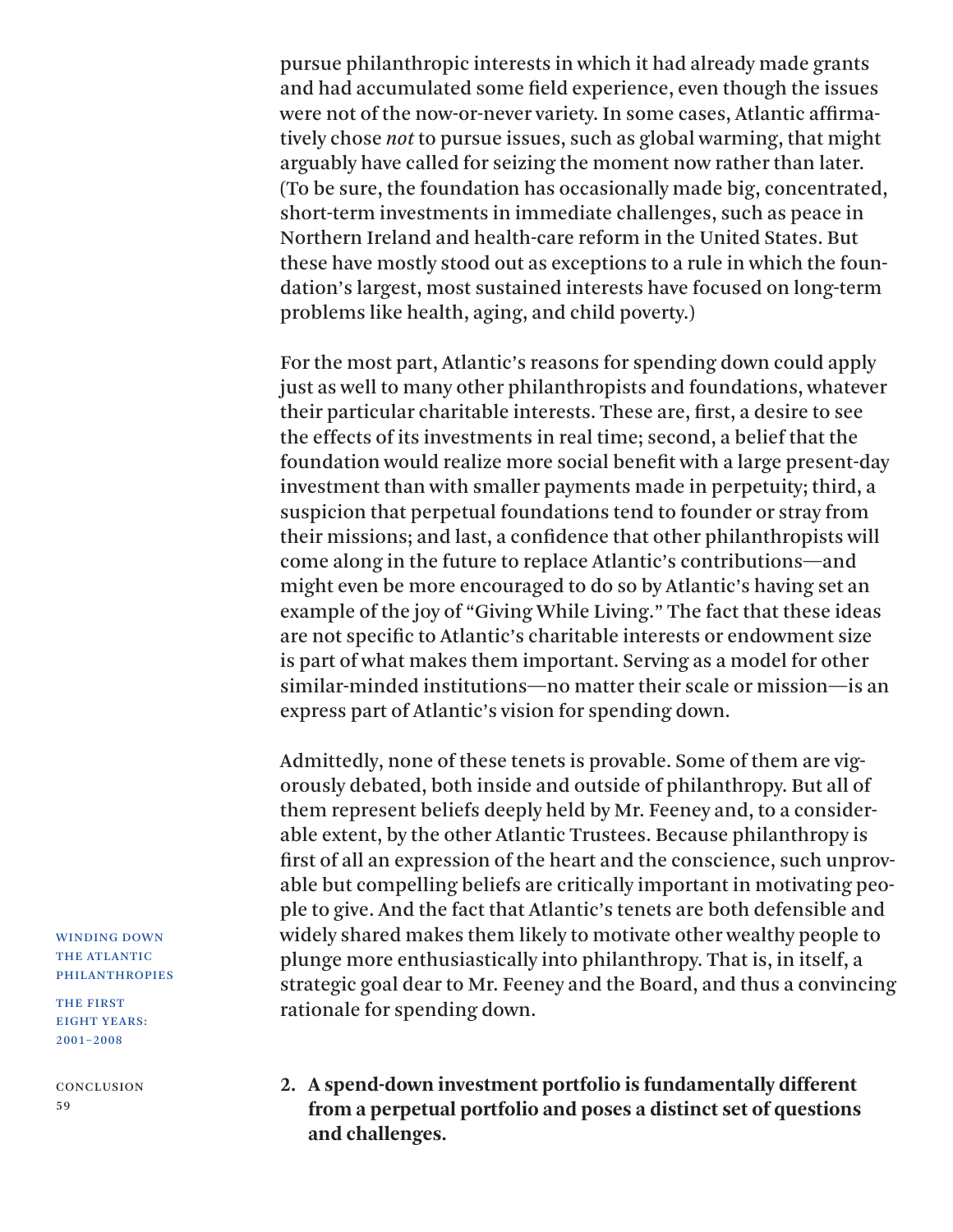Above all, the need to preserve enough capital to last reliably for the full planned life of the institution has to be balanced against the need to have sufficient liquidity, year by year, to meet grant obligations and to allow for a smooth flow of new grant commitments. This is true regardless of whether the foundation chooses to make grants, as Atlantic has, in a "steady state" of roughly equal commitments year after year, or whether it plans for a burst of big grants early or late in its life. Either way, the portfolio needs to limit volatility and provide predictable liquidity in whatever pattern the foundation chooses for its lifespan. This means, of course, that the foundation must decide, relatively early, what its grantmaking pattern is going to be, based on its philanthropic goals and assessment of needs. That pattern then must inform the portfolio planning and management. And both must be revisited regularly—at least annually, and more often when markets or philanthropic plans are in flux.

**3. For a time, maybe even a long time, spend-down grantmaking can be indistinguishable from perpetual grantmaking, except for the size of the grant awards. But eventually the two models will have to diverge.**

In two successive rounds of strategic planning, Atlantic's program staff produced detailed papers on their programs that scarcely mentioned the foundation's planned conclusion. Three of the strategy documents were widely praised by Trustees and staff alike (the fourth, on Disadvantaged Children and Youth, was still being completed as this was written). Yet these documents could have been written in almost identical terms if Atlantic were planning to operate in perpetuity, a fact that most program staff and managers freely acknowledged. The overriding concern in all of the strategy documents was not the challenge of arriving at a proximate end date with a predetermined result, but the challenge of focusing activity, defining specific goals, matching broad philanthropic visions to the particular needs of individual countries and populations, and most of all the achievement of "impact"—generally defined as significant, measurable results commensurate with the size of the foundation's investment. But challenges of those kinds run through the work of nearly all the most strategic foundations, including the majority that intend to stay in business indefinitely.

Still, many observers believe strongly that in the background, and in their underlying logic, these papers are direct expressions of Atlantic's spend-down mentality, even if they don't express it in so many words. The comparatively small number of initiatives, the

WINDING DOWN THE ATLANTIC PHILANTHROPIES

THE FIRST EIGHT YEARS: 2001–2008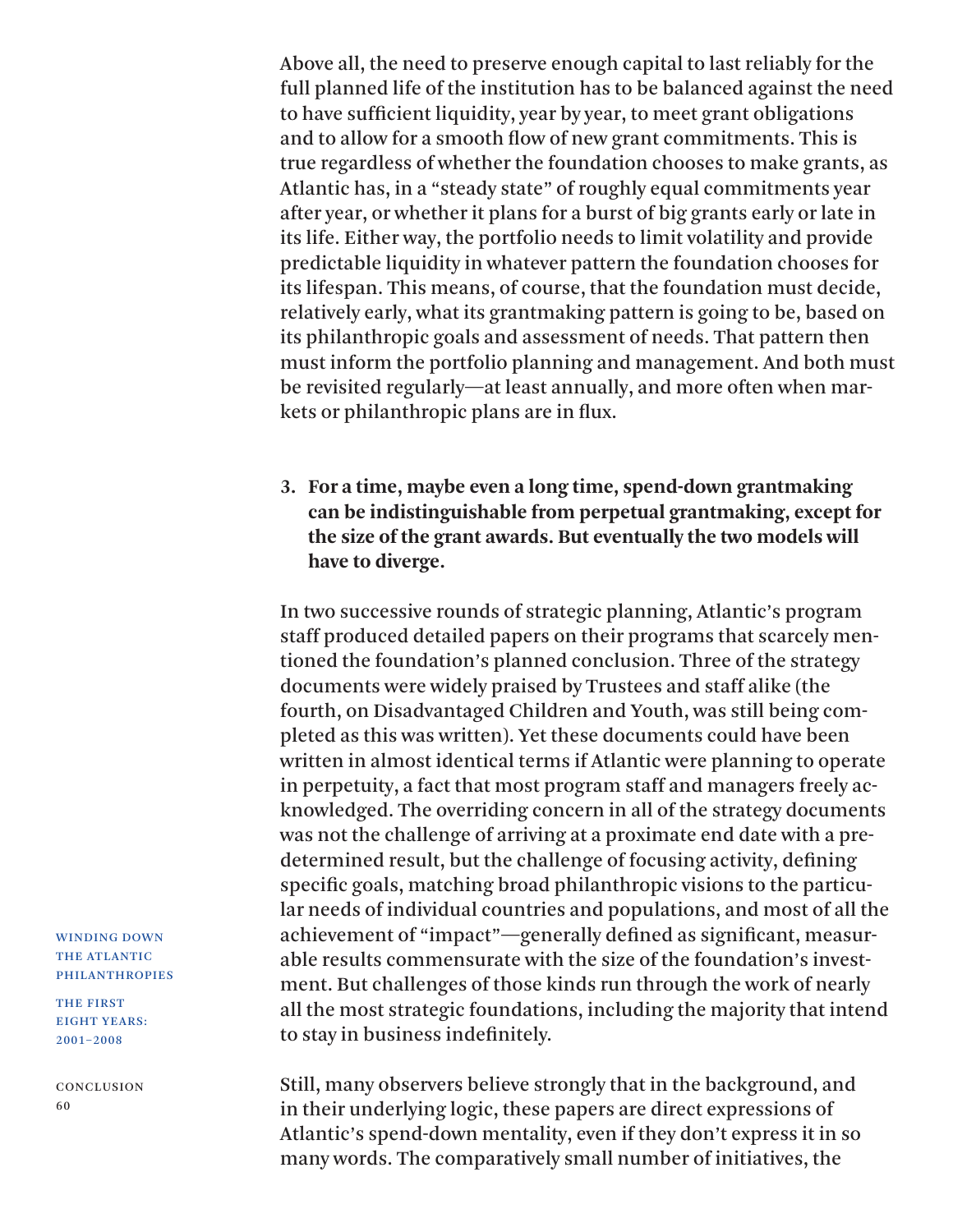emphasis on visible near-term results, and the increasing focus on systemic and public-policy change all express an escalating urgency, a sense of needing, as one manager put it, "to change the game fundamentally before we're done." There is, in other words, a tendency toward boldness and a suggestion of legacy that characterizes each of the plans, even in the absence of any discussion about how these efforts will end. "In most of the areas where we work," one program staffer said, "you would see a more deliberate, experimental approach to these issues if we were going to be around for another 20 years. We'd probably be trying more things; we might be doing more direct service, learning at the front lines to try and gather new ideas—a lot of things aimed at learning and advancing the needle little by little. Those are all things that time can buy you. With spend-down, you get the kinds of strategies that concentrate on making big impact in a few areas with really high-yield approaches."

That point of view is widely held at Atlantic, though observers at some other foundations would probably dispute it. It's rare for programs at any foundation to last any longer than Atlantic's programs will last. Most foundations try (albeit with uneven success) to be bold, to change the game, to make a big impact. Some initiatives, of course, are intentionally modest and aimed more at learning than immediate results. Others end up appearing modest when viewed in hindsight, whatever their original ambition may have been. But it's a rare foundation that intentionally designs programs without aiming boldly at a high and measurable yield in public benefit.

For now, the most visible difference between Atlantic's grantmaking and that of the best perpetual foundations is the increasingly tight boundaries Atlantic has placed around its fields of activity, with uncommonly large percentages of its resources concentrated on just a few lines of work. The Trustees and management have resisted pressures to expand the menu of program activities and geographic locales, and the latest round of strategic review has drawn an even tighter rein on the scope of work. As a result, more money is dedicated to fewer things, while a strategic "Venture Fund" preserves the flexibility to seize significant opportunities that might emerge outside these few regular fields of interest.

Focus and scale of grantmaking are therefore the two features that most set Atlantic's work apart from perpetual foundations—for now. But with roughly eight years left of active grantmaking (not counting the lingering tail of grant payments that will follow the final year), the difference between Atlantic and its perpetual brethren is likely to become much more pronounced. Grantees in some fields and countries

WINDING DOWN THE ATLANTIC PHILANTHROPIES

THE FIRST EIGHT YEARS: 2001–2008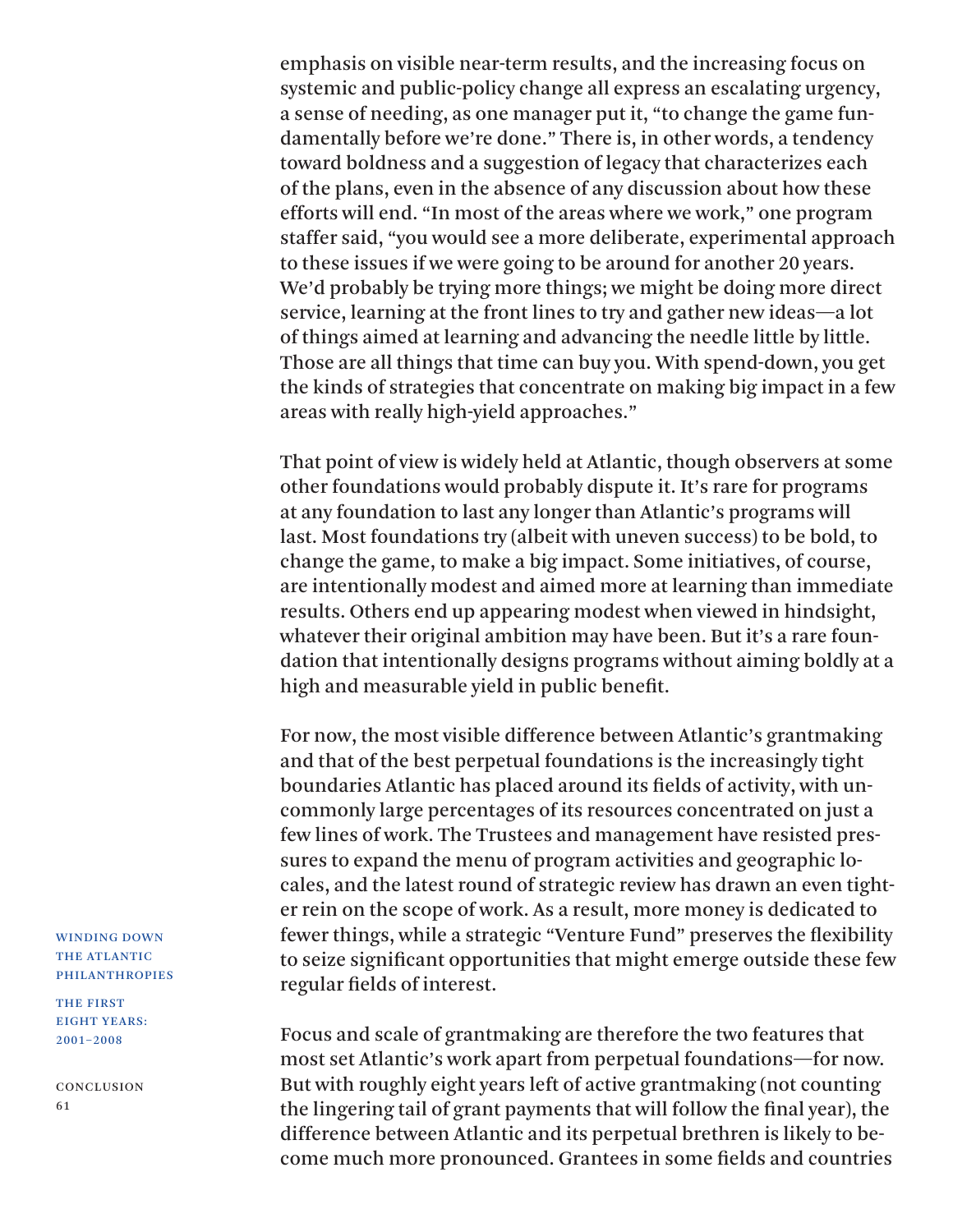are already beginning to plan a profoundly altered future without Atlantic. Program staff are increasingly engaged in wooing other sources of funding for their programs. More and more grants aim at helping recipient organizations redouble their fundraising efforts. Planning exercises like the one with South Africa's gay and lesbian organizations—in which grantees collectively map out the future of their fields and the pursuit of their long-term goals after Atlantic's departure—seem likely to become more common. Atlantic staff increasingly talk about sifting the sustainable goals from those that must be achieved now or else be abandoned. As each year goes by, the nature of Atlantic's program activities are sure to become more distinguishable, both in form and intent, from those of perpetual foundations.

At this point, however, the most interesting observation is how long the foundation has been able to operate high-quality programs *without* dwelling much—at least on the surface—on the nuts and bolts of spending down. "It may very well be," a senior Atlantic staff member said, "that most of the time, the day-to-day life and thinking and grantmaking of large institutions that are trying to effect social change is not materially different between a foundation that's going to go on forever and one that isn't. No matter how hard you try to keep that frame in view, it doesn't really change your existence that much. I'm not sure that's true, but it may be. Obviously, toward the end, it has to change. The day will come when it really has to change."

**4. Although a spend-down foundation can't offer the prospect of long-term employment as a way of recruiting, retaining, and motivating staff, this has not posed much of a problem at Atlantic so far. It is too soon to tell, though, whether defections and declining morale may become more serious problems as the end date draws nearer.**

With rare exceptions, current employees at Atlantic think about the eventual disappearance of their jobs with little more than a shrug. Some middle-aged staffers acknowledge nagging concerns about the timing of their departure—particularly about the prospect of looking for a new job in seven or eight years' time, with just a few years to go before retirement. But these fears seem to lurk in the background for the time being, overshadowed by the satisfactions of their current work and the material and professional advantages of being associated with Atlantic. Both younger employees and those reasonably close to retirement tend to cite the prospect of a spend-down as a plus: It offers a chance for invigorating, high-stakes work on which to build or conclude a philanthropic career. The experience of the Beldon

WINDING DOWN THE ATLANTIC PHILANTHROPIES

THE FIRST EIGHT YEARS: 2001–2008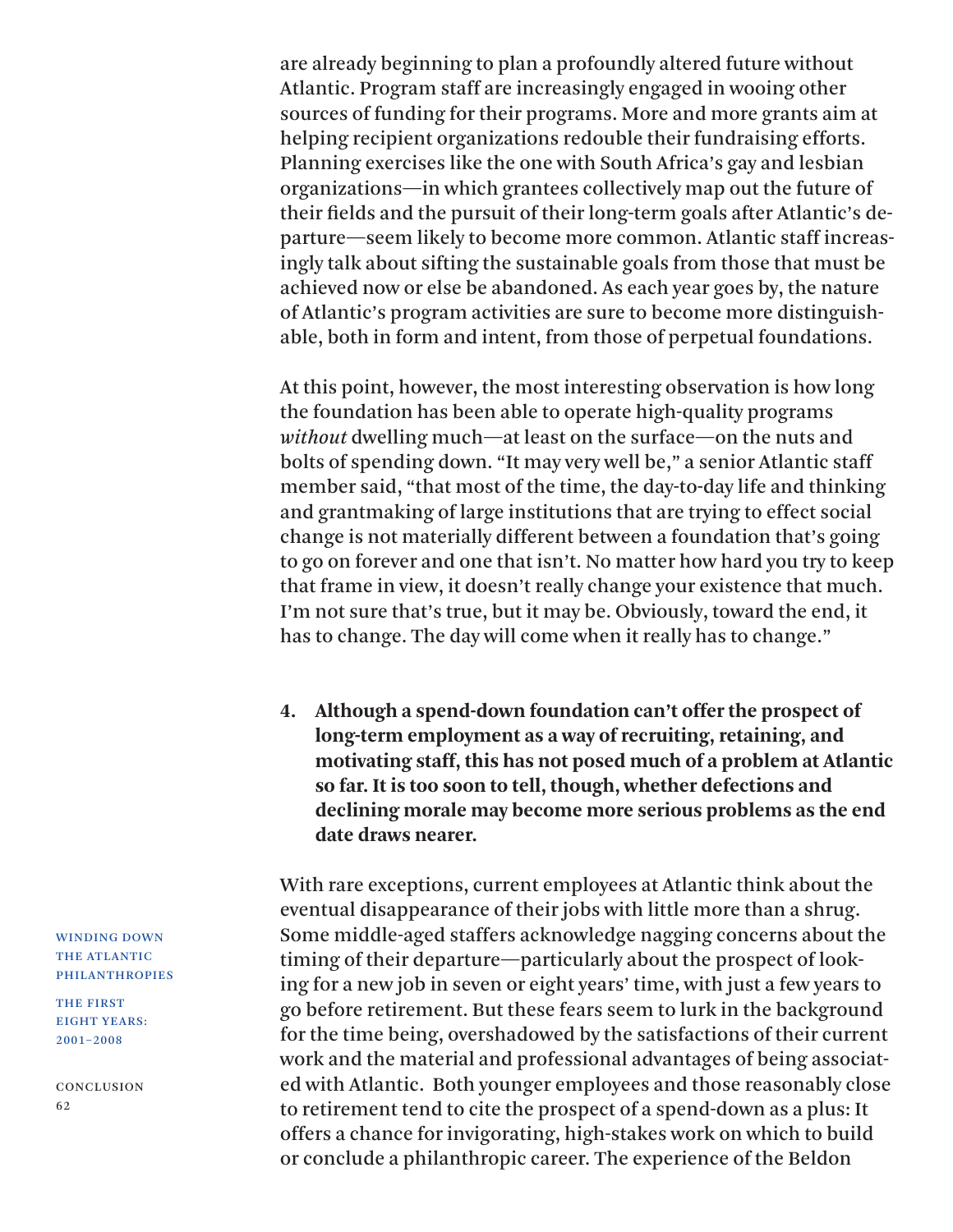Foundation and others suggests that these same feelings might help in attracting first-rate new staff when some current employees inevitably leave.

Still, Atlantic has taken pains to encourage many key employees to stay motivated, if not all the way to the end, at least until activity begins to diminish. Some staff and managers are concerned that unplanned vacancies could be especially disruptive in the later years, when important work arrives at a sensitive, succeed-or-fail stage and there is no time for a learning curve. At the same time, Human Resources staff have also begun encouraging employees to think about their post-Atlantic careers well in advance of the end, and to pursue education or training opportunities that will make the transition easier when their time at the foundation is done.

At this point, however, these issues are largely simmering on a back burner. With no visible signs of mass departure or sagging morale any time soon, most people tend to regard spend-down as, at most, a possible source of future personnel concerns. But they are not immediate ones—and may not be very grave ones even in the longer run.

**5. Spending down wisely entails a careful orchestration of all the talents of the foundation, working toward the same goals on the same schedule. Planning and executing that team effort so that employees, grantees, and co-funders are prepared and understand how the process is unfolding—will be difficult and time-consuming work that needs to start soon.**

Especially as the time gets shorter, wrapping up a large and complicated philanthropic program is going to involve the deliberate interweaving of many divisions and disciplines: deft financial management and budgeting to ensure funds are available when needed; astute Human Resources management to maintain the necessary workforce and preserve morale; well-executed program strategy to produce results on an approaching deadline; thoughtful communications and knowledge management to collect and share whatever is learned; and a thicket of sensitive executive decisions about what functions to shrink or wind down, in what order, by what date. It is unlikely that all of these will interact with clockwork precision, but the challenge does have some things in common with precision engineering.

The alternative, a haphazard or uncoordinated conclusion, is not a prospect that many people on the Atlantic staff or Board consider at all likely. The organization has a long history of planning and

WINDING DOWN THE ATLANTIC PHILANTHROPIES

THE FIRST EIGHT YEARS: 2001–2008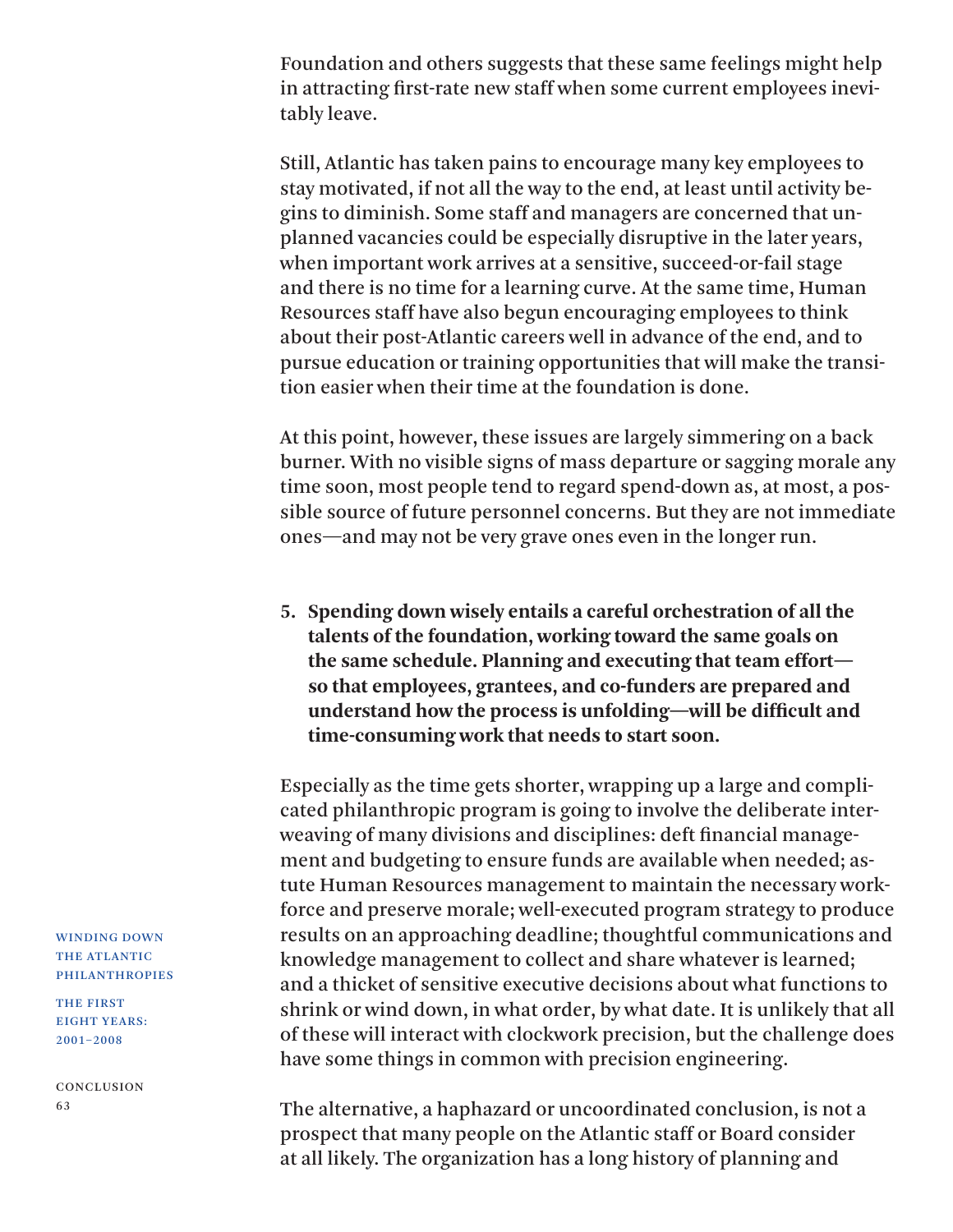executing organizational changes, and managers point out that, in many ways, the spend-down is just another organizational change (though admittedly one with little room for error). The skill and organizational structure needed to plan a smooth, well-coordinated conclusion are already in place. All that's needed, most agree, is that the process begin early enough, and proceed openly enough, to inspire confidence and invite broad participation. The time for that, managers believe, is now, and they expect the process to be well under way in 2010, at least seven years before the end.

"People will need to know that the spend-down process is 'under management,'" Deb Phillips wrote in a memo to Atlantic's senior management in early 2005, when the original Spend-Down Team was about to be formed. "Otherwise, perceived uncertainty and ambiguity will distract them from doing the work required. We will need to develop and communicate a clear image of the future state at Atlantic, use internal teams to carry out specific tasks, and communicate in the right way the overall plan for spend-down."

For now, the end of the Atlantic Philanthropies is largely an abstraction to most people in and outside the organization—even, to some extent, to grantees whose most important funder will be gone before the next decade is over. As the head of one signature Atlantic grantee organization put it, "we know this is a big issue, and we've been taking a lot of steps, most of them with Atlantic support, to prepare for it. We're being responsible about it, and we're actually making more progress finding other sources of funding than we had expected at this point. But I couldn't honestly say it's something we think about all the time, or that's really impacting our day-to-day work in the here-and-now. It's something we know is out there in the future. But most nonprofits live in two- or three-year time horizons, and we're pretty much the same. A lot of things in our world will be profoundly different by the time we have to face the end of Atlantic's support, and we can't spend all our time pondering what the future of 2020 is going to look like."

Nearly all the Atlantic employees interviewed for this report voiced similar sentiments. Some were more concerned than others about how the spend-down would proceed, how decisions would be made, how those decisions would affect their work, and even (to a very limited degree) how the progress of the spend-down might affect their own careers. Several foresaw a time, not far away, when these questions would have to be answered, and when the answers would have an important effect on employees' lives. But that reality, for nearly everyone, still lay comfortably in the future—albeit a future that most hoped would be no more than a year or two away.

### WINDING DOWN THE ATLANTIC PHILANTHROPIES

THE FIRST EIGHT YEARS: 2001–2008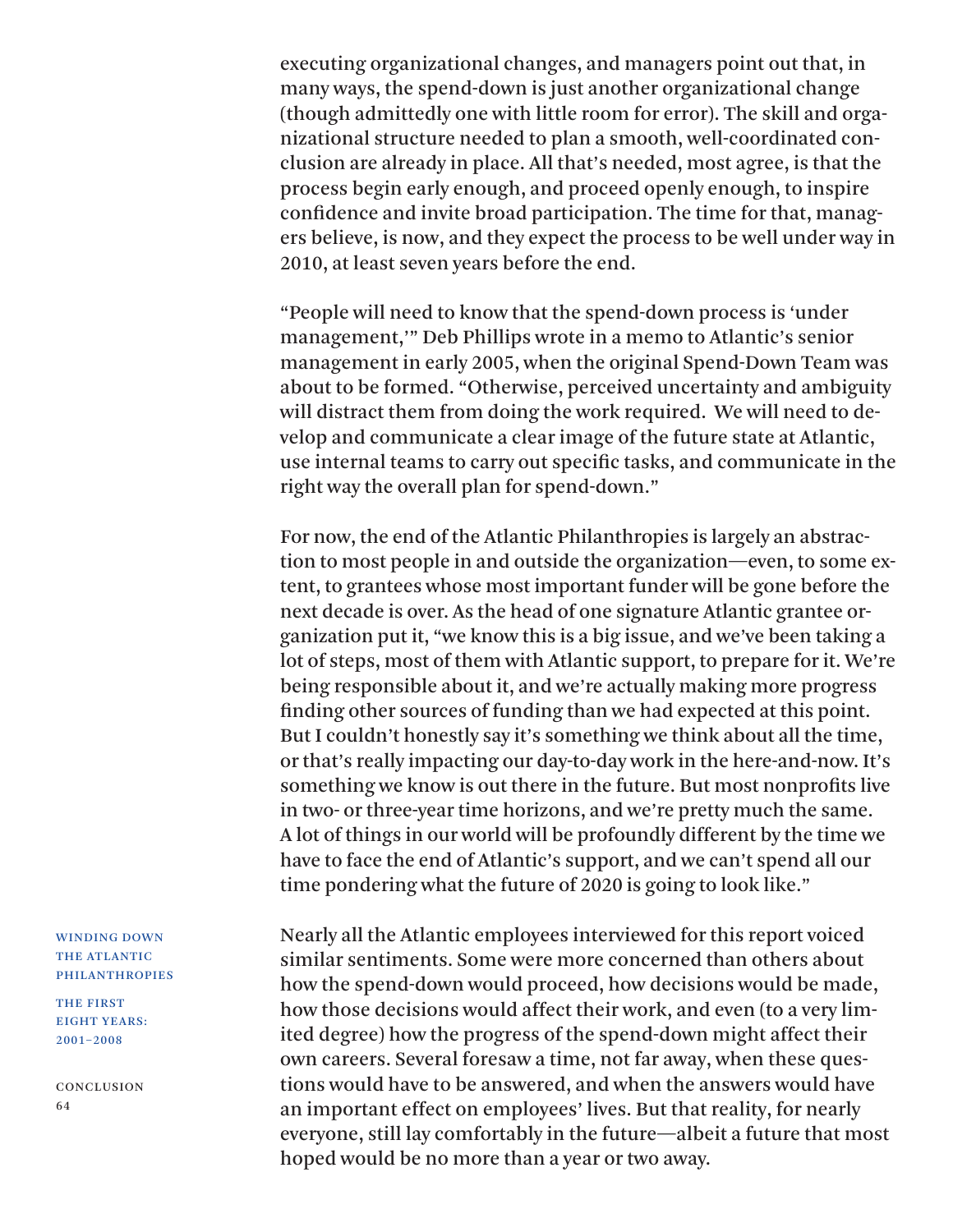The resumption of a spend-down planning regimen in 2010 is now a near-certainty. When that begins in earnest, much of the abstraction will start taking on the weight and mass of tangible reality. At that point, as one Atlantic manager put it, "we'll probably sense a subtle shift toward thinking again about legacy and what we're going to leave behind, and about how all this work is going to tie up. Those things have always been in the background of every important conversation. It's not like they're new. But they're going to start coming into the foreground. And that's when it's going to get interesting."

WINDING DOWN THE ATLANTIC PHILANTHROPIES

THE FIRST EIGHT YEARS: 2001–2008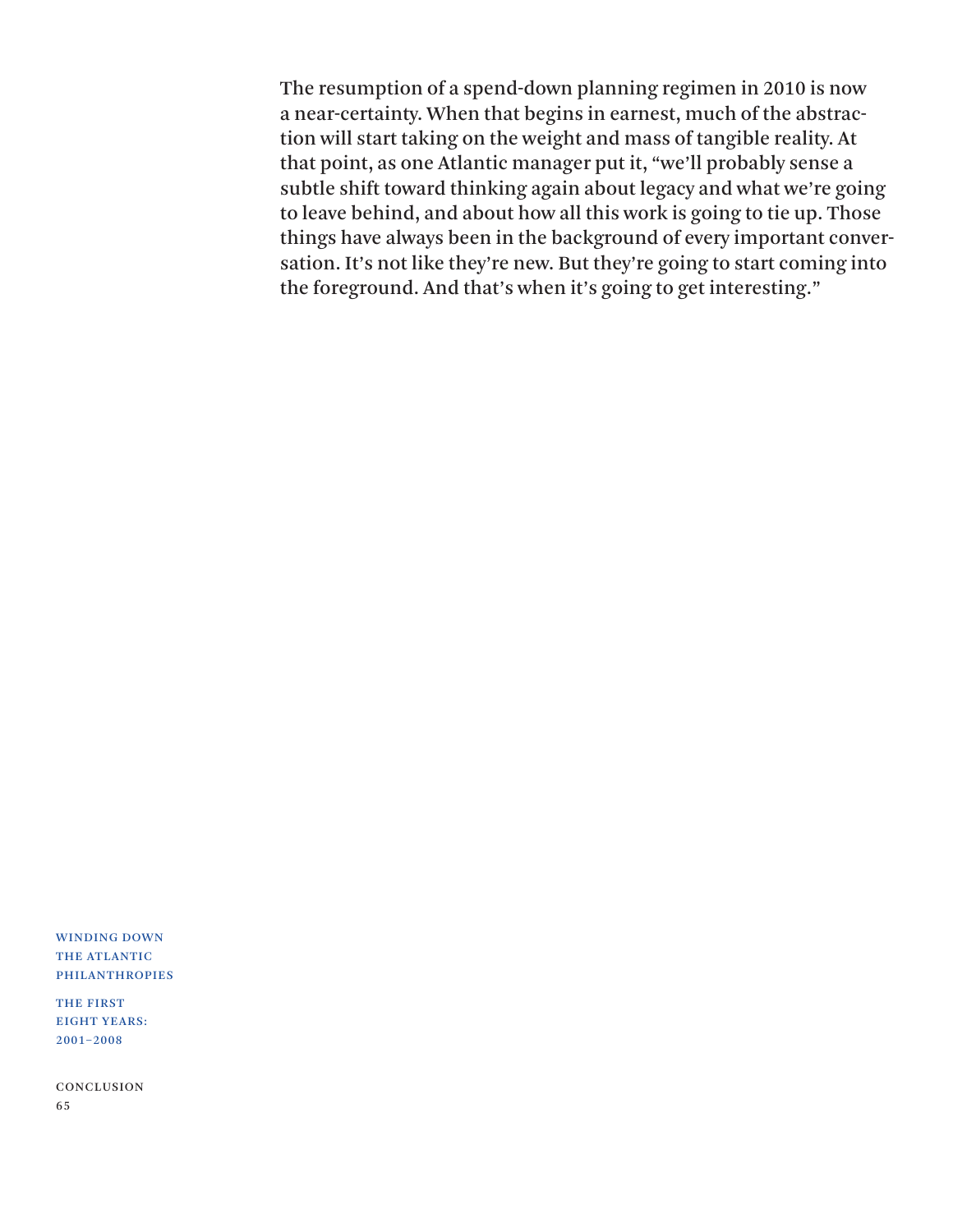# THE ATLANTIC PHILANTHROPIES

### A SPEND-DOWN CHRONOLOGY

WINDING DOWN THE ATLANTIC PHILANTHROPIES

THE FIRST EIGHT YEARS: 2001–2008

CHRONOLOGY

66

## 1982

| <b>MARCH 1</b> | The Atlantic Foundation formally established in<br>Bermuda with an initial gift of \$5 million. Harvey Dale<br>becomes the first CEO. All grants are made anonymous-<br>ly, a strictly enforced policy that will continue until the<br>end of 2001.                                                                                                                |
|----------------|--------------------------------------------------------------------------------------------------------------------------------------------------------------------------------------------------------------------------------------------------------------------------------------------------------------------------------------------------------------------|
| 1984           |                                                                                                                                                                                                                                                                                                                                                                    |
| <b>NOV. 23</b> | The Atlantic Foundation acquires Mr. Feeney's complete<br>stake in Duty Free Shoppers (DFS), consisting of 38.75<br>percent of the company, together with other assets.                                                                                                                                                                                            |
| 1986           |                                                                                                                                                                                                                                                                                                                                                                    |
|                | The Atlantic Trust formally established, also in Bermuda,<br>to handle U.S. giving.                                                                                                                                                                                                                                                                                |
| 1996           |                                                                                                                                                                                                                                                                                                                                                                    |
| <b>OCT. 1</b>  | Atlantic shares in DFS sold to European retail company<br>LVMH. The sale brings Atlantic's total endowment to<br>\$3.5 billion.                                                                                                                                                                                                                                    |
| 1999           |                                                                                                                                                                                                                                                                                                                                                                    |
| <b>OCT. 13</b> | For the first time, Mr. Feeney gives the Board formal no-<br>tice that he would prefer to spend down. At a meeting at<br>the Cornell Club in New York, he presents a 200-word<br>memo on the subject of legacy. He notes that annual giv-<br>ing will reach \$400 million that year alone, a level that,<br>if sustained, will eventually spend out the endowment. |

He proposes that grantmaking be increased to \$450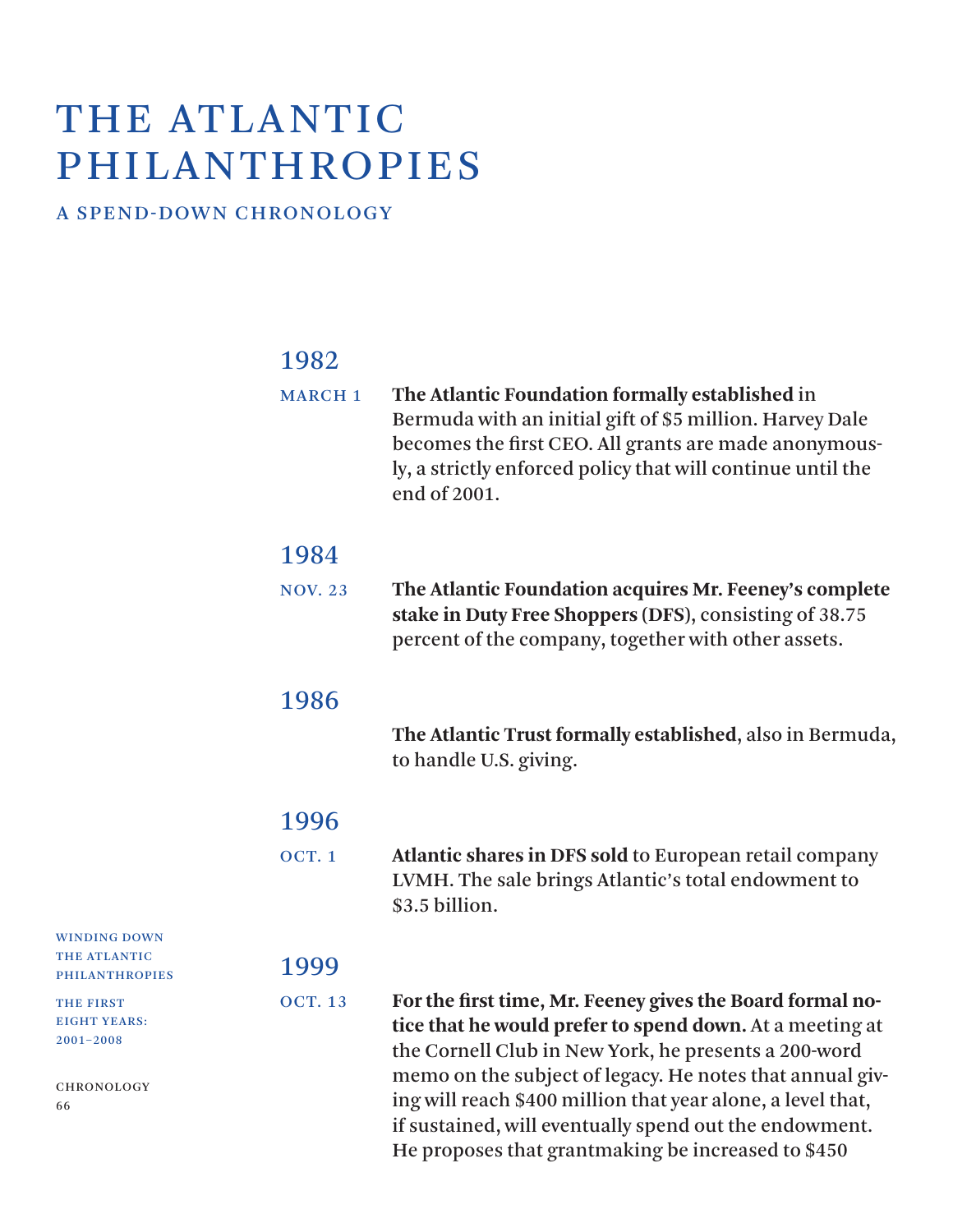million a year, well over 10 percent of assets, and asks that Trustees consider a life span of 20 to 30 years for the foundation. The Board agrees in principle.

2001 SEPT. 1  **John R. Healy succeeds Harvey Dale as CEO.** He finds a "common understanding," though without any formal decision, that the foundation will spend down its endowment in approximately 15 years.

> **The Atlantic Foundation and Atlantic Trust become The Atlantic Philanthropies; the policy of anonymous grantmaking ends; the Board signals a decision to spend down.** An unpublished year-end report says that "preparatory work was done which led to the Board's signaling to the organization at large that the life of Atlantic would be limited and that its array of programs might be significantly changed."

2002<br>JAN. 29 Trustees hold workshop on a revised grantmaking program for the foundation's remaining life. Trustees tentatively select six program areas for further exploration, with the expectation that the list would eventually be shortened. Grant budget is set at \$400 a year and the sunset is tentatively set at no earlier than 2016. Mr. Healy begins raising with the Trustees some practical consequences of the spend-down decision, particularly in relation to investment management and human resources.

JUNE **Market downturn plus large payouts reduce available funding.** Chief Investment Officer David. Erskine informs the Atlantic Governance Committee that "the portfolio's negative absolute return means the value of the endowment is decreasing rapidly." He warns of the possibility that continued declines in the endowment's value, due to market conditions and large payouts, could limit Atlantic's ability to reach its targeted end date. Mr. Healy and several Trustees urge that the Board take care not to shorten the foundation's planned lifespan, because it will take close to 15 years to choose, build, implement, and exit programs in a way that is likely to make a lasting difference.

WINDING DOWN THE ATLANTIC PHILANTHROPIES

THE FIRST EIGHT YEARS: 2001–2008

CHRONOLOGY 67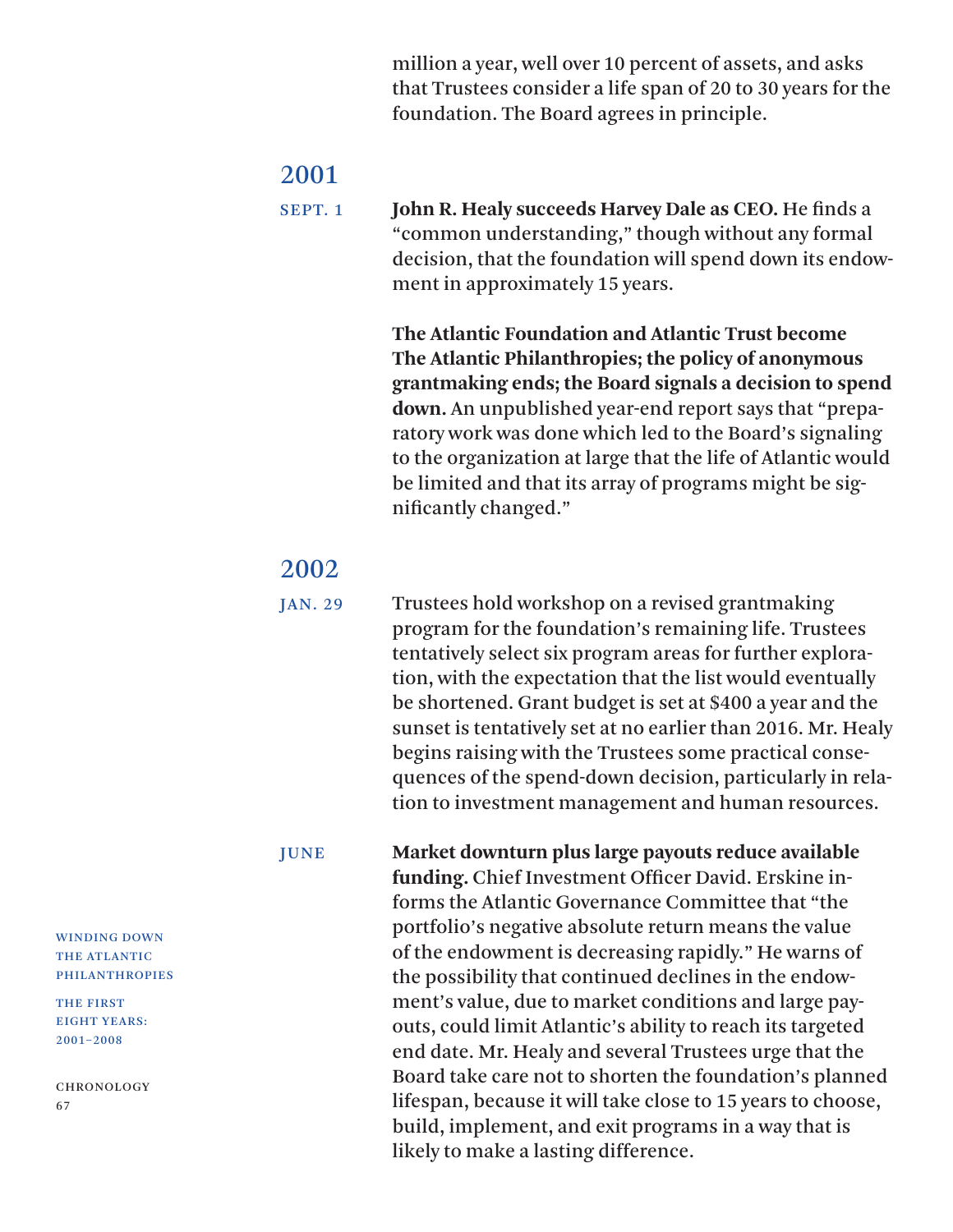**Trustees agree to lower payout temporarily.** The Board instructs Mr. Healy to set a lower level of grantmaking over the next two to three years and to keep the Board informed of the consequences.

SEPT. *The Wall Street Journal* **breaks the story of Atlantic's spend-down.** "Earlier this year," the paper reports, "Mr. Feeney pushed his foundation, the Atlantic Philanthropies, to adopt a plan to exhaust its \$4 billion endowment over 15 years or so. Now 70 years old, Mr. Feeney told his Board that the prospect of going out of business would focus the foundation on bold problem-solving rather than self-perpetuation. The foundation, which approved about \$100 million in grants in 1995, will now give away roughly \$400 million each year.. . .That puts the Atlantic Philanthropies, which until last year made nearly all of its grants anonymously, in the top ranks of private givers.". . .

> **Endowment spend-down tracking added to the management dashboard.** An online chart begins presenting a quarterly picture of the impact of existing and assumed future commitments on the endowment.

 **Grant budgets projected for 2003-2005, followed by a "steady state" in 2006 and onward.** Commitment levels estimated at \$250 million in 2003, \$200 million in 2004 and 2005 and \$400 million in 2006 and onwards. Given the effect on Atlantic's endowment of the bear market of 2000-2003, combined with high levels of grant commitments, Mr. Healy recommends a slower pace of commitments over the next three years, to pave the way for "a steady slope into the 15-year spend-down."

## 2003 FEB. **CEO's annual report describes 2002 as "a year of momentous change,"** noting that the Board had taken "the fundamental decision that Atlantic would spend down its endowment over the coming twelve to fifteen years."

MARCH **Statement of 'Legacy and Purpose' formally adopted, spelling out a mission, legacy goals, and core values for the foundation.** The Board adopts as Atlantic's mission the statement's call "to make lasting changes that

### WINDING DOWN THE ATLANTIC

PHILANTHROPIES THE FIRST

EIGHT YEARS: 2001–2008

CHRONOLOGY 68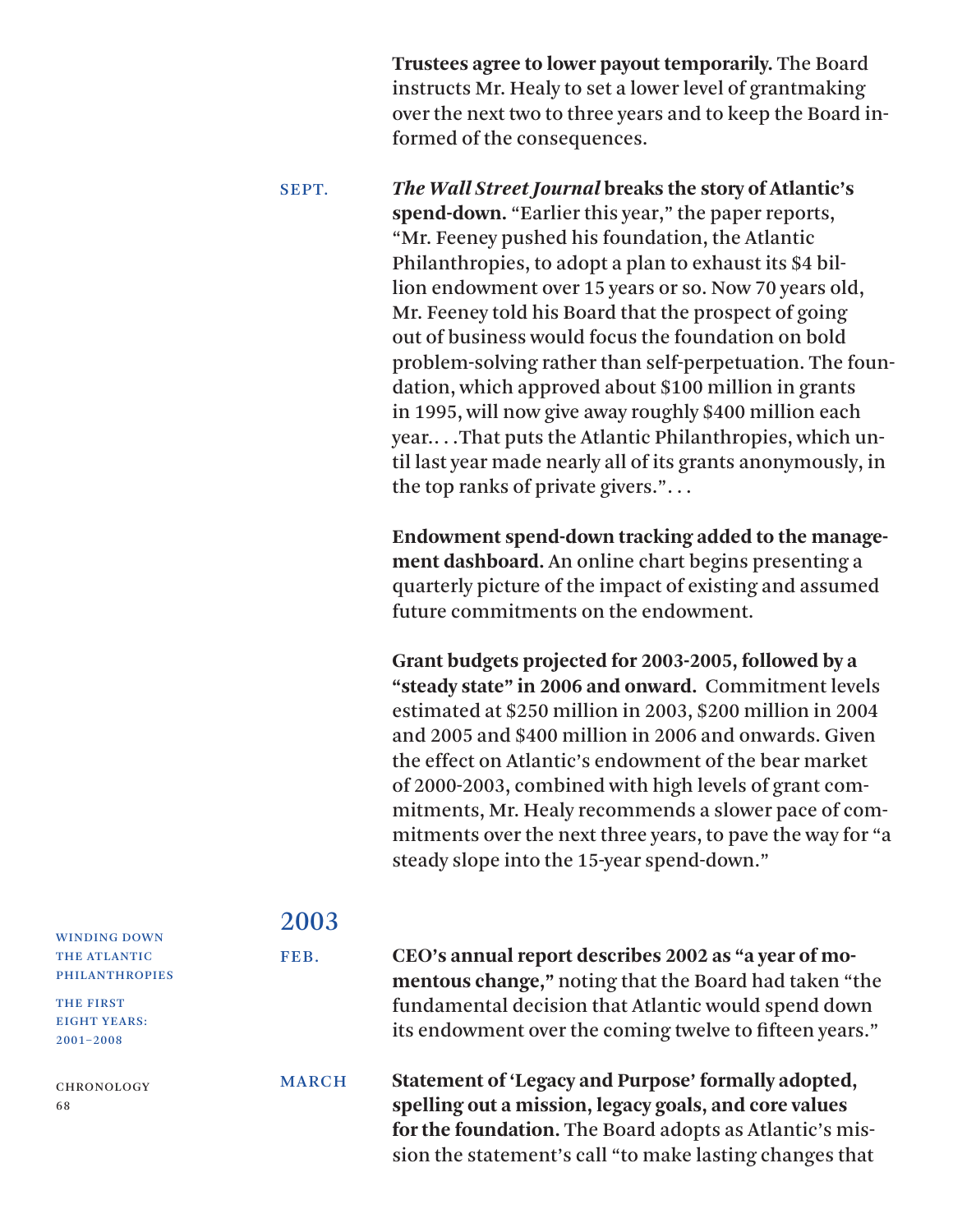will improve the lives of disadvantaged and vulnerable people." The statement also enunciates a "guiding principle" to "demonstrate the value and benefits of Giving While Living."

 **Spending levels in 2003 cause concern.** Trustees discuss the possible impacts of larger-than-forecast grant commitments being paid during the 2003 calendar year, in the midst of still-unsettled market conditions.

 **Trustees express concern about effect of spend-down on staffing and morale.** Mr. Healy agrees and invites the Board to join in "thinking about and planning for the human dimension of the spend down."

OCT. **Endowment and payout picture improves.** Improved market conditions ensure that the endowment will be able to cover current expected payouts. Trustees revise future commitment budgets downward to \$200 million, \$250 million, \$300 million, and \$350 million respectively over the next four years.

> **New investment strategy adopted, relying on increased certainty and return level.** To achieve lower volatility with high returns, the Board approves a staff recommendation of reduced exposure to equities and adoption of "an absolute return strategy using a variety of techniques, primarily through hedge fund vehicles."

### 2004

FEB. **CEO's year-end report notes that 2003 saw the implementation of Atlantic's new program structure,** organized around four program themes: Children and Youth, Aging, Health, and Human Rights.

## 2005

MARCH **Mr. Healy initiates a new effort to plan and coordinate activities for spend-down**, encompassing financial management, human resources, communications, strategic learning, and program strategy. He asks Senior Vice President Deb Phillips to convene a staff-level Spend Down Team to coordinate the planning process. The team holds its first meeting in May.

WINDING DOWN THE ATLANTIC PHILANTHROPIES

THE FIRST EIGHT YEARS: 2001–2008

CHRONOLOGY 69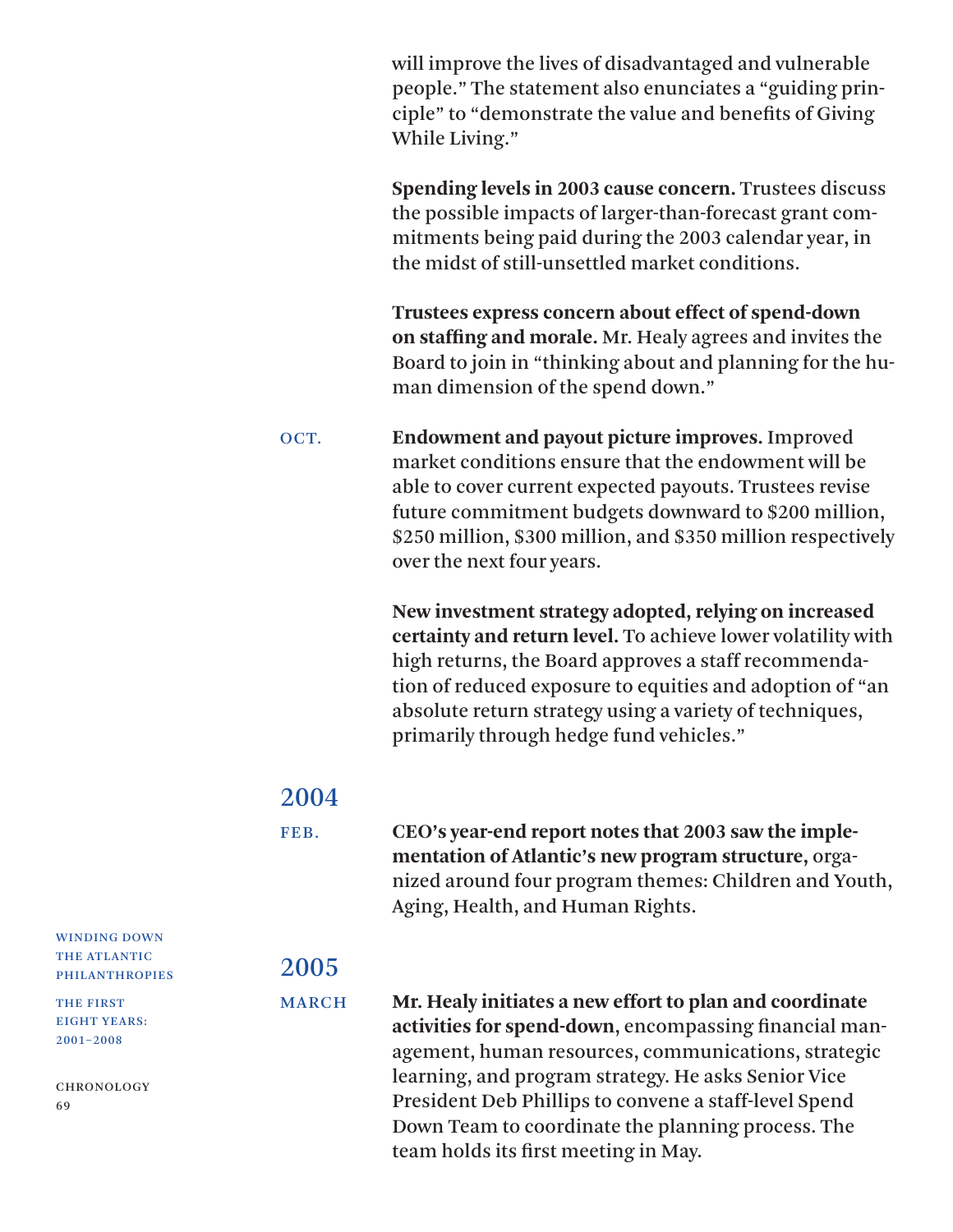JUNE **Trustees express renewed concern about the level of annual commitments relative to targets.** Some Trustees foresee a need to trim budgets or the scope of program activity to keep spending in line with projections. Others warn that large early commitments drain funds from future grantmaking, which could lead to the foundation giving away significantly less, over its lifetime, than had originally been planned. Mr. Healy promises an analysis and options for the Board's consideration later in the year.

SEPT. **Mr. Healy and Chief Investment Officer Philip Coates present analysis of portfolio performance and recommendations on future spending.** Recommendations include restraint on future commitments to ensure a predictable "steady-state" grant budget for ten more years and the ability to wind down the program responsibly thereafter. Some Trustees, however, express a countervailing concern that grant outlays in some years may not be large enough to meet the "steady-state" target of \$350 million annually, adjusted for inflation. Falling short of the target, they warn, would prolong the foundation's life beyond the spend-down schedule. After discussion, the Board decides that the risk of overspending is greater than that of underspending, and approves the recommended restraint.

> **Deb Phillips reports to Trustees on the progress of the Spend-Down Team.** The team's goals, she says, include ensuring transparency and broad engagement of the staff in planning the spend-down, and ensuring that staff are prepared, personally and professionally, for the consequences.

WINDING DOWN THE ATLANTIC PHILANTHROPIES

THE FIRST EIGHT YEARS: 2001–2008

CHRONOLOGY 70

## 2006

MARCH Consultants from McKinsey & Co. submit a report titled "Strategic Change at the Atlantic Philanthropies: Lessons from a Six-Year Journey, 1999-2005," describing the major changes in foundation management, program, and planning since the earliest discussions about spending down. The first lesson in the report's concluding section is that "A spend-down decision creates an institution-wide focus on legacy and outcomes that enables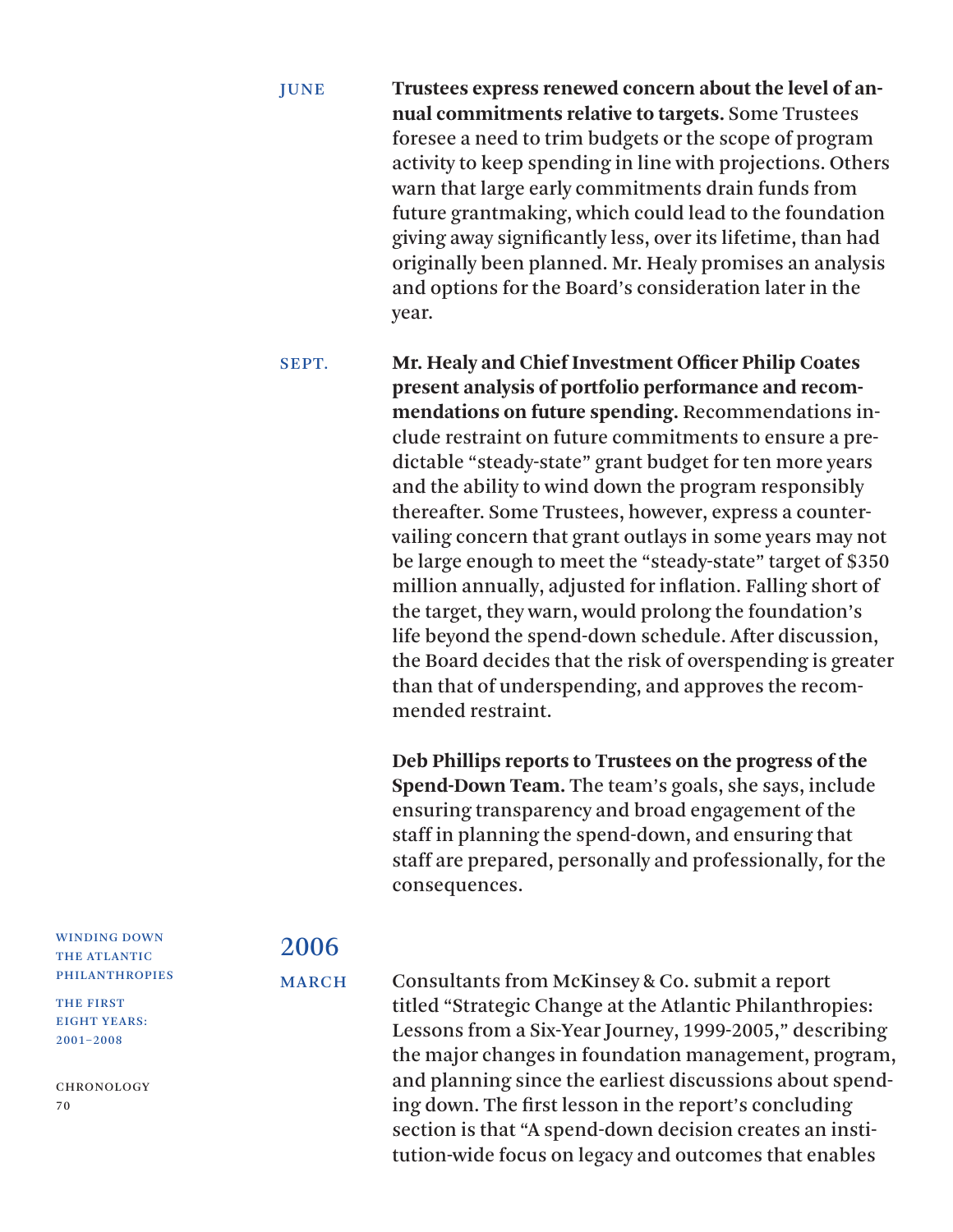the foundation to fundamentally change its strategy and operations in a relatively short period of time." The decision to spend down, the report continued, "increased the Board's engagement, sharpened the organizationwide focus on impact, and raised the energy level among staff." In oral remarks, one of the authors expresses a judgment that the decision to spend down had "galvanized the organization and generated a profound discussion about impact that other foundations do not have."

MAY **John R. Healy announces retirement** as CEO.

DEC. **Gara LaMarche announced as new CEO**; will take office effective April 2007.

> **Deb Phillips gives the Board a year-end report on the Spend-Down Team,** including a timeframe showing the progress of the spend-down in four phases, through 2020, describing the issues and questions that predominate during each phase. Some Trustees caution, however, that the new CEO may wish to revise some of the underlying assumptions. They recommend a slower pace for the time being, while noting that planning is essential and should resume in earnest after the leadership transition.

## 2007

 **Gara LaMarche succeeds John R. Healy as CEO**; strong market brings endowment value to \$4 billion despite sharp rise in total giving.

DEC. **Investment Committee Reviews Financial Framework for Spend-Down.** Philip Coates presents a memorandum, "A Framework for Spend-Down" to the Investment Committee, detailing a "philosophical approach" to the management of assets for spend-down, and a further elaboration of options for balancing the endowment plus returns against grants plus operating costs.

> **Mr. LaMarche submits to the Board a paper titled "Focus, Impact, and Legacy,"** discussing his vision of the program implications of spend-down. The paper describes the beginning of a new round of strategic review for all programs and geographies that will lead to a tighter

WINDING DOWN THE ATLANTIC PHILANTHROPIES

THE FIRST EIGHT YEARS: 2001–2008

CHRONOLOGY 71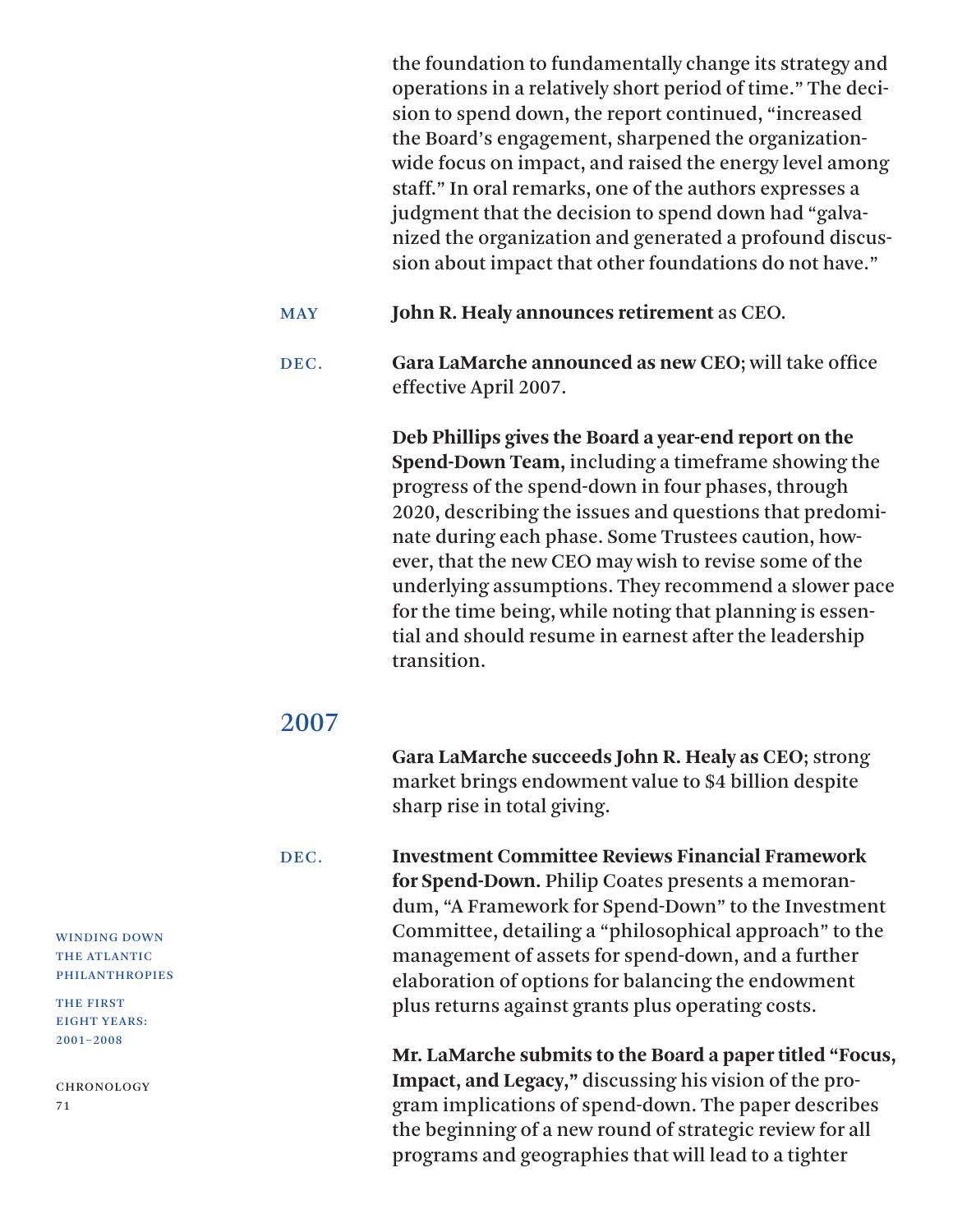focus in each program area, together with greater attention to defining and achieving a legacy within the foundation's remaining lifespan.

SEPT. Trustee Harvey Dale submits a memo to the Investment Committee titled "Exogenous AP," "intended to stimulate possible rethinking of the boundary conditions for the AP portfolio," but also noting that the ideas in the memo have "potentially more significant HR and program implications." The memo recommends not thinking of Atlantic's assets as something that will be liquidated and spent "before we 'turn off the lights.' " Rather, he writes, financial assets—and also personnel and program work—could be transferred to other institutions that would continue to use them to pursue Atlantic's goals. Many financial assets, he suggests, could be better managed, for greater return, if they were not constrained by a need to liquidate them to meet a fixed end-date.

# 2008 JUNE **Mr. LaMarche submits <sup>a</sup> paper titled "The End of Atlantic as We Know It: Time to Start Thinking and Planning,"** giving further detail, program-by-program, on what spend-down would mean and what it might achieve. The paper seeks to "imagine the end of Atlantic"—i.e., the things the foundation might hope to achieve by the time the programs are concluded—"and work back from there." The paper posits a tentative final set of commitments at the end of 2017 and describes the grantmaking effort in each country and program that would be needed to achieve a significant legacy.

SEPT. **Mr. LaMarche circulates a statement titled "Social Justice as a Framework for Atlantic's Programmes,"** describing a unifying theme of Atlantic's grantmaking, showing how it applies in each of the four program areas, and drawing implications for Atlantic's geographic centers of activity. Although the paper does not focus on spend-down, it notes that "one of the defining characteristics of a social-justice frame is its emphasis on systemic change.. . .[I]t is often the surest route to achieving the lasting change we want to see."

NOV. **David Sternlieb and David Walsh prepare an analysis**

WINDING DOWN THE ATLANTIC PHILANTHROPIES

THE FIRST EIGHT YEARS: 2001–2008

CHRONOLOGY 72